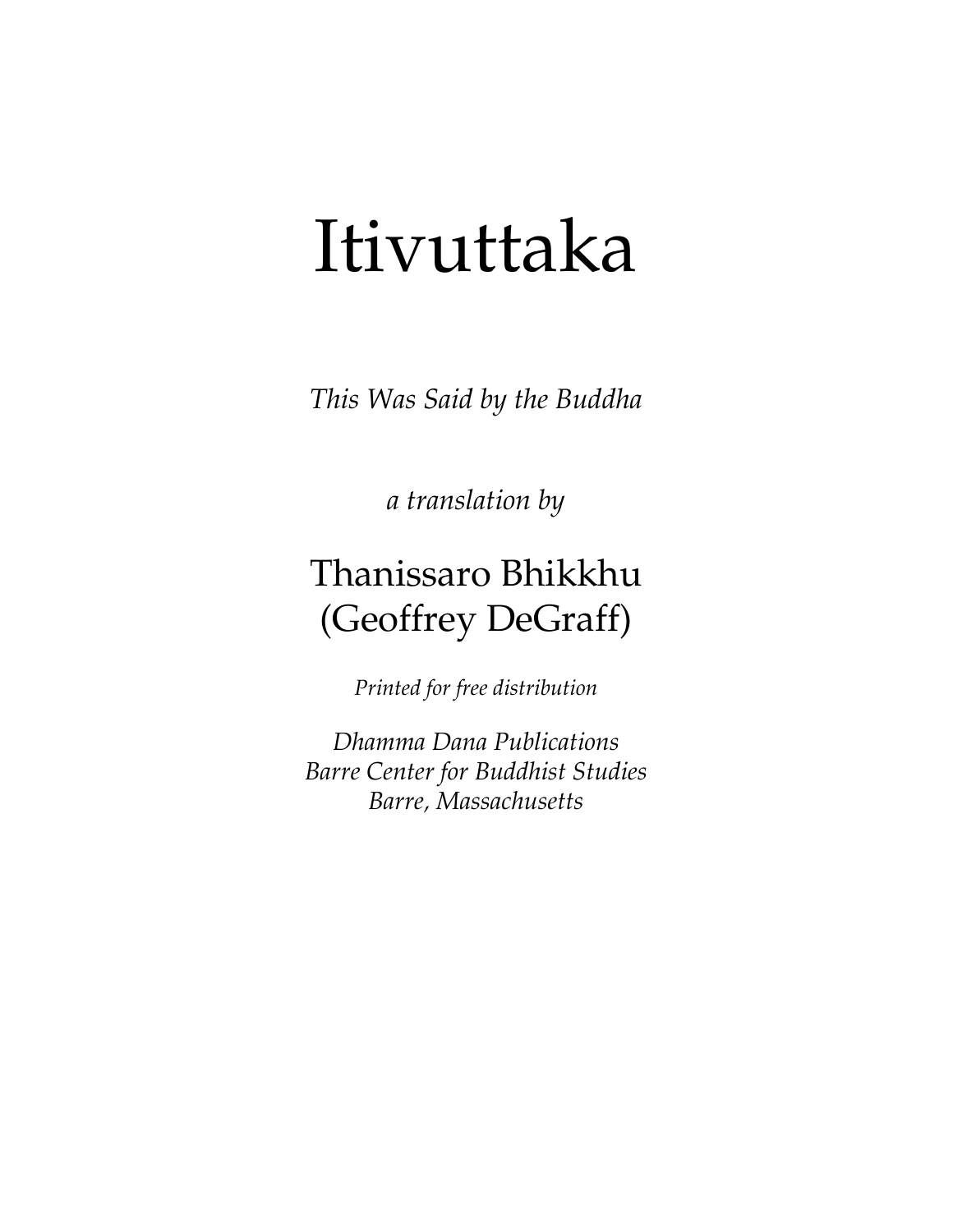# **Contents**

Introduction / 1

The Group of Ones / 3

The Group of Twos / 21

The Group of Threes / 42

The Group of Fours / 94

Glossary / 111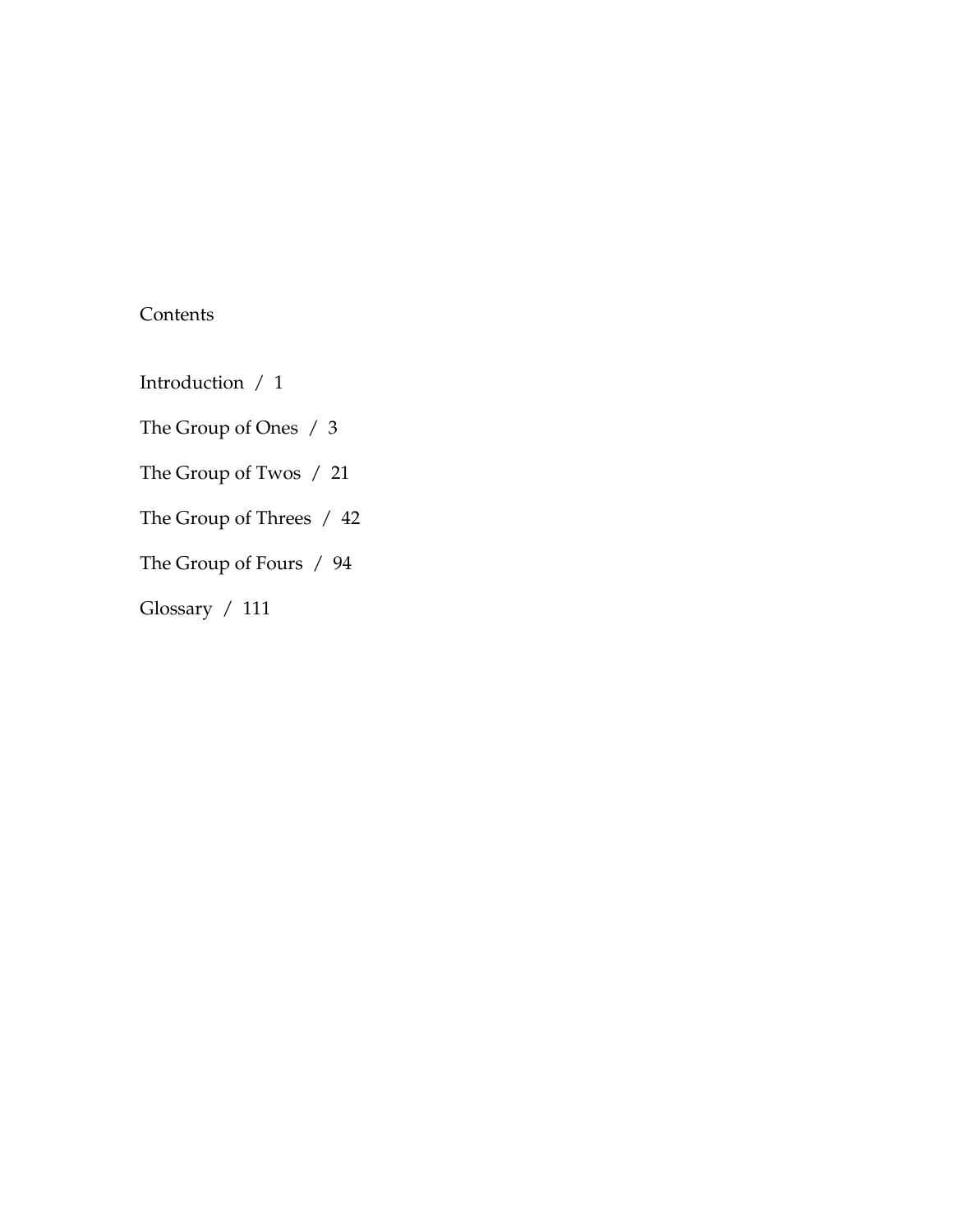## Abbreviations

References are to texts from the Pali Canon:

- A Anguttara Nikaya<br>Cv Cullavagga
- Cv Cullavagga<br>M Majihima Ni
- M Majjhima Nikaya
- S Samyutta Nikaya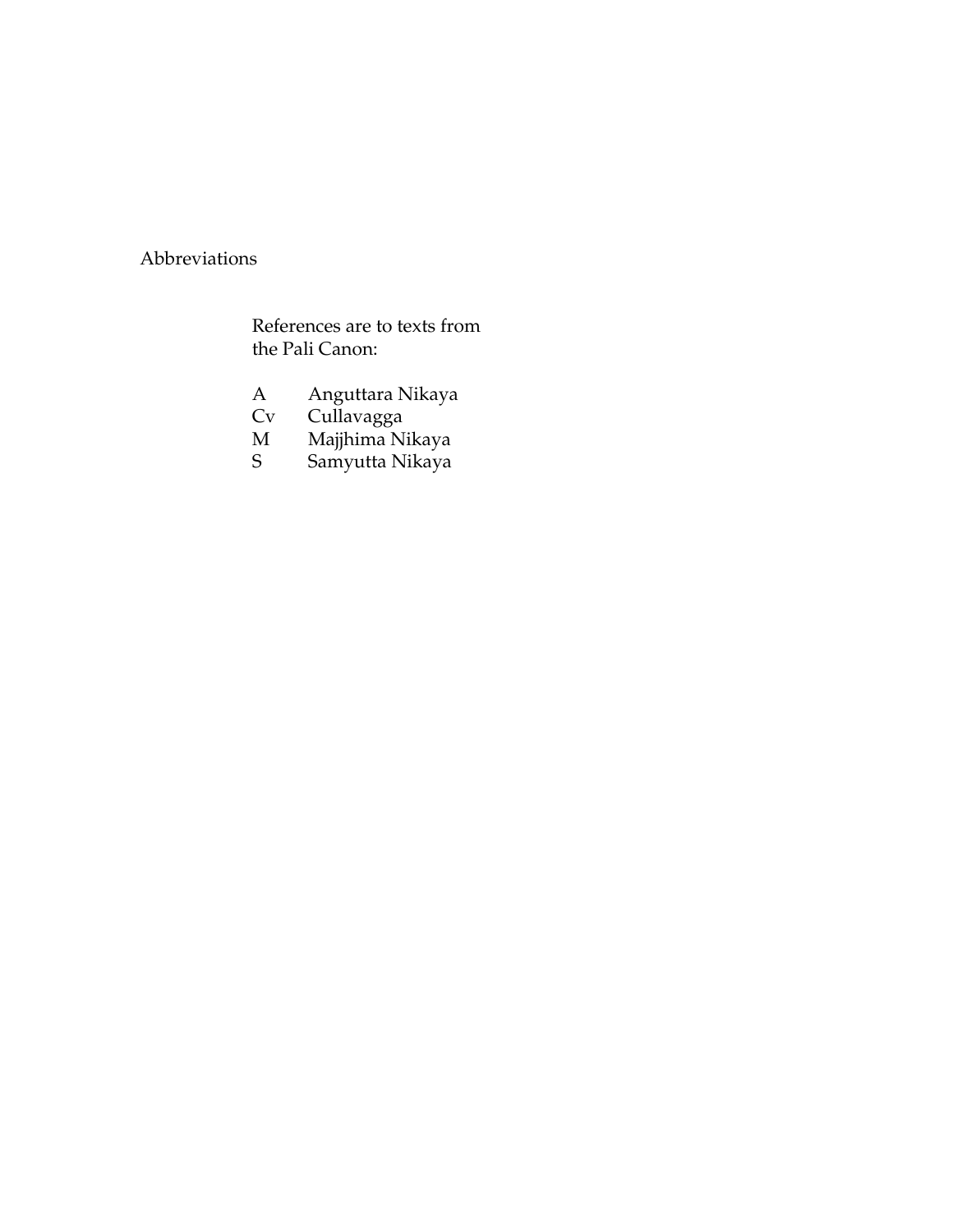#### **Introduction**

The Itivuttaka, a collection of 112 short discourses, takes its name from the statement at the beginning of each of its discourses: this *(iti)* was said *(vuttam)* by the Blessed One. The collection as a whole is attributed to a laywoman named Khujjuttara, who worked in the palace of King Udena of Kosambi as a servant to one of his queens, Samavati. Because the Queen could not leave the palace to hear the Buddha's discourses, Khujjuttara went in her place, memorized what the Buddha said, and then returned to the palace to teach the Queen and her 500 ladies-in-waiting. For her efforts, the Buddha cited Khujjuttara as the foremost of his laywomen disciples in terms of her learning. She was also an effective teacher: when the inner apartments of the palace later burned down, killing the Queen and her entourage, the Buddha commented (in Udana vii.10) that all of the women had reached at least the first stage of Awakening.

The name of the Itivuttaka is included in the standard early list of the nine divisions of the Buddha's teachings—a list that predates the organization of the Pali Canon as we now know it. It's impossible to determine, though, the extent to which the extant Pali Itivuttaka corresponds to the Itivuttaka mentioned in that list. The Chinese canon contains a translation of an Itivuttaka, attributed to Hsüan-tsang, that strongly resembles the text of the Pali Itivuttaka, the major difference being that parts of the Group of Threes and all of the Group of Fours in the Pali are missing in Hsüan-tsang's translation. Either these parts were later additions to the text that found their way into the Pali but not into the Sanskrit version translated by Hsüan-tsang, or the Sanskrit text was incomplete, or Hsüan-tsang's translation was left unfinished (it dates from the last months of his life).

The early history of the Itivuttaka is made even more complex by the fact that it was originally an oral tradition first written down several centuries after the Buddha's passing away. For a discussion of this issue, see the Historical Notes appended to *Dhammapada: A Translation.* 

Whatever the history of the text, though, it has long been one of the favorite collections in the Pali Canon, for it covers a wide range of the Buddha's teachings—from the simplest to the most profound—in a form that is accessible, appealing, and to the point.

However, although the discourses in the Itivuttaka cover many topics, they all relate to a common theme: the consequences of one's actions, or *kamma.* Because this theme is so central to these discourses, and because it is so commonly misunderstood, I would like briefly to explain it here.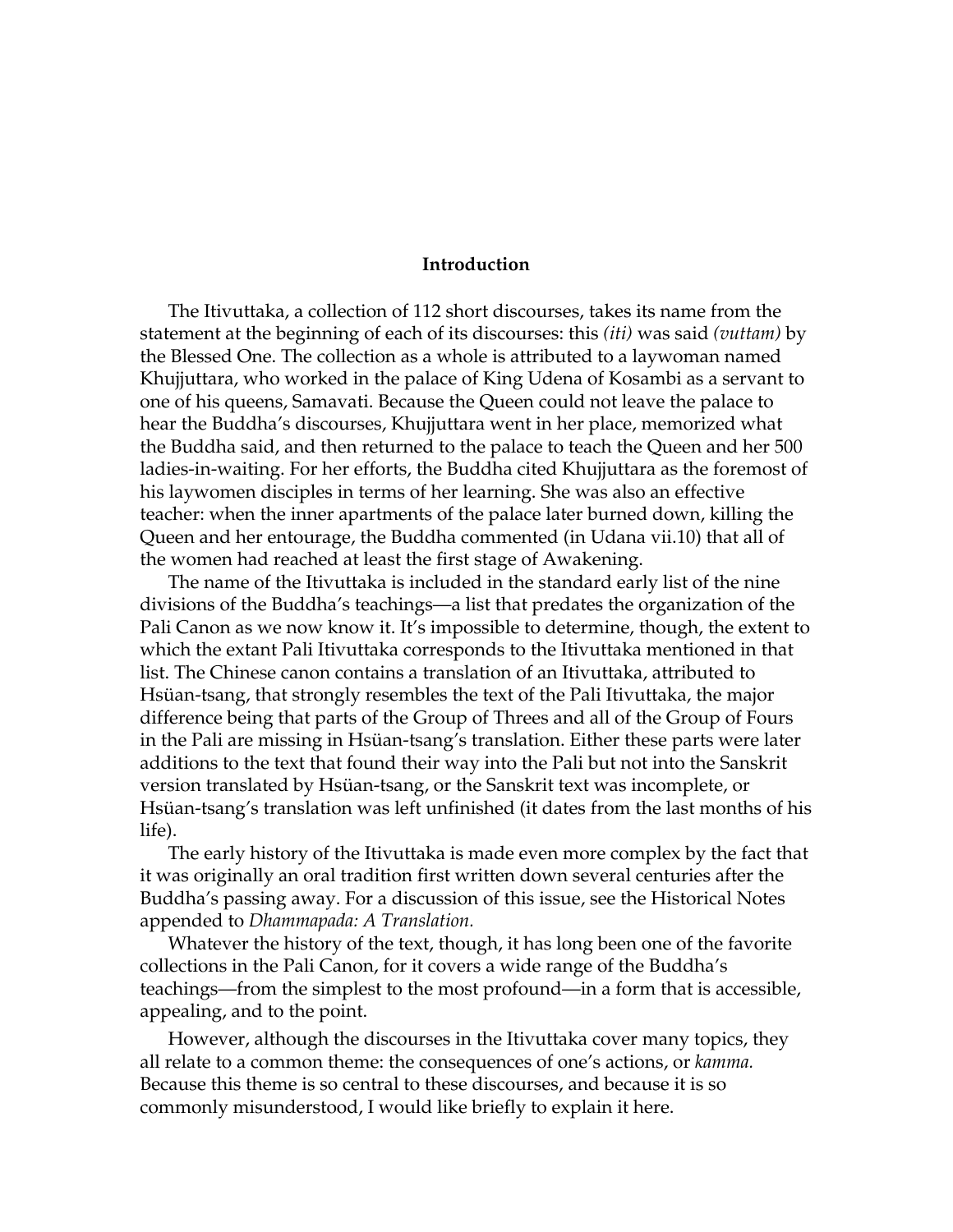The Buddha's teachings on action, or kamma, and his accompanying teachings on rebirth, are often dismissed as unessential to his teaching, something he simply picked up from his Indian environment. Actually, they are central to his teaching, and form one of his most original insights. Although many people assume that the Buddha derived his teachings on kamma from a view of the cosmos as a whole, the line of experiential proof was actually the other way around. After directly observing and analyzing the role of action in shaping his experience of time, he then followed the implications of his observations to confirm his vision of the process of rebirth and the structure of the cosmos that lies under the sway of time.

In the course of his Awakening, the Buddha discovered that the experience of the present moment consists of three factors: results from past actions, present actions, and the results of present actions. This means that kamma acts in feedback loops, with the present moment being shaped both by past and by present actions; while present actions shape not only the present but also the future. This constant opening for present input into the causal processes shaping one's life makes free will possible. In fact, will—or intention—forms the essence of action. Furthermore, the quality of the intention determines the quality of the act and of its results. On the mundane level there are three types of intentions: skillful, leading to pleasant results; unskillful, leading to painful results; and mixed, leading to mixed results, all these results being experienced within the realm of space and time. However, the fact that the experience of space and time requires not only the results of past actions but also the input of present actions means that it is possible to unravel the experience of space and time by bringing the mind to a point of equilibrium where it contributes no intentions or actions to the present moment. The intentions that converge at this equilibrium are thus a fourth type of intention—transcendent skillful intentions—which lead to release from the results of mundane intentions, and ultimately to the ending of all action.

The Buddha's direct perception of the power of intention confirmed for him the process of rebirth: if experience of the present moment requires the influence of past intentions, then there is no way to account for experience at the beginning of life other than through the intentions of a previous lifetime. At the same time, the power of the *quality* of intention provided the framework for Buddha's vision of the cosmos in which the process of rebirth takes place: there are pleasant levels of rebirth—the worlds of the Brahmas and the higher devas; unpleasant levels hell, the realms of the hungry shades, common animals, and the angry demons; and mixed levels—the human realm and some of the lower deva realms. Even in the pleasant levels of rebirth, however, the pleasure is unstable and impermanent, giving no sure release from suffering and pain. The only secure release comes through transcendent skillful intentions, leading to the experience of *nibbana,* totally beyond the process of rebirth and the constraints of space and time.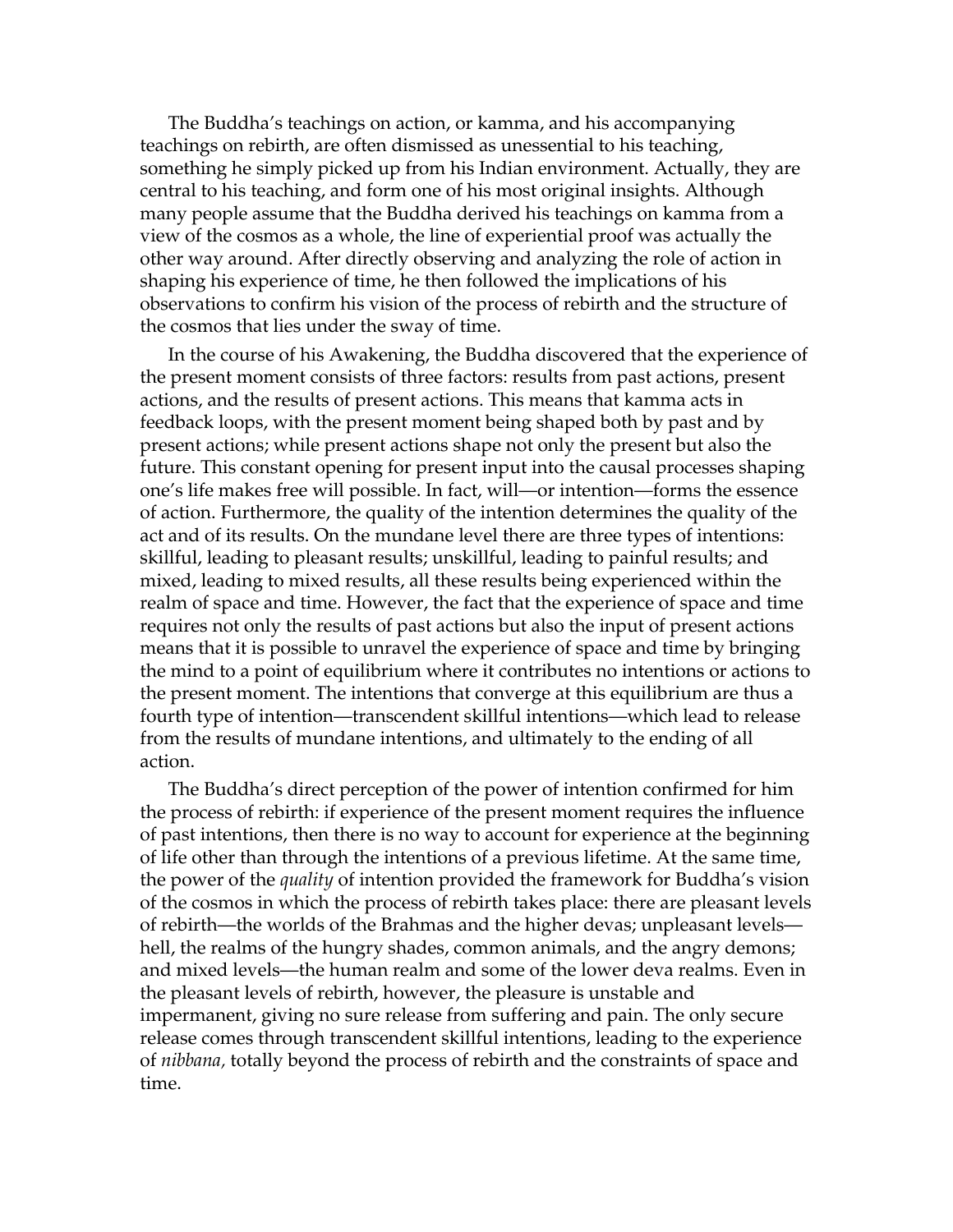Nibbana itself is totally unconditioned and so cannot be analyzed, apart from a distinction in how it is experienced before and after death (see §44). However, the path of practice leading to nibbana can be analyzed. It has eight factors right view, right resolve, right speech, right action, right livelihood, right effort, right mindfulness, and right concentration—and goes through four levels of Awakening. The early texts say very little about the content of these Awakening experiences, but are very specific about how these experiences function in effecting lasting changes in the mind. Stream-entry—in which one enters the "stream" to nibbana, gaining one's first glimpse of the deathless and cutting through the mental fetters of self-identity views, uncertainty, and grasping a precepts and practices—ensures that one will be reborn at most only seven more times. Once-returning ensures that one will be reborn only once more on the human level. Non-returning—which cuts through the mental fetters of sensual passion and resistance—ensures that one will never be reborn on the human level. If one goes no further in this life, one will be reborn in one of the five Brahma realms called the Pure Abodes and attain full Awakening there. Arahantship—which cuts through the mental fetters of passion for form, passion for formlessness, restlessness, conceit, and ignorance—frees one entirely from the suffering caused by craving, and from the cycle of rebirth as a whole.

This, then, is the picture of the cosmos that derives from the Buddha's insight into the power of intention. And what shapes skillful intention? Two connected qualities: appropriate attention (§16) and right view (§99). Appropriate attention focuses on questions that help foster skillfulness in one's actions, and avoids questions that get in the way of developing that skill. On the mundane level, right view provides a proper understanding of action and its potential for producing mundane pleasure and pain. On the transcendent level, it reduces experience simply to cause and effect, skillful and unskillful—expressed in terms of the four noble truths—without focusing on whether there is anyone performing the action or experiencing the result. This untangles the mind from issues of space and time, and allows it to act in a way that opens to transcendent release. Simply put, appropriate attention asks the right questions; right view provides the right answers. The interplay between these two mental qualities explains the question-and-answer format used in many of the discourses in the Itivuttaka. And, given the role of right view in skillful action, the fact that all of the discourses deal with right view means that they are all aimed—directly or indirectly—at helping the reader reach true happiness by using those views to foster skillful intentions in his or her own life.

*Thanissaro Bhikkhu* 

Metta Forest Monastery March, 2001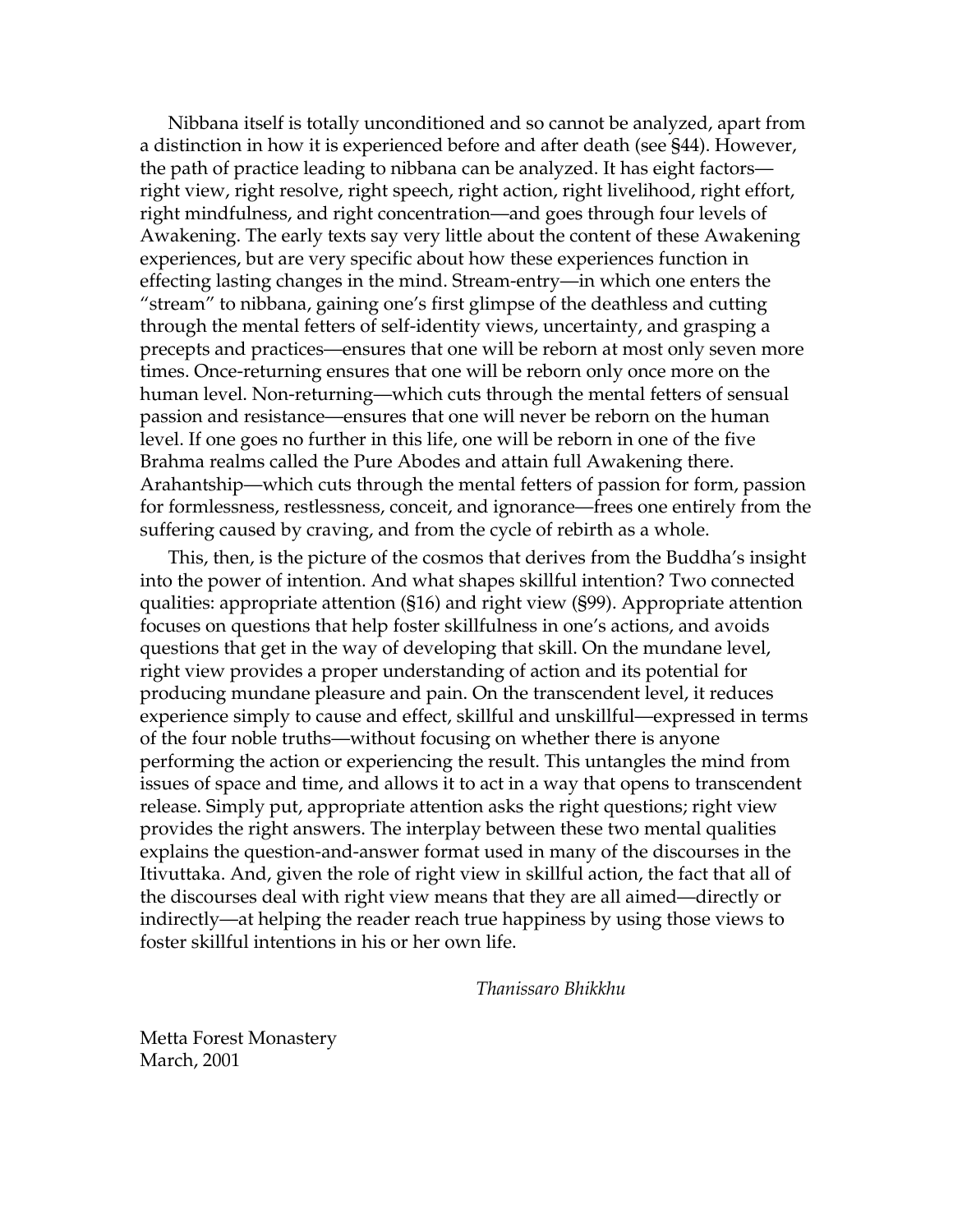### **The Group of Ones**

§ 1. *This was said by the Blessed One, said by the Arahant, so I have heard:* "Abandon one quality, monks, and I guarantee you non-return. Which one quality? Abandon greed as the one quality, and I guarantee you non-return."\*\* *This is the meaning of what the Blessed One said. So with regard to this it was said:* \*

The greed with which beings go to a bad destination,\*\*\* coveting: from rightly discerning that greed, those who see clearly let go. Letting go, they never come to this world again.

*This, too, was the meaning of what was said by the Blessed One, so I have heard.\** 

NOTES: \*These two statements are repeated in each discourse. To avoid monotony, they are given here only in the first and last discourses.

\*\*Non-return: The third of the four levels of Awakening. On reaching this level, one will never be reborn in this world. A non-returner who does not go on to attain Arahantship in this lifetime will be reborn in the Brahma worlds called the Pure Abodes and will attain nibbana there.

\*\*\*The bad destinations rebirth in hell, as a hungry shade, as an angry demon, or as a common animal. As with the good destinations—rebirth as a human being, in heaven, or in the Brahma worlds—these states are impermanent and dependent on *kamma.* 

§ 2. *This was said by the Blessed One, said by the Arahant, so I have heard:* "Abandon one quality, monks, and I guarantee you non-return. Which one quality? Abandon aversion as the one quality, and I guarantee you non-return."

> The aversion with which beings go to a bad destination, upset: from rightly discerning that aversion, those who see clearly let go. Letting go,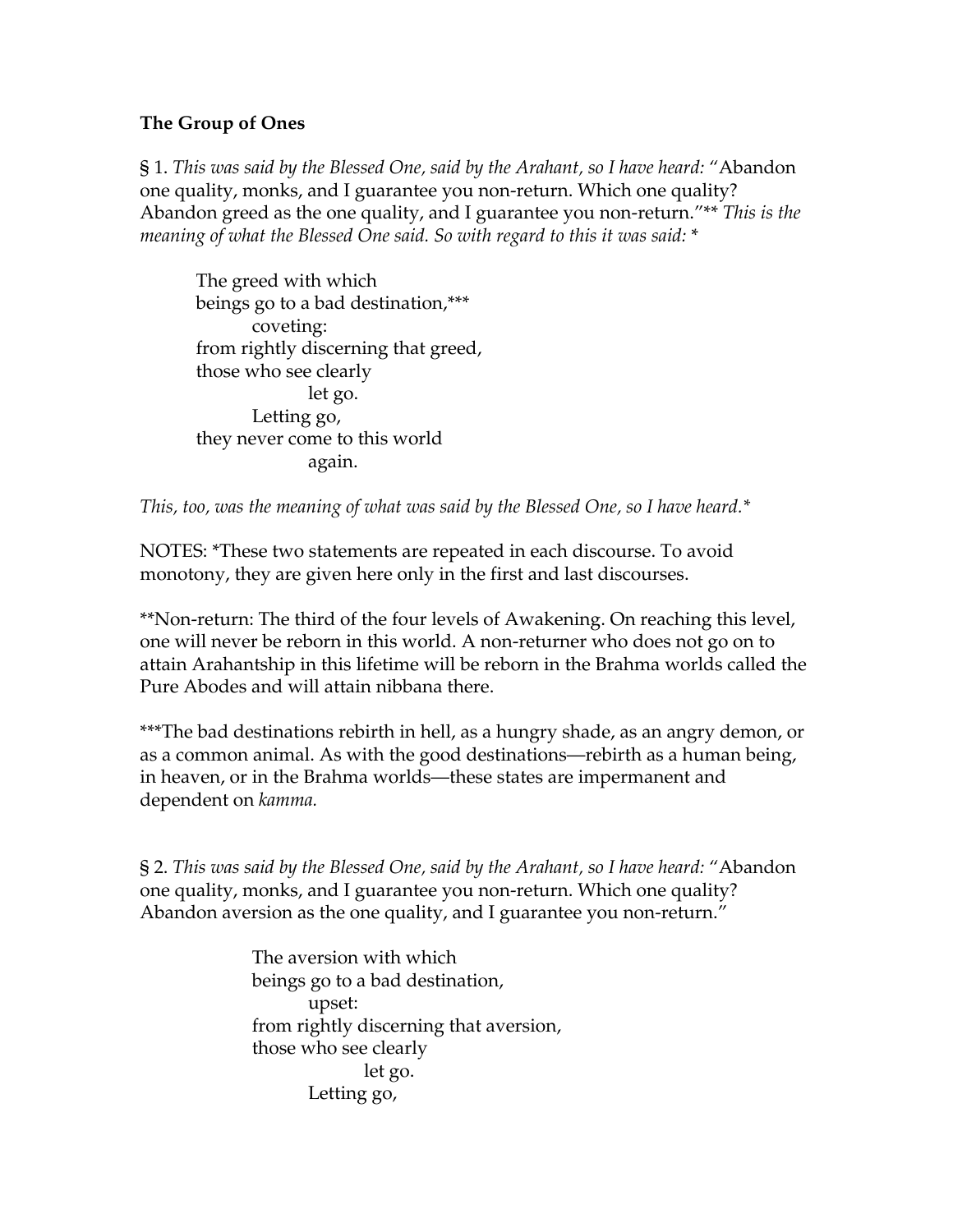#### they never come to this world again.

§ 3. *This was said by the Blessed One, said by the Arahant, so I have heard:* "Abandon one quality, monks, and I guarantee you non-return. Which one quality? Abandon delusion as the one quality, and I guarantee you non-return."

> The delusion with which beings go to a bad destination, confused: from rightly discerning that delusion, those who see clearly let go. Letting go, they never come to this world again.

§ 4. *This was said by the Blessed One, said by the Arahant, so I have heard:* "Abandon one quality, monks, and I guarantee you non-return. Which one quality? Abandon anger as the one quality, and I guarantee you non-return."

> The anger with which beings go to a bad destination, enraged: from rightly discerning that anger, those who see clearly let go. Letting go, they never come to this world again.

§ 5. *This was said by the Blessed One, said by the Arahant, so I have heard:* "Abandon one quality, monks, and I guarantee you non-return. Which one quality? Abandon contempt as the one quality, and I guarantee you non-return."

> The contempt with which beings go to a bad destination, disdainful: from rightly discerning that contempt, those who see clearly let go.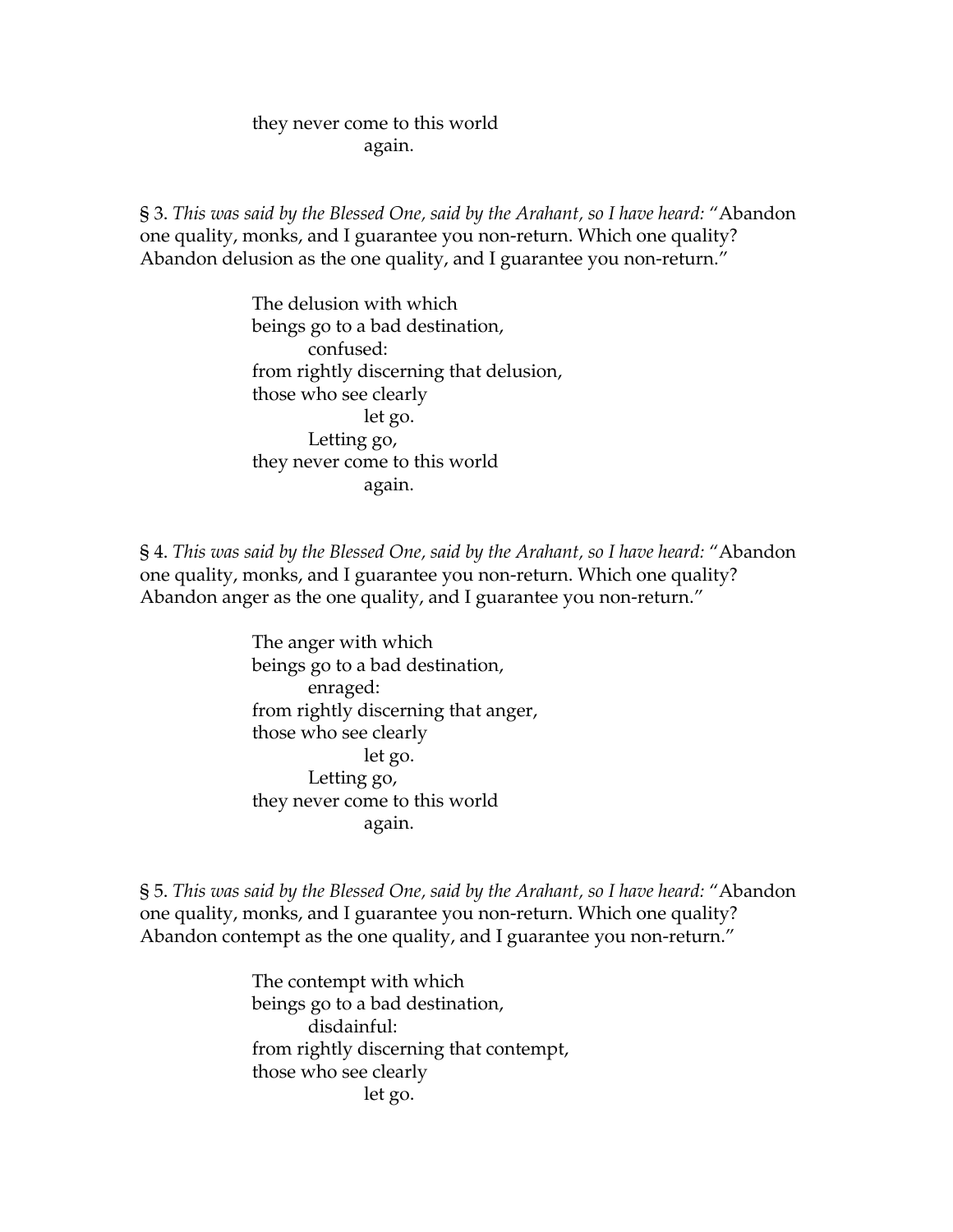#### Letting go, they never come to this world again.

§ 6. *This was said by the Blessed One, said by the Arahant, so I have heard:* "Abandon one quality, monks, and I guarantee you non-return. Which one quality? Abandon conceit as the one quality, and I guarantee you non-return."

> The conceit with which beings go to a bad destination, proud: from rightly discerning that conceit, those who see clearly let go. Letting go, they never come to this world again.

§ 7. *This was said by the Blessed One, said by the Arahant, so I have heard:* "Monks, one who has not fully known & fully understood the All,\* whose mind has not been cleansed of passion for it, has not abandoned it, is incapable of putting an end to stress. But one who has fully known & fully understood the All, whose mind has been cleansed of passion for it, has abandoned it, is capable of putting an end to stress."

> Knowing the All from all around, not stirred by passion for anything at all: he, having comprehended the All, has gone beyond all stress.

\*NOTE: "The All" = the six senses (sight, hearing, smell, taste, touch, & ideation) and their respective objects. This covers every aspect of experience that can be described, but does not include *nibbana.* For a full discussion of this point, see *The Mind Like Fire Unbound,* pp. 30-32.

§ 8. *This was said by the Blessed One, said by the Arahant, so I have heard:* "Monks, one who has not fully known & fully understood conceit, whose mind has not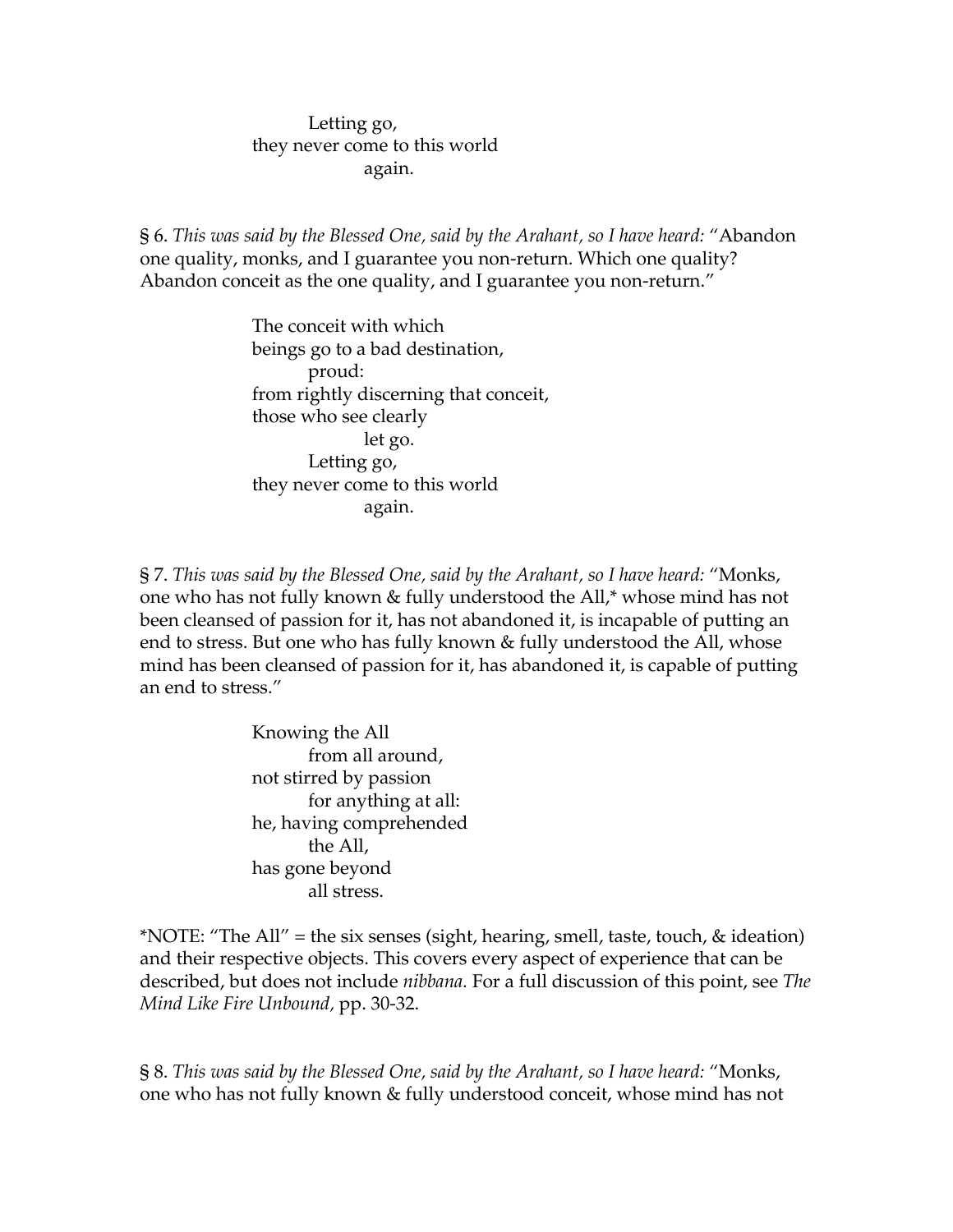been cleansed of it, has not abandoned it, is incapable of putting an end to stress. But one who has fully known & fully understood conceit, whose mind has been cleansed of it, has abandoned it, is capable of putting an end to stress."

> People are possessed by conceit tied up with conceit delighted with becoming. Not comprehending conceit, they come to becoming again. But those who, letting go of conceit, are, in its destruction, released, conquering the bond of conceit, go beyond all bonds.

§ 9. *This was said by the Blessed One, said by the Arahant, so I have heard:* "Monks, one who has not fully known & fully understood greed, who has not detached his mind from it and let go of it, is incapable of putting an end to stress. But one who has fully known & fully understood greed, who has detached his mind from it and let go of it, is capable of putting an end to stress."

> The greed with which beings go to a bad destination, coveting: from rightly discerning that greed, those who see clearly let go. Letting go, they never come to this world again.

§ 10-13. *This was said by the Blessed One, said by the Arahant, so I have heard:*  "Monks, one who has not fully known & fully understood aversion ... delusion ... anger ... contempt, who has not detached his mind from it and let go of it, is incapable of putting an end to stress. But one who has fully known & fully understood aversion ... delusion ... anger ... contempt, who has detached his mind from it and let go of it, is capable of putting an end to stress."

[The verses for these discourses = those for discourses 2-5.]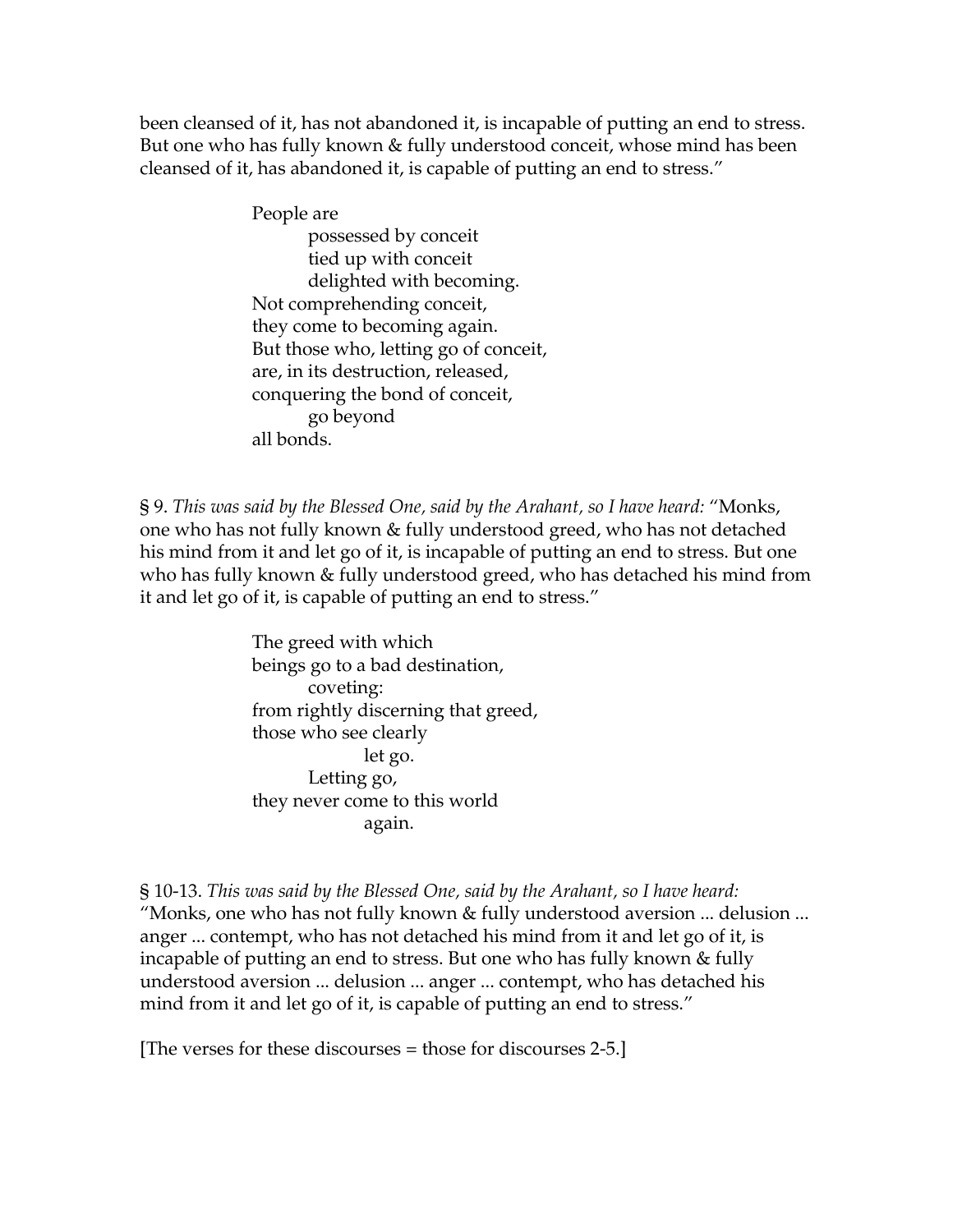§14. *This was said by the Blessed One, said by the Arahant, so I have heard:* "Monks, I don't envision even one other obstruction—obstructed by which people go wandering & transmigrating on for a long, long time—like the obstruction of ignorance. Obstructed with the obstruction of ignorance, people go wandering & transmigrating on for a long, long time."

> No one other thing so obstructs people that they wander on, day & night, as when they're ensnared with delusion. But those who, letting go of delusion, shatter the mass of darkness, wander no further. Their cause isn't found.

§15. *This was said by the Blessed One, said by the Arahant, so I have heard:* "Monks, I don't envision even one other fetter—fettered by which beings conjoined go wandering & transmigrating on for a long, long time—like the fetter of craving. Fettered with the fetter of craving, beings conjoined go wandering  $&$ transmigrating on for a long, long time."

> With craving his companion, a man wanders on a long, long time. Neither in this state here nor anywhere else does he go beyond the wandering- on. Knowing this drawback that craving brings stress into play free from craving, devoid of clinging, mindful, the monk lives the mendicant life.

*See also: SN XXI.10; SN XXXV.63; Dhp 353; Iti 105; Sn I.3*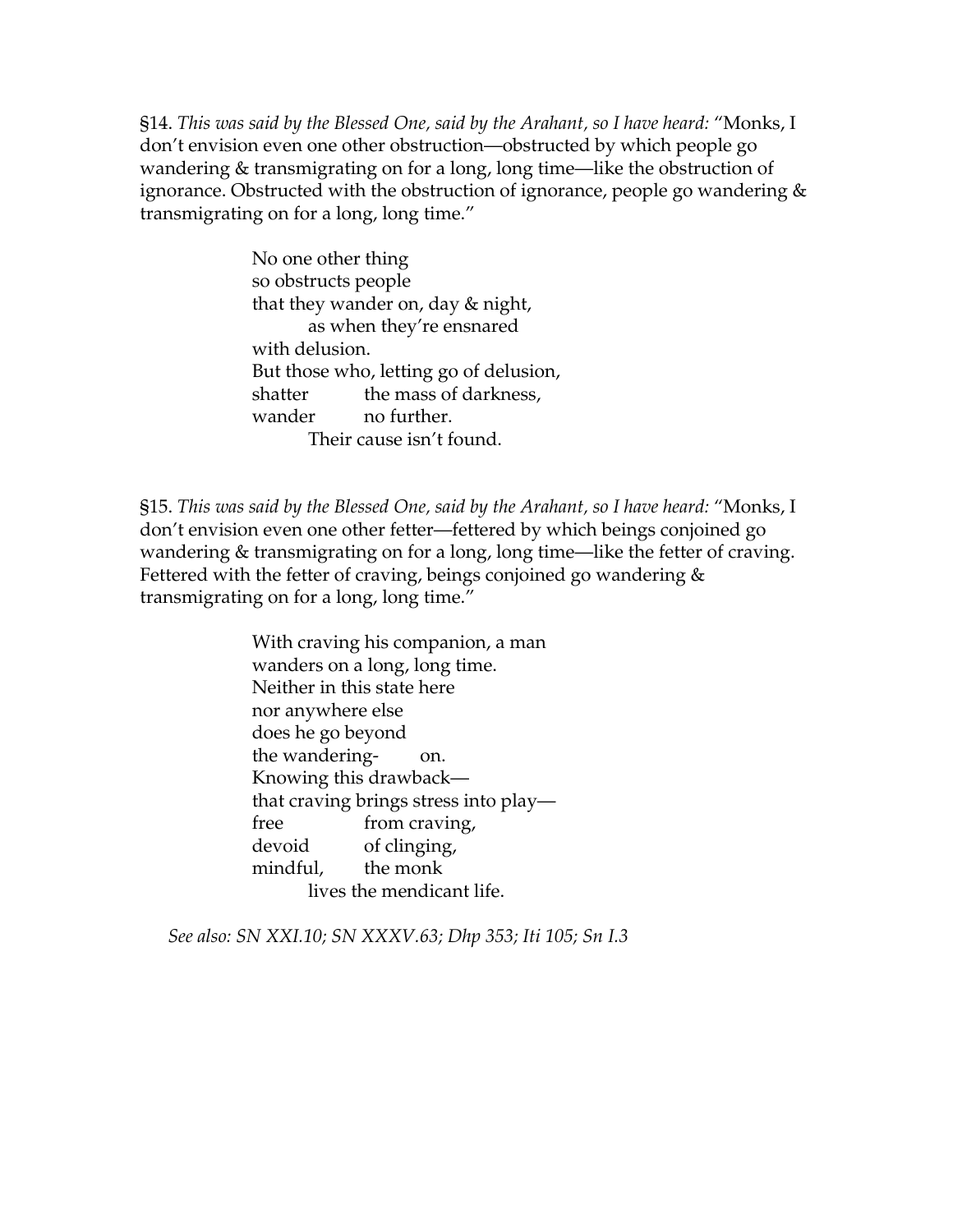§16. *This was said by the Blessed One, said by the Arahant, so I have heard:* "With regard to internal factors, I don't envision any other single factor like appropriate attention\* as doing so much for a monk in training,\* who has not attained the heart's goal but remains intent on the unsurpassed safety from bondage.\*\* A monk who attends appropriately abandons what is unskillful and develops what is skillful.

> Appropriate attention as a quality of a monk in training: nothing else does so much for attaining the superlative goal. A monk, striving appropriately, attains the ending of stress.

NOTES: \* Appropriate attention *(yoniso manasikara)* is the ability to focus attention on questions that lead to the end of suffering. M.2 lists the following questions as not fit for attention: "Was I in the past? Was I not in the past? What was I in the past? How was I in the past? ....Shall I be in the future? Shall I not be in the future? What shall I be in the future? How shall I be in the future? .... Am I? Am I not? What am I? How am I? Where has this being come from? Where is it bound?" The discourse also lists the following issues as fit for attention: "This is stress. This is the origination of stress. This is the cessation of stress. This is the way leading to the cessation of stress."

\*\*A person "in training" is one who has attained at least the first level of Awakening, but not yet the final level.

\*\*\*Bondage = the four yokes: sensual passion, becoming, views, & ignorance.

§17. *This was said by the Blessed One, said by the Arahant, so I have heard:* "With regard to external factors, I don't envision any other single factor like friendship with admirable people\* as doing so much for a monk in training, who has not attained the heart's goal but remains intent on the unsurpassed safety from bondage. A monk who is a friend with admirable people abandons what is unskillful and develops what is skillful."

> A monk who's a friend to admirable people —who's reverential, respectful, doing what his friends advise mindful, alert,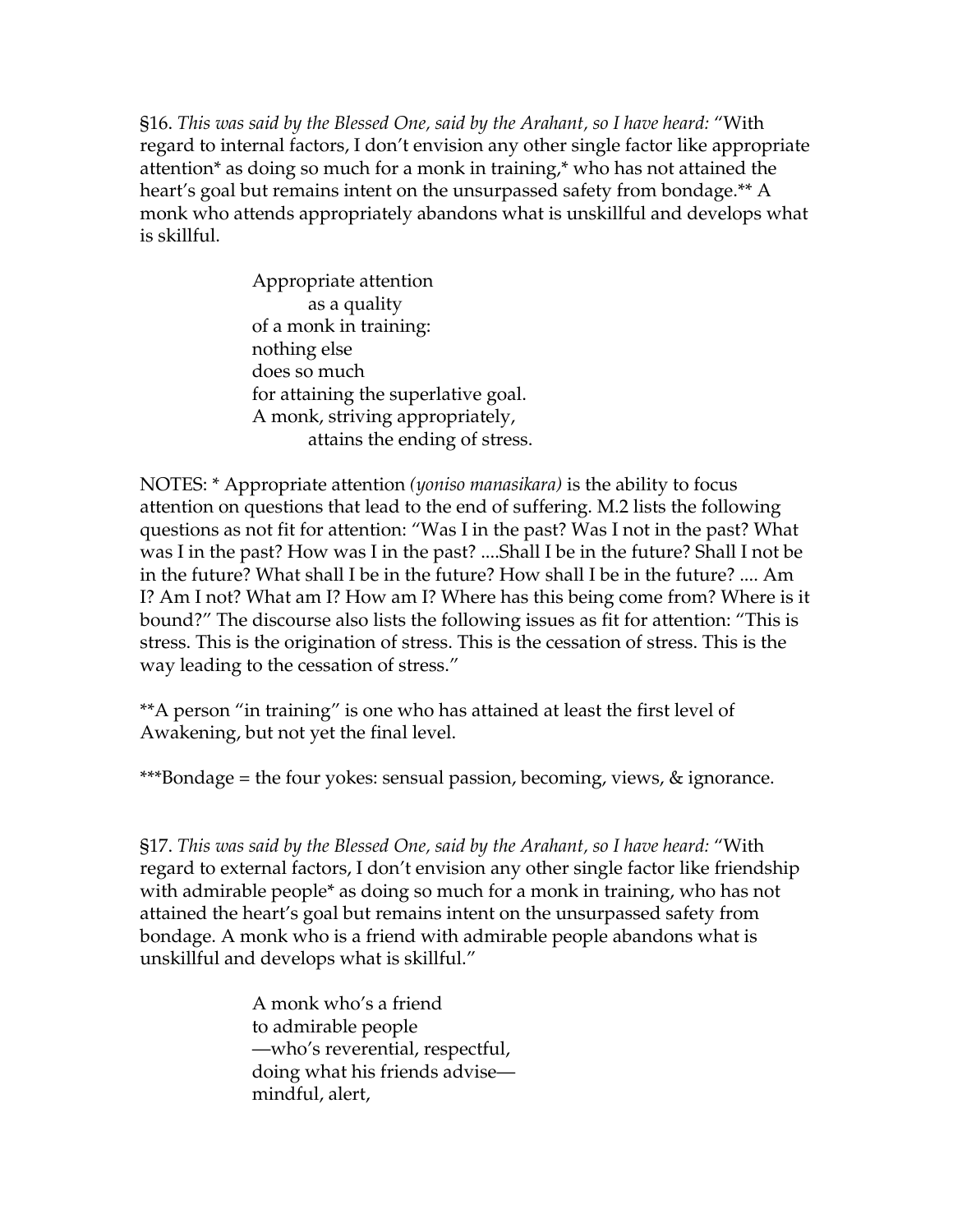attains step by step the ending of all fetters.

\*NOTE: In SN XLV.2 the Buddha says, "Having admirable people *(kalyana-mitta)* as friends, companions, and colleagues is actually the whole of the holy life. When a monk has admirable people as friends, companions, and colleagues, he may be expected to develop and pursue the noble eightfold path....It is in dependence on me as an admirable friend that beings subject to birth have gained release from birth...aging...death...sorrow, lamentation, pain, distress, and despair."

*See also: AN V.180; AN IX.1; Iti 76; Ud IV.1* 

§18. *This was said by the Blessed One, said by the Arahant, so I have heard:* "One thing, when arising in the world, arises for the detriment of many, for the unhappiness of many, for the detriment & unhappiness of many beings, both human & divine. Which one thing? Schism in the Sangha. When the Sangha is split, there are arguments with one another, there is abuse of one another, ganging up on one another, abandoning of one another. Then those with little confidence [in the teaching] lose all confidence, while some of those who are confident become otherwise."

> Doomed for an aeon to deprivation, to hell: one who has split the Sangha. Delighting in factions, unjudicious he's barred from safety from bondage. Having split a Sangha in concord, he cooks for an aeon in hell.

§19. *This was said by the Blessed One, said by the Arahant, so I have heard:* "One thing, when arising in the world, arises for the welfare of many, for the happiness of many, for the welfare & happiness of many beings, both human & divine. Which one thing? Concord in the Sangha. When the Sangha is in concord, there are no arguments with one another, no abuse of one another, no ganging up on one another, no abandoning of one another. Then those with little confidence [in the teaching] become confident, while those already confident become even more so."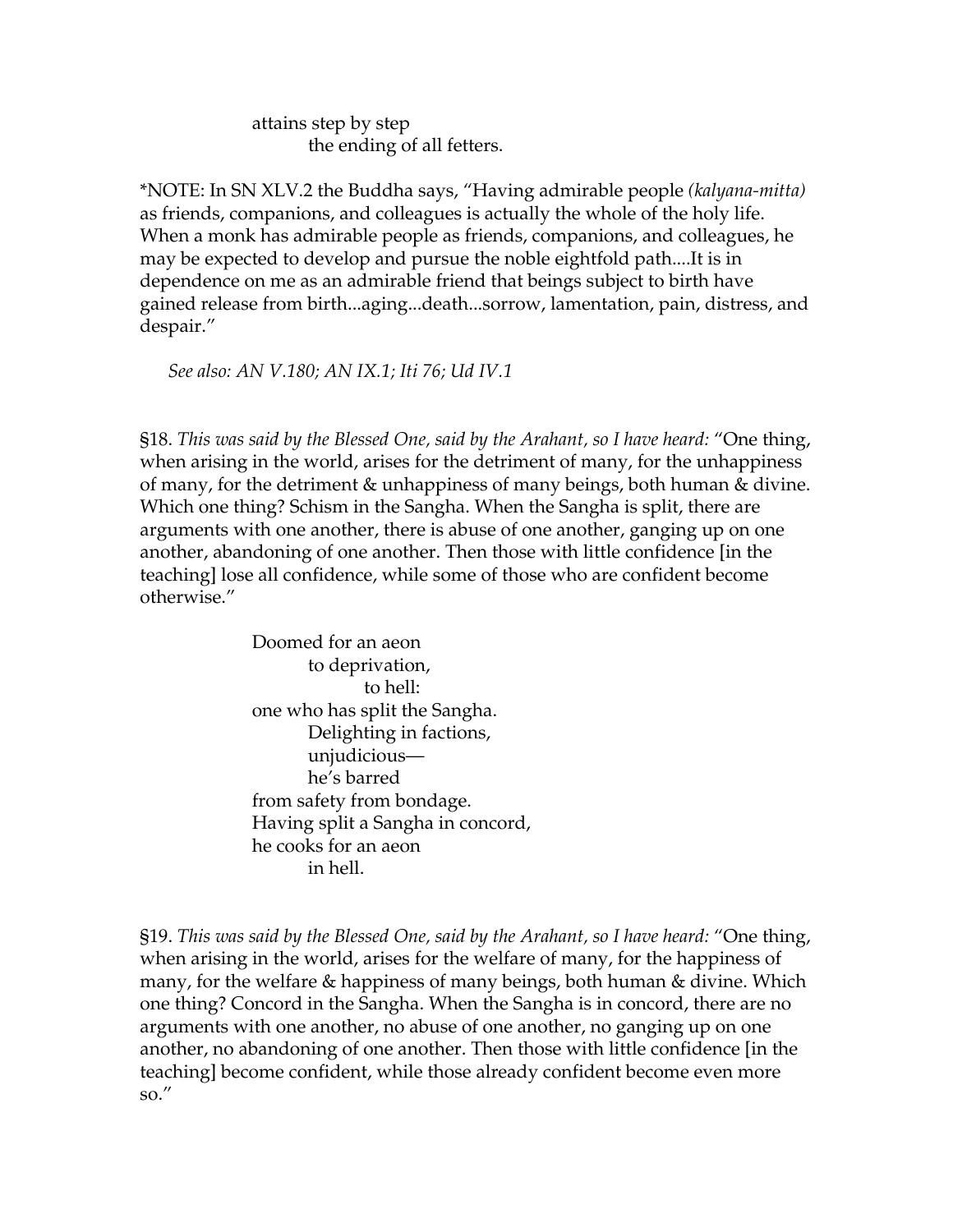Blissful is concord in the Sangha. One who assists in concord delighting in concord, judicious isn't barred from safety from bondage. Having brought concord to the Sangha, he rejoices for an aeon in heaven.

§20. *This was said by the Blessed One, said by the Arahant, so I have heard:* "There is the case where a certain person is a corrupt-minded. Having encompassed that mind with [my] awareness, I discern, 'If this person were to die at this instant, then as if he were to be carried off, he would thus be placed in hell.' Why is that? Because his mind is corrupt. It's because of corrupt-mindedness that there are cases where beings—at the break-up of the body, after death—reappear in the plane of deprivation, the bad destination, the lower realms, in hell."

> Knowing the case of a corrupt-minded person, the One Awakened explained its meaning in the presence of the monks. If that person were to die at this instant, he'd reappear in hell because his mind is corrupt as if he were carried off and placed there. It's because of corrupt-mindedness that beings go to a bad destination.

§21. *This was said by the Blessed One, said by the Arahant, so I have heard:* "There is the case where a certain person is a clear-minded. Having encompassed that mind with [my] awareness, I discern, 'If this person were to die at this instant, then as if he were to be carried off, he would thus be placed in heaven.' Why is that? Because his mind is clear. It's because of clear-mindedness that there are cases where beings—at the break-up of the body, after death—reappear in the heavenly world."

> Knowing the case of a clear-minded person,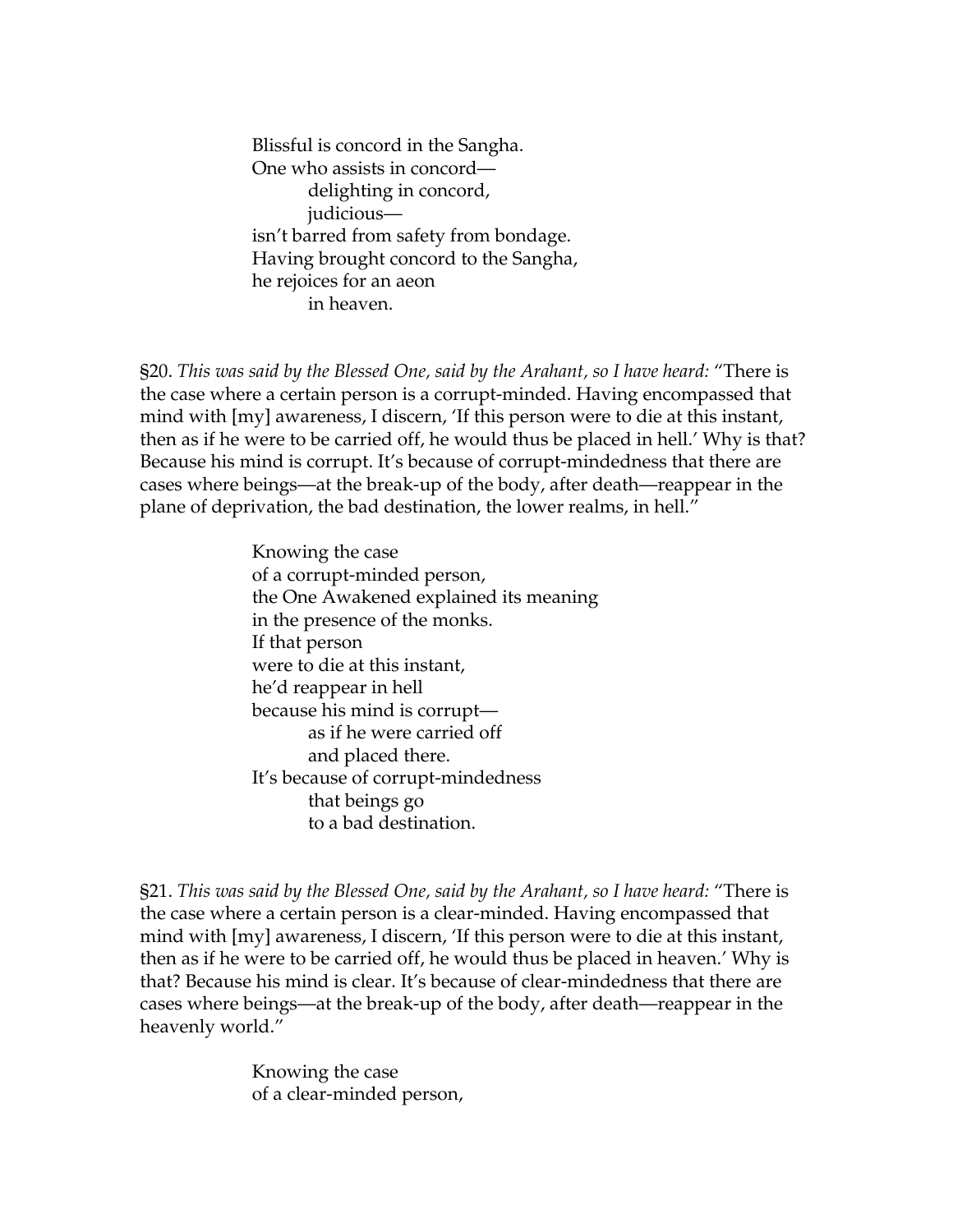the One Awakened explained its meaning in the presence of the monks. If that person were to die at this instant, he'd reappear in heaven because his mind is clear as if he were carried off and placed there. It's because of clear-mindedness that beings go to a good destination.

§22. *This was said by the Blessed One, said by the Arahant, so I have heard:* "Monks, don't be afraid of acts of merit. This is another way of saying what is blissful, desirable, pleasing, endearing, charming—i.e., acts of merit. I am cognizant that, having long performed meritorious deeds, I long experienced desirable, pleasing, endearing, charming results. Having developed a mind of good will for seven years, then for seven aeons of contraction & expansion I didn't return to this world. Whenever the aeon was contracting, I went to the realm of Streaming Radiance. Whenever the aeon was expanding, I reappeared in an empty Brahmaabode. There I was the Great Brahman, the Unconquered Conqueror, All-seeing, & Wielder of Power. Then for thirty-six times I was Sakka, ruler of the gods. For many hundreds of times I was a king, a wheel-turning emperor, a righteous king of Dhamma, conqueror of the four corners of the earth, maintaining stable control over the countryside, endowed with the seven treasures\*—to say nothing of the times I was a local king. The thought occurred to me: 'Of what action of mine is this the fruit, of what action the result, that I now have such great power & might?' Then the thought occurred to me: 'This is the fruit of my three [types of] action, the result of three types of action, that I now have such great power  $\&$ might: i.e., generosity, self-control, & restraint.'"

Train in acts of merit that bring long-lasting bliss develop generosity, a life in tune, a mind of good-will. Developing these three things that bring about bliss, the wise reappear in a world of bliss unalloyed.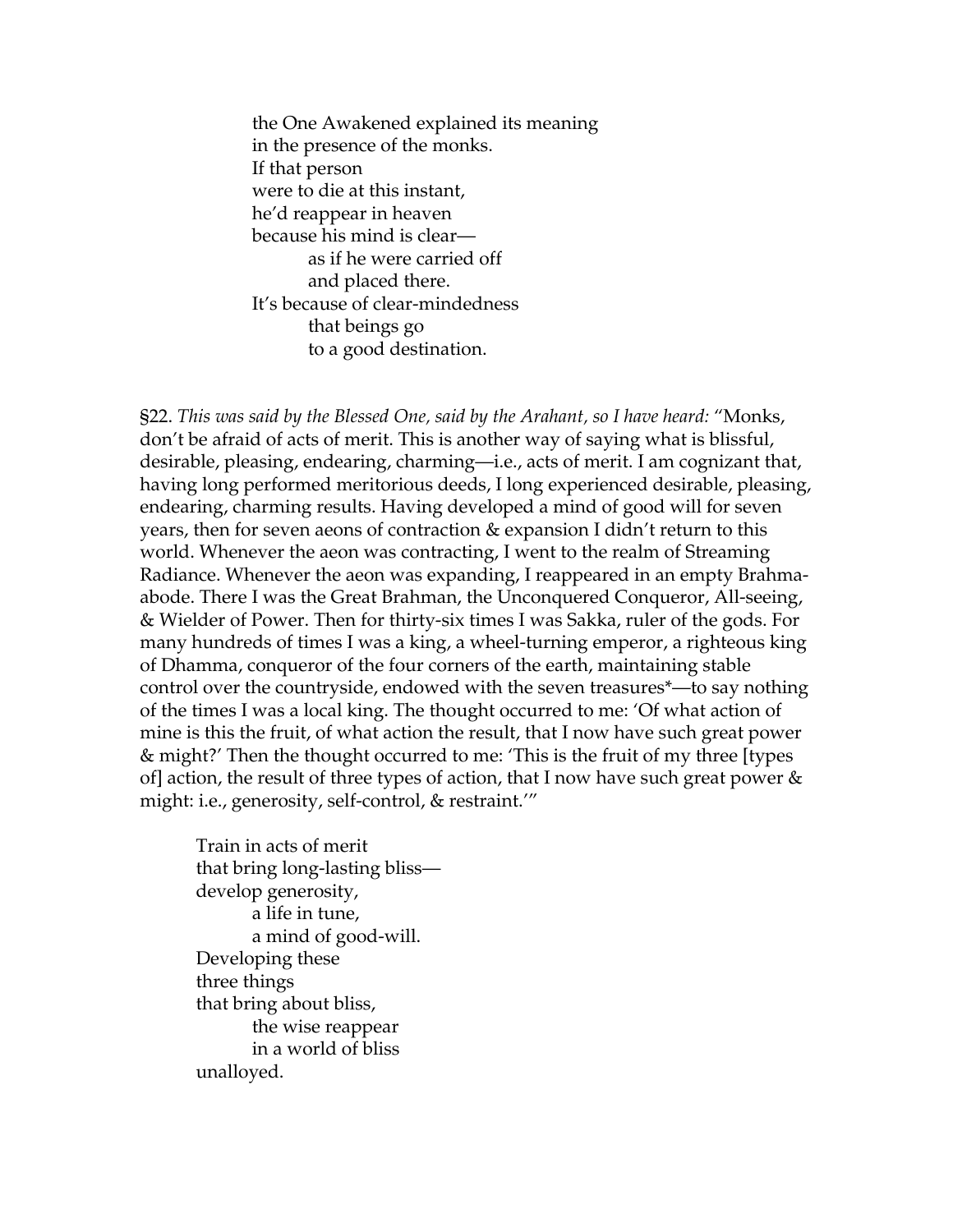\*NOTE: The seven treasures are a divine wheel, an ideal jewel, an ideal elephant, an ideal horse, an ideal wife, an ideal treasurer, an ideal counselor.

*See also SN III.4, 17, 20, 25; Iti 60* 

§23. *This was said by the Blessed One, said by the Arahant, so I have heard:* "This one quality, if developed & pursued, keeps both kinds of benefit secure: benefits in this life & benefits in lives to come. Which one quality? Heedfulness with regard to skillful qualities. This is the one quality that, if developed & pursued, keeps both kinds of benefit secure: benefits in this life & benefits in lives to come."

They praise heedfulness, the wise, in doing acts of merit. When heedful, wise, you achieve both kinds of benefit: benefits in this life, & benefits in lives to come.

By breaking through to your benefit, you're called enlightened, wise.

See also: SN III.17; SN XX.6; AN IV.113; AN VI.19-20; AN X.15; Dhp 21-32

§24. *This was said by the Blessed One, said by the Arahant, so I have heard:* "If a single person were to wander & transmigrate on for an aeon, he/she would leave behind a chain of bones, a pile of bones, a heap of bones, as large as this Mount Vepulla, if there were someone to collect them and the collection were not destroyed."

The accumulation of a single person's bones for an aeon would be a heap on a par with the mountain, so said the Great Seer. (He declared this to be the great Mount Vepulla to the north of Vulture's Peak in the mountain-ring of the Magadhans.)\* But when that person sees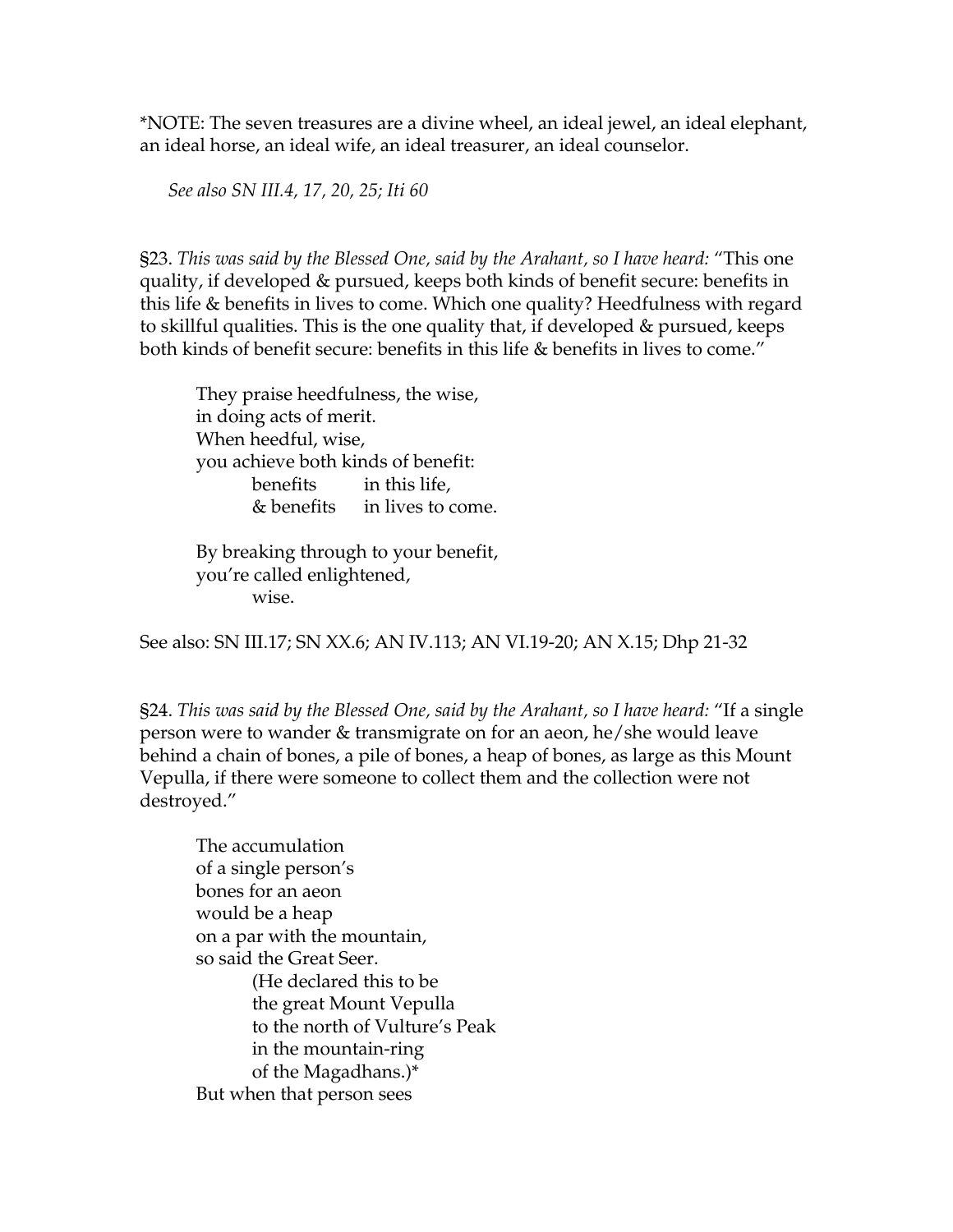with right discernment the four Noble Truths stress, the cause of stress, the transcending of stress, & the Noble Eightfold Path, the way to the stilling of stress having wandered on seven times at most, then, with the ending of all fetters, he puts a stop to stress.

\*NOTE: Magadha was a kingdom in the time of the Buddha, corresponding roughly to the present day state of Bihar. Its capital city, Rajagaha, was surrounded by a ring of five mountains. Vulture's Peak, a secluded rock outcrop in the middle of the ring, was a spot frequented by the Buddha.

*See also: SN XV.3* 

§25. *This was said by the Blessed One, said by the Arahant, so I have heard:* "For the person who transgresses in one thing, I tell you, there is no evil deed that is not to be done. Which one thing? This: telling a deliberate lie."

The person who lies, who transgress in this one thing, transcending concern for the world beyond: there's no evil he might not do.

§26. *This was said by the Blessed One, said by the Arahant, so I have heard:* "If beings knew, as I know, the results of giving & sharing, they would not eat without having given, nor would the stain of selfishness overcome their minds. Even if it were their last bite, their last mouthful, they would not eat without having shared, if there were someone to receive their gift. But because beings do not know, as I know, the results of giving & sharing, they eat without having given. The stain of selfishness overcomes their minds."

If beings knew what the Great Seer said, how the result of sharing has such great fruit,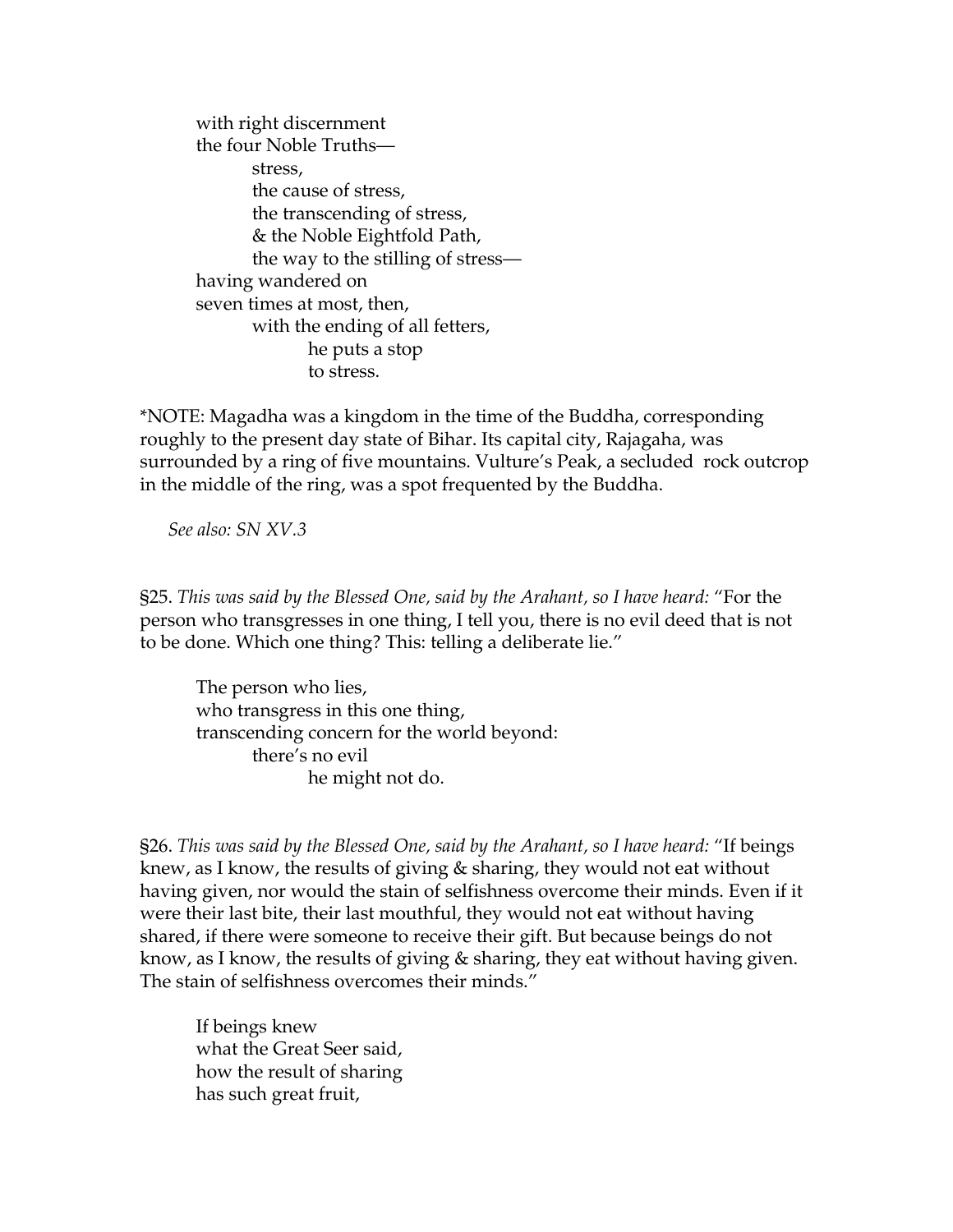then, subduing the stain of selfishness with brightened awareness, they'd give in season to the noble ones, where a gift bears great fruit. Having given food as an offering to those worthy of offerings, many donors, when they pass away from here, the human state, go to heaven. They, having gone there to heaven, rejoice, enjoying sensual pleasures. Unselfish, they partake of the result of sharing.

*See also: SN I.41; AN V.34; AN V.36-37; AN VII.49* 

§27. *This was said by the Blessed One, said by the Arahant, so I have heard:* "All the grounds for making merit leading to spontaneously arising (in heaven) do not equal one-sixteenth of the release of awareness through good will. Good will surpassing them—shines, blazes, & dazzles.

"Just as the radiance of all the stars does not equal one-sixteenth of the radiance of the moon, as the moon—surpassing them—shines, blazes, & dazzles, even so, all the grounds for making merit leading to spontaneously arising in heaven do not equal one-sixteenth of the release of awareness through good will. Good will—surpassing them—shines, blazes, & dazzles.

"Just as in the last month of the rains, in autumn, when the sky is clear  $\&$ cloudless, the sun, on ascending the sky, overpowers the space immersed in darkness, shines, blazes, & dazzles, even so, all the grounds for making merit leading to spontaneously arising in heaven do not equal one-sixteenth of the release of awareness through good will. Good will—surpassing them—shines, blazes, & dazzles.

"Just as in the pre-dawn darkness the morning star shines, blazes,  $\&$  dazzles, even so, all the grounds for making merit leading to spontaneously arising in heaven do not equal one-sixteenth of the release of awareness through good will. Good will—surpassing them—shines, blazes, & dazzles."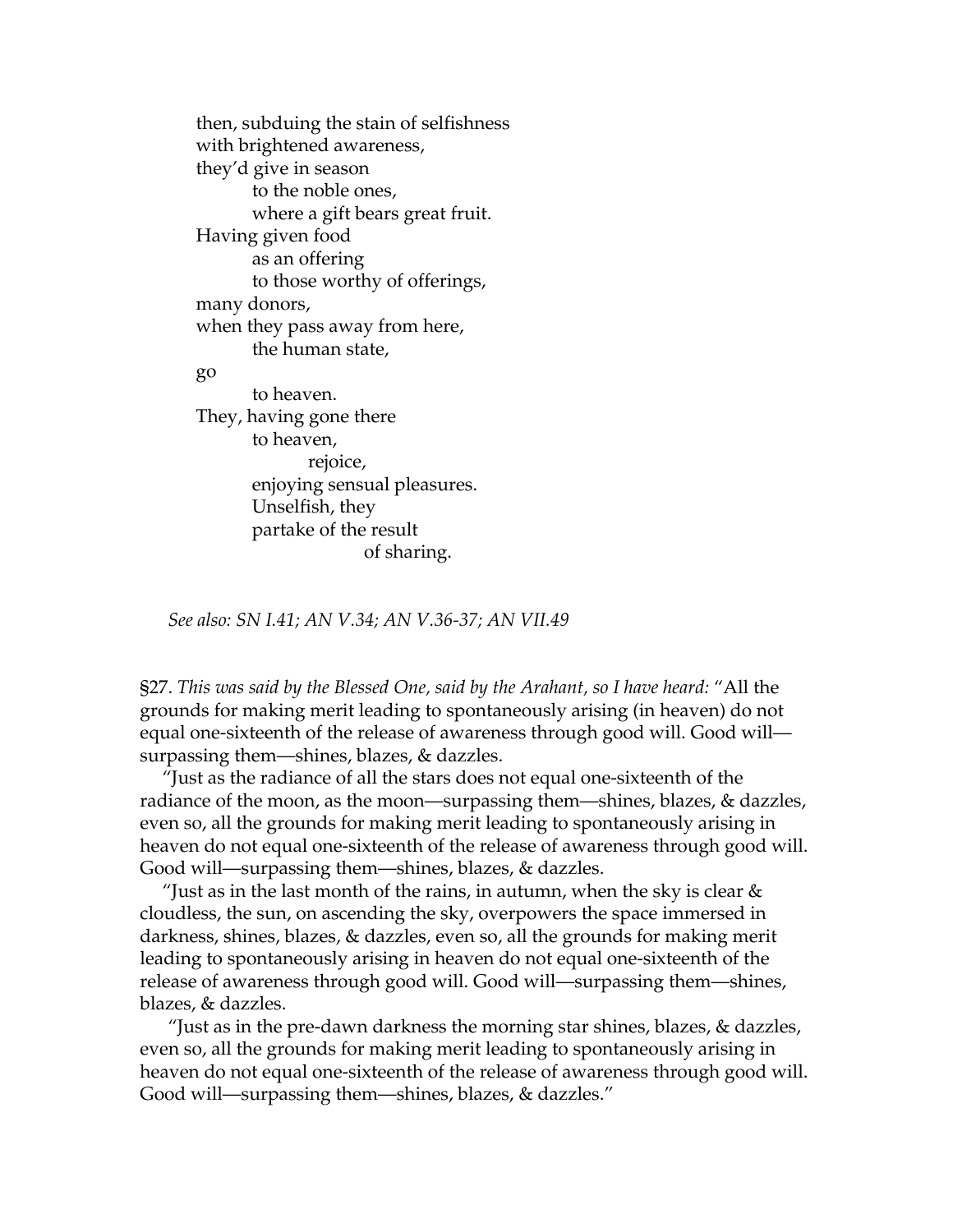When one develops—mindful good will without limit, fetters are worn through, on seeing the ending of acquisitions.

If with uncorrupted mind you feel good will for even one being, you become skilled from that. But a Noble One produces a mind of sympathy for all beings, an abundance of merit.

Kingly seers, who conquered the earth swarming with beings, went about making sacrifices: the horse sacrifice, human sacrifice, water rites, soma rites, & the "Unobstructed," but these don't equal one sixteenth of a well-developed mind of good will as all the constellations don't, one sixteenth of the radiance of the moon.

One who neither kills nor gets others to kill, neither conquers, nor gets others to conquer, with good will for all beings, has no hostility with anyone at all.

*See also: SN XLII.8; AN III.66; AN V.27; AN XI.16; Khp 9*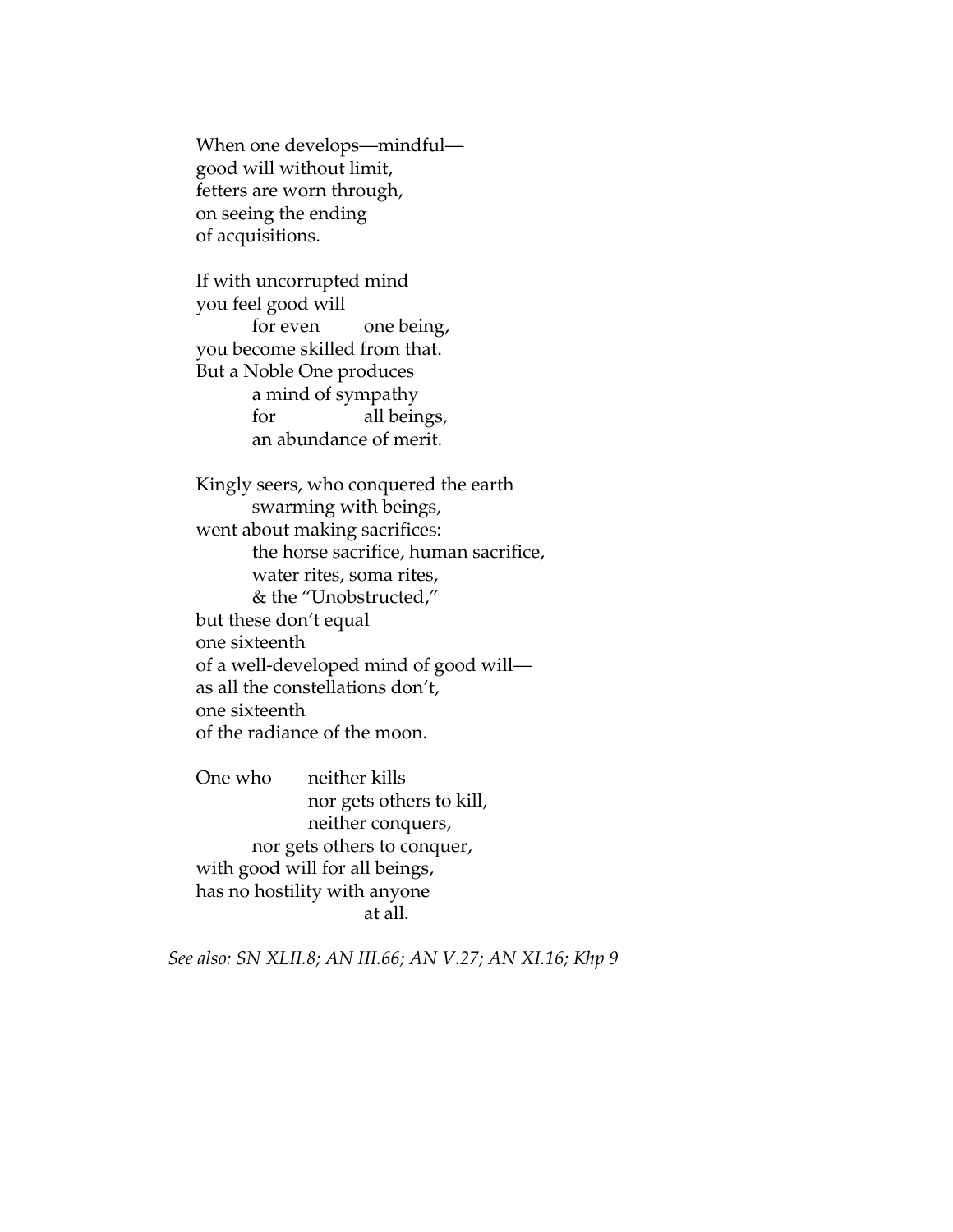#### **The Group of Twos**

§28. *This was said by the Blessed One, said by the Arahant, so I have heard:* "Endowed with two things, a monk lives in stress in the present life—troubled, distressed,  $\&$ feverish—and at the break-up of the body, after death, a bad destination can be expected. Which two? A lack of guarding of the doors of the sense faculties, and knowing no moderation in food. Endowed with these two things, a monk lives in stress in the present life—troubled, distressed, & feverish—and at the break-up of the body, after death, a bad destination can be expected."

> Eye & ear & nose, tongue & body & mind: when a monk leaves these doors unguarded —knowing no moderation in food, not restraining his senses he experiences stress: stress in body, stress in mind. Burning in body burning in mind, whether by day or by night, he lives in suffering & stress.

§29. *This was said by the Blessed One, said by the Arahant, so I have heard:* "Endowed with two things, a monk lives in ease in the present life—untroubled, undistressed, & unfeverish—and at the break-up of the body, after death, a good destination can be expected. Which two? A guarding of the doors of the sense faculties, and knowing moderation in food. Endowed with these two things, a monk lives in ease in the present life—untroubled, undistressed, & unfeverish and at the break-up of the body, after death, a good destination can be expected."

> Eye & ear & nose, tongue & body & mind: when a monk has these doors well guarded —knowing moderation in food, restraining his senses he experiences ease: ease in body, ease in mind. Not burning in body, not burning in mind,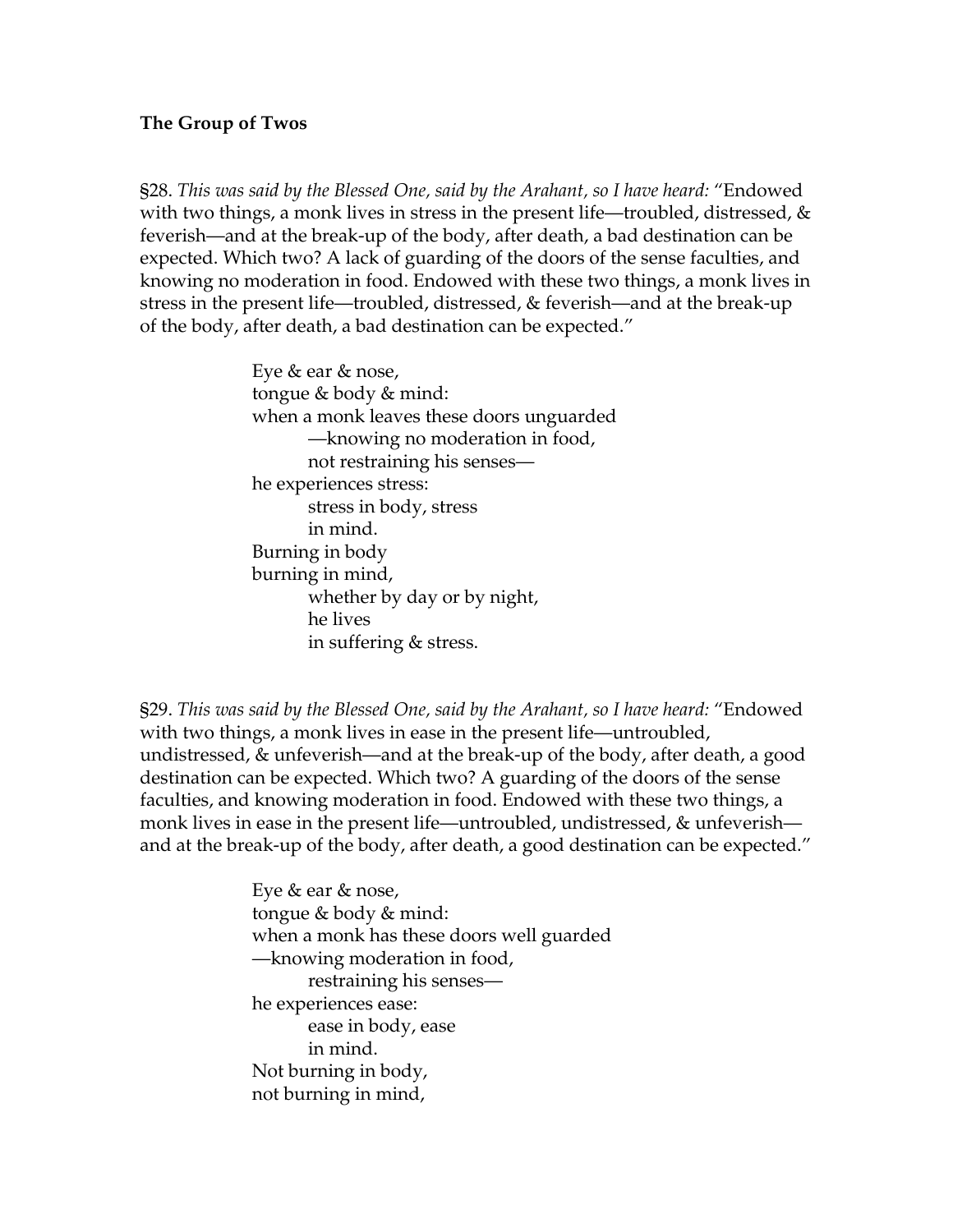whether by day or by night, he lives in ease.

§30. *This was said by the Blessed One, said by the Arahant, so I have heard:* "There are these two things that cause remorse. Which two? There is the case of the person who has not done what is admirable, has not done what is skillful, has not given protection to those in fear, and instead has done what is evil, savage, & cruel. Thinking, 'I have not done what is admirable,' he feels remorse. Thinking, 'I have done what is evil,' he feels remorse. These are the two things that cause remorse."

> Having engaged in bodily misconduct, verbal misconduct, misconduct of mind,\* or whatever else is flawed, not having done what is skillful, having done much that is not, at the break-up of the body, the undiscerning one reappears in hell.

\*NOTE: A.x.176 defines bodily misconduct as killing, stealing, and sexual misconduct; verbal misconduct as lies, divisive speech, harsh speech, and idle chatter; and mental misconduct as covetousness, ill will, and wrong views (see the note to §32).

*See also: AN IV.184* 

§31. *This was said by the Blessed One, said by the Arahant, so I have heard:* "There are these two things that cause no remorse. Which two? There is the case of the person who has done what is admirable, has done what is skillful, has given protection to those in fear, and has done nothing that is evil, savage, or cruel. Thinking, 'I have done what is admirable,' he feels no remorse. Thinking, 'I have not done what is evil,' he feels no remorse. These are the two things that cause no remorse."

> Having abandoned bodily misconduct, verbal misconduct, misconduct of mind,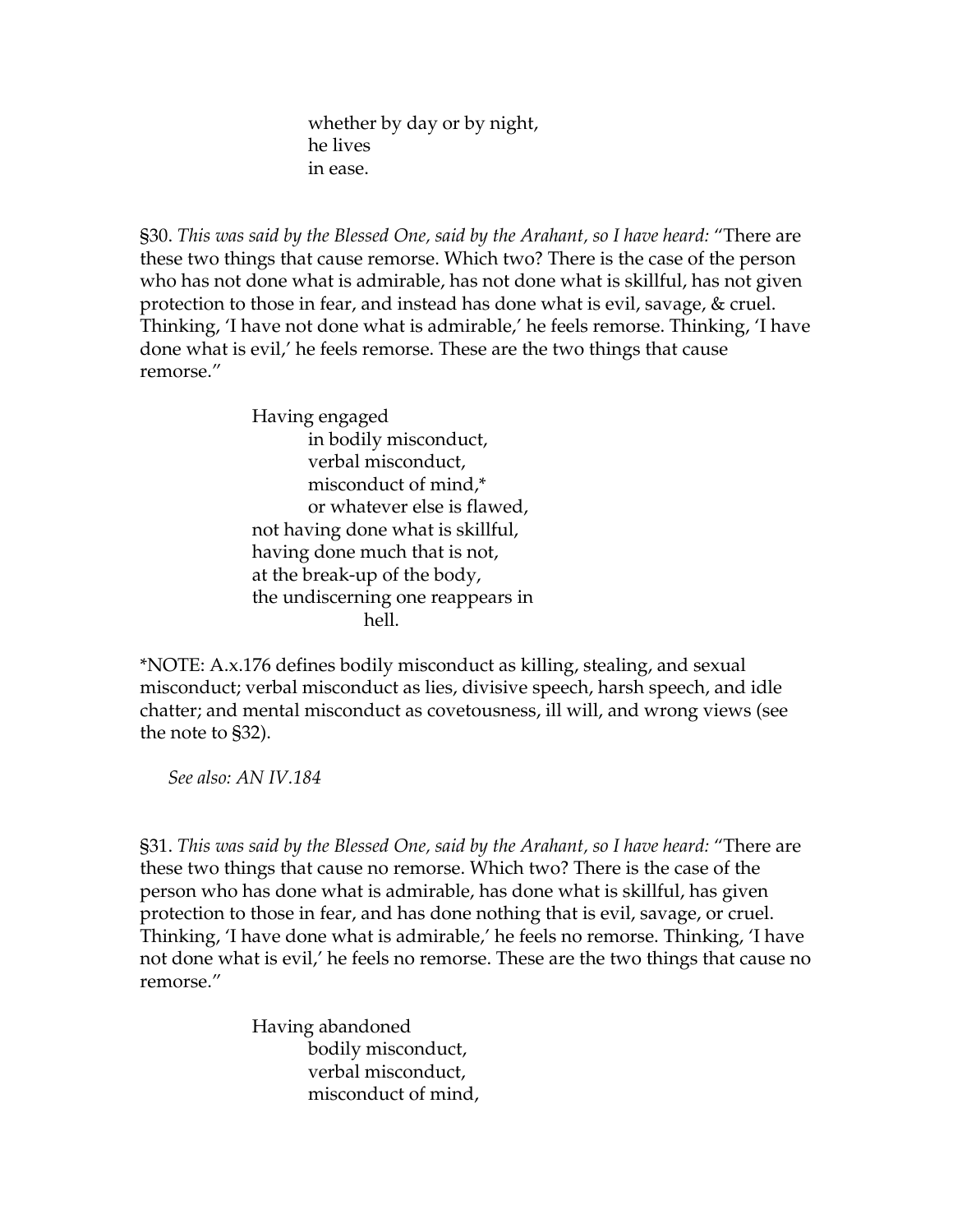& whatever else is flawed, not having done what's not skillful, having done much that is, at the break-up of the body, the discerning one reappears in heaven.

§32. *This was said by the Blessed One, said by the Arahant, so I have heard:* "Endowed with two things, a person—as if carried off—is thus placed in hell. Which two? Evil habits & evil views. Endowed with these two things, a person—as if carried off—is thus placed in hell."

> Evil habits & evil views:\* a person, undiscerning, endowed with these two things, at the break-up of the body reappears in hell.

\*NOTE: M.117 gives the following example of an evil view: "There is nothing given, nothing offered, nothing sacrificed. There is no fruit or result of good or bad actions. There is no this world, no next world, no mother, no father, no spontaneously reborn beings; no priests or contemplatives who, faring rightly & practicing rightly, proclaim this world & the next after having directly known & realized it for themselves."

§33. *This was said by the Blessed One, said by the Arahant, so I have heard:* "Endowed with two things, a person—as if carried off—is thus placed in heaven. Which two? Auspicious habits & auspicious views. Endowed with these two things, a person—as if carried off—is thus placed in heaven."

> Auspicious habits & auspicious views: a person, discerning, endowed with these two things, at the break-up of the body reappears in heaven.

§ 34. *This was said by the Blessed One, said by the Arahant, so I have heard:* "A person without ardor, without concern [for the results of doing evil], is incapable of selfawakening, incapable of Unbinding, incapable of attaining the unsurpassed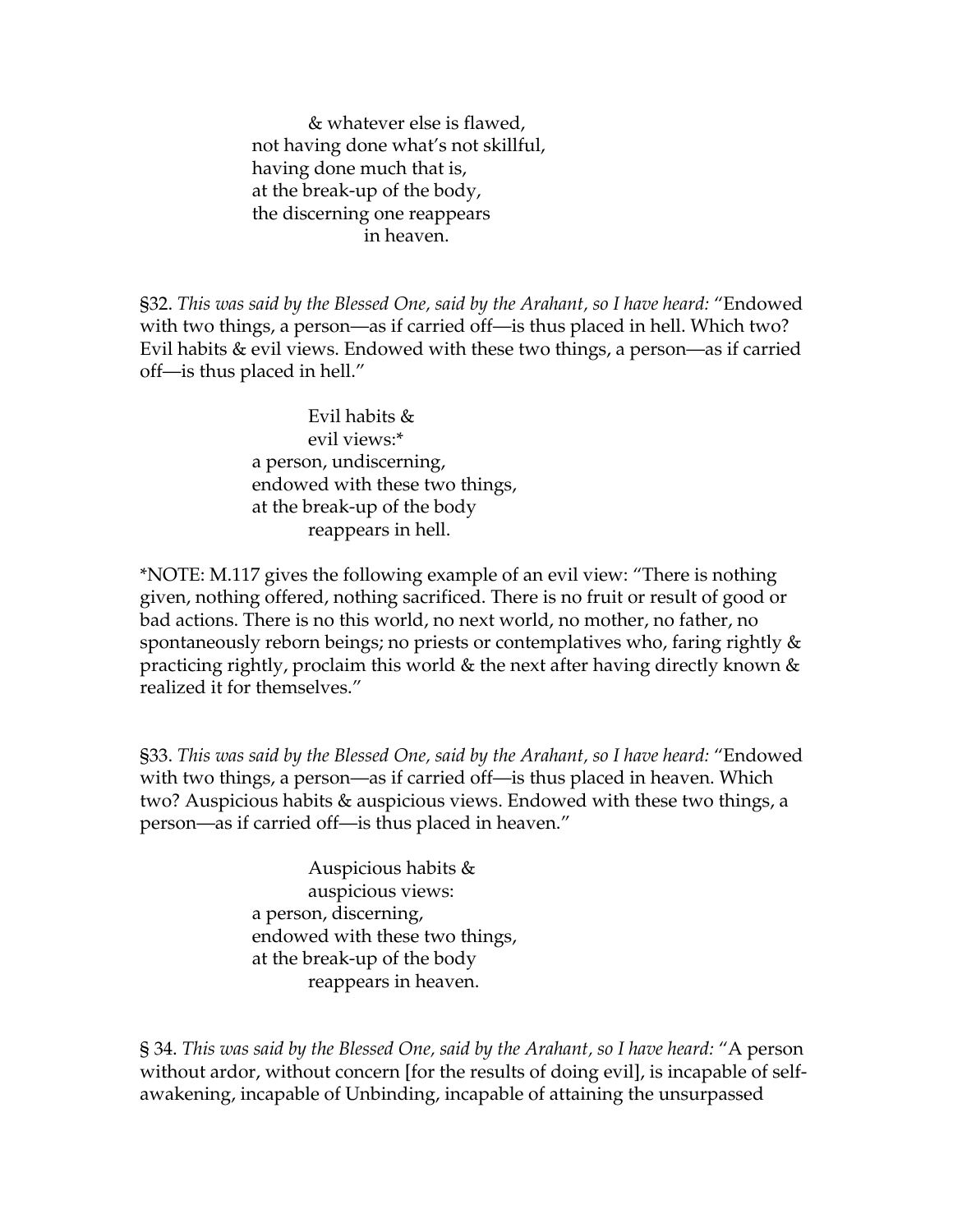safety from bondage. A person ardent & concerned is capable of self-awakening, capable of Unbinding, capable of attaining the unsurpassed safety from bondage."

> With no ardor, no concern, lazy, with low persistence, full of sloth & drowsiness, shameless, without respect: he's incapable, a monk like this, of touching superlative self-awakening.

But whoever is mindful, masterful, absorbed in jhana, ardent, concerned, & heedful, cutting the fetter of birth & aging, touches right here a self-awakening un surpassed.

§ 35. *This was said by the Blessed One, said by the Arahant, so I have heard:* "Monks, this holy life is lived, not for the sake of deceiving people, not for the sake of inveigling people, not for the sake of the rewards of gain, offerings, & tribute, nor with the thought, 'Thus may people know me.' This holy life is lived for the sake of restraint & abandoning."

> For the sake of restraint, for the sake of abandoning, he, the Blessed One, taught a holy life not handed down,\* leading to —plunging into— Unbinding. This path is pursued by those great in purpose, great seers. Those who follow it, as taught by the One Awakened, heeding the Teacher's message, will put an end to suffering & stress.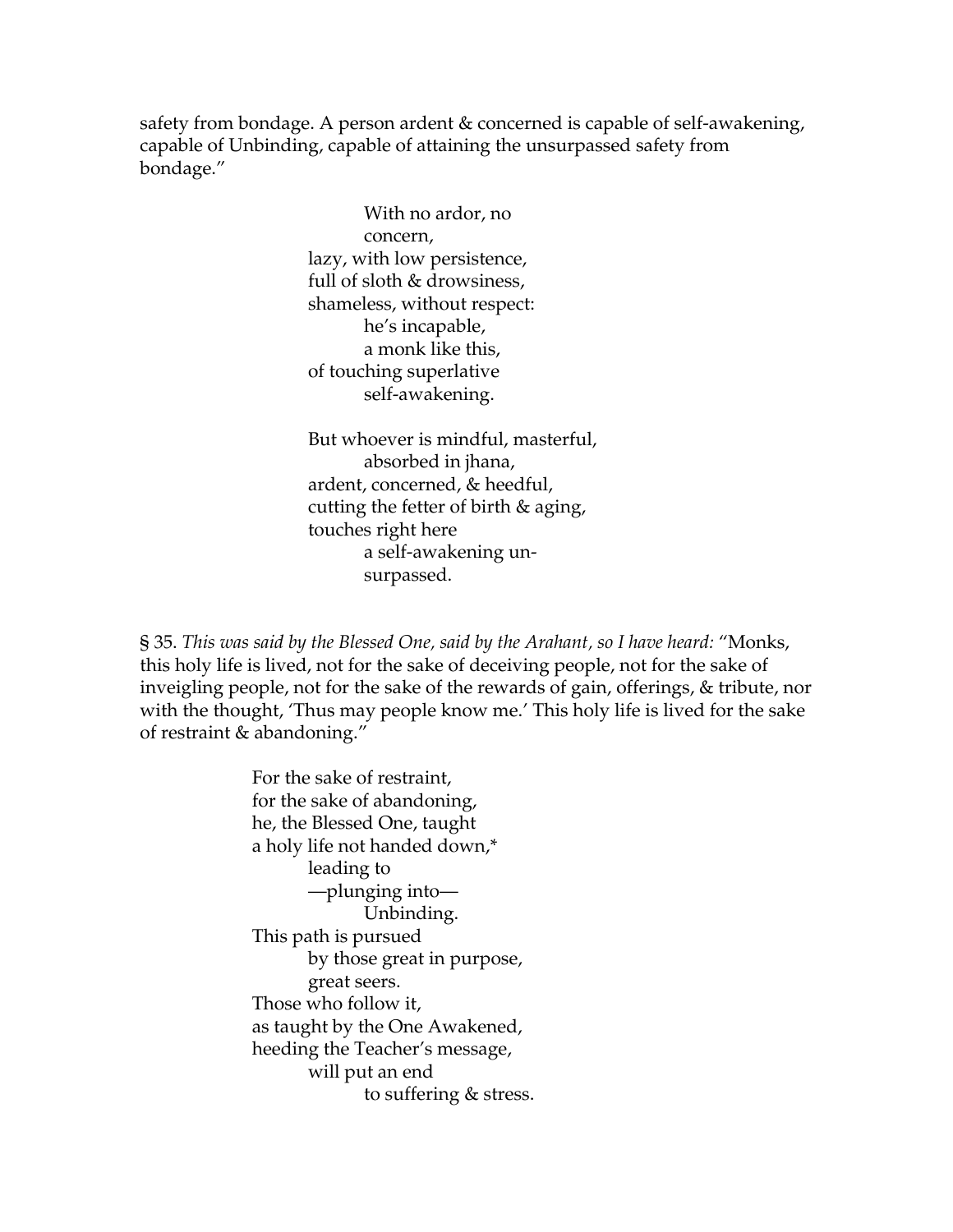\*NOTE: "Not handed down": not derived from an ancient tradition, and not dependent on ancient tradition for its authority.

§ 36. *This was said by the Blessed One, said by the Arahant, so I have heard:* "Monks, this holy life is lived, not for the sake of deceiving people, not for the sake of inveigling people, not for the sake of the rewards of gain, offerings, & tribute, nor with the thought, 'Thus may people know me.' This holy life is lived for the sake of direct knowledge\* & full comprehension."

> For the sake of direct knowledge & full comprehension, he, the Blessed One, taught a holy life not handed down, leading to —plunging into— Unbinding.

This path is pursued by those great in purpose, great seers. Those who follow it, as taught by the One Awakened, heeding the Teacher's message, will put an end to suffering & stress.

\*NOTE: Direct knowledge = *abhiñña.* The Canon lists six types of *abhiñña:* psychic powers, clairaudience, the ability to read the minds of others, recollection of past lives, clairvoyance, and—most important of all—knowledge of the ending of the mental fermentations.

§37. *This was said by the Blessed One, said by the Arahant, so I have heard:* "Endowed with two things, a monk lives in ease in the present life and is appropriately aroused for the ending of the fermentations. Which two? A sense of urgency  $\&$ awe toward things that should inspire urgency & awe\* and, feeling urgency & awe, appropriate exertion. Endowed with two things, a monk lives in ease in the present life and is appropriately aroused for the ending of the fermentations."

> Feeling urgency, awe, toward what should inspire it, the wise,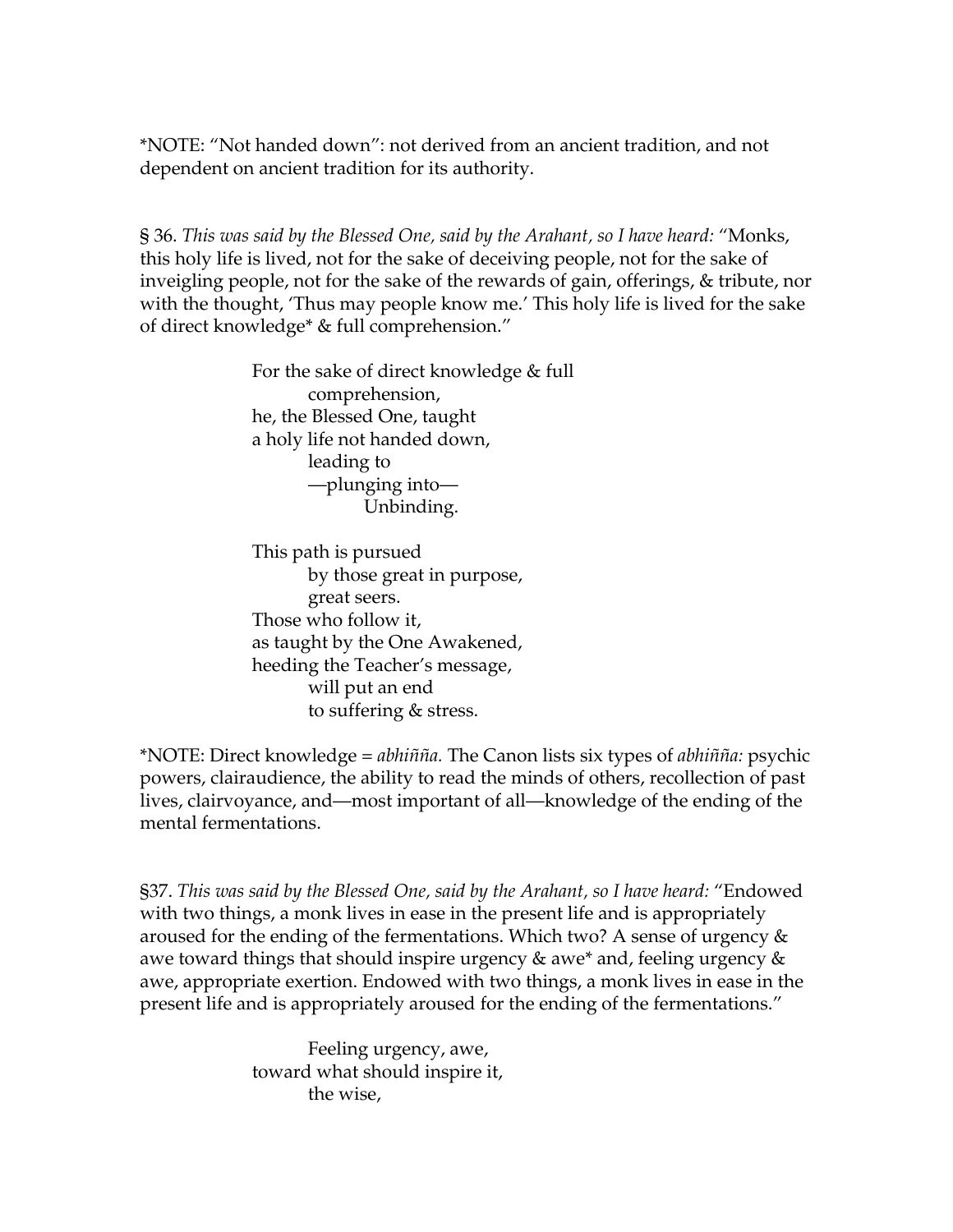masterful, ardent monk should investigate with discernment. One who lives thus ardently, not restlessly, at peace, committed to awareness-tranquility would attain the ending of suffering & stress.

\*NOTE: Urgency & awe = *samvega.* Other meanings for this term include shock, dismay, & alienation. In the Pali Canon, this emotion is often accompanied by fear and a sensed need to escape from overwhelming danger. The things that should inspire urgency & awe are the first four of the five reflections listed in A.v.57: "I am subject to aging, have not gone beyond aging. I am subject to illness, have not gone beyond illness. I am subject to death, have not gone beyond death. I will grow different, separate from all that is dear & appealing to me." Appropriate exertion is indicated by the fifth reflection: "I am the owner of my actions, heir to my actions, born of my actions, related through my actions, and have by actions as my arbitrator. Whatever I do, for good or for evil, to that will I fall heir."

§38. *This was said by the Blessed One, said by the Arahant, so I have heard:* "Two trains of thought often occur to the Tathagata, worthy & rightly self-awakened: the thought of safety & that of seclusion.

"The Tathagata enjoys non-ill will, delights in non-ill will. To him—enjoying non-ill will, delighting in non-ill will—this thought often occurs: 'By this activity I harm no one at all, whether weak or firm.'

"The Tathagata enjoys seclusion, delights in seclusion. To him—enjoying seclusion, delighting in seclusion—this thought often occurs: 'Whatever is unskillful is abandoned.'

"Thus, monks, you too should live enjoying non-ill will, delighting in non-ill will. To you—enjoying non-ill will, delighting in non-ill will—this thought will often occur: 'By this activity we harm no one at all, whether weak or firm.'

"You too should live enjoying seclusion, delighting in seclusion. To you enjoying seclusion, delighting in seclusion—this thought will often occur: 'What is unskillful? What is not yet abandoned? What are we abandoning?'"

> To the Tathagata, awakened, who endured what is hard to endure, two thoughts occur: safety the first thought mentioned;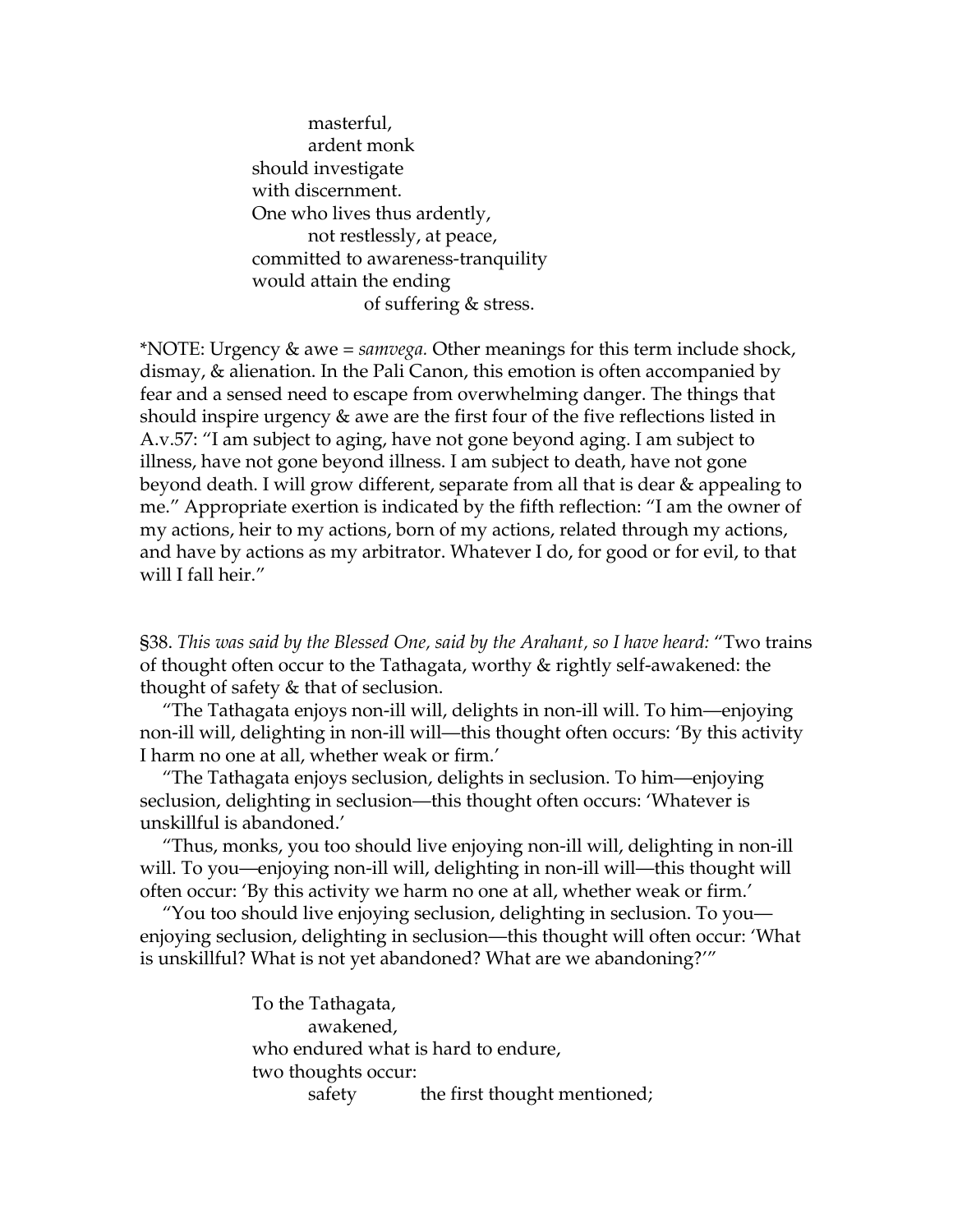seclusion the second declared.

The dispeller of darkness, free of fermentation, the great seer who has gone beyond, reached attainment, gained mastery, crossed over the poisons; who's released in the ending of craving:

that sage

bears his last body, has shaken off Mara, I tell you, has gone beyond aging. As one standing on a rocky crag would see the people all around below, so the wise, with the all-around eye, having scaled the tower made of Dhamma, having crossed over sorrow, gaze on those overwhelmed with sorrow, conquered by aging & death.

§ 39. *This was said by the Blessed One, said by the Arahant, so I have heard:* "The Tathagata—worthy & rightly self-awakened—has two Dhamma discourses given in sequence. Which two? 'See evil as evil.' This is the first Dhamma discourse. 'Having seen evil as evil, become disenchanted there, dispassionate there, released.' This is the second Dhamma discourse. These are the two Dhamma discourses that the Tathagata—worthy & rightly self-awakened—has given in sequence."

> See the two statements, declared in sequence, by the Tathagata, awakened, sympathetic to all beings. The first: See evil. Be dispassionate there toward evil. Then, with a mind dispassionate,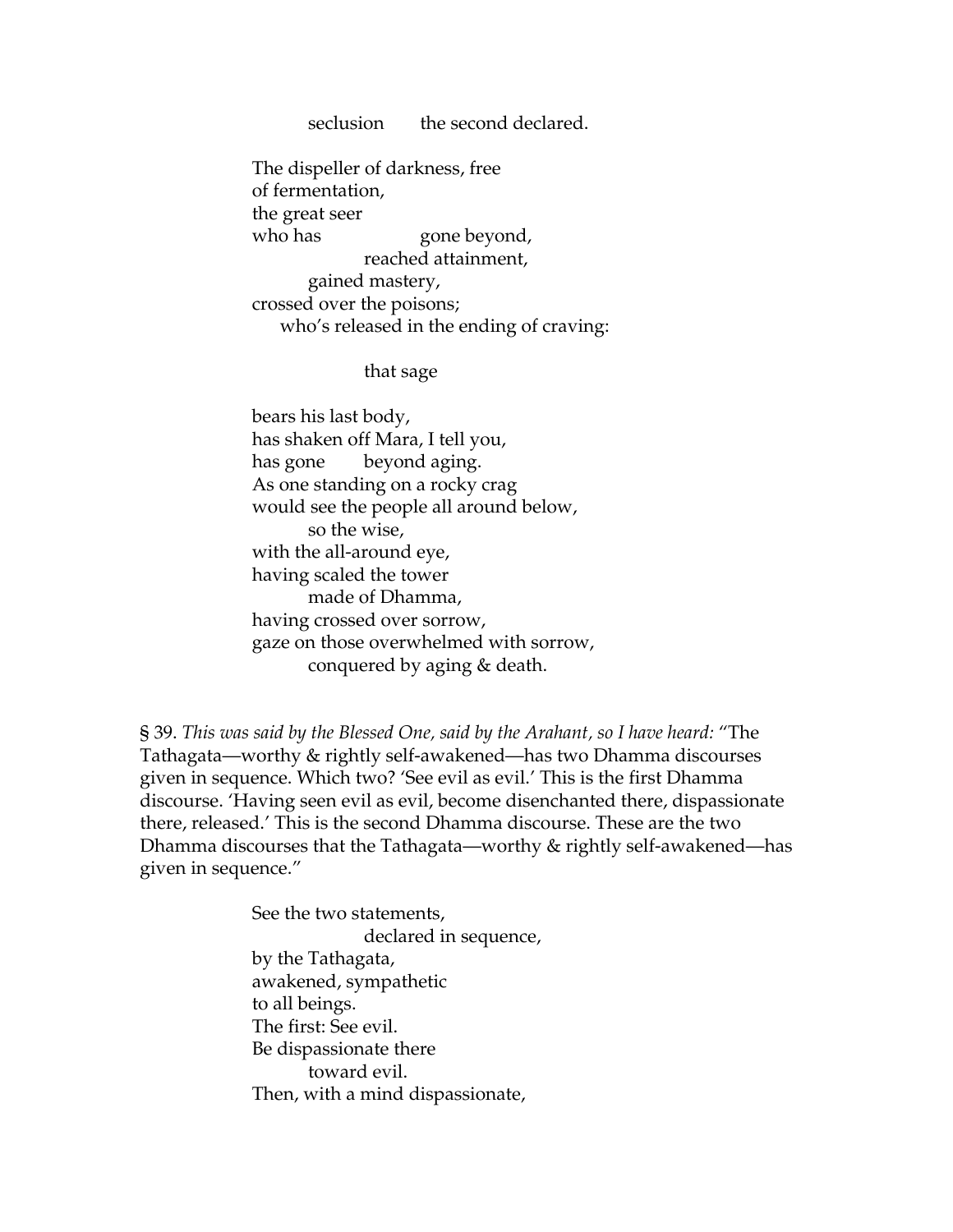you will put an end to suffering & stress.

§40. *This was said by the Blessed One, said by the Arahant, so I have heard:*  "Ignorance\* precedes the arrival of unskillful qualities; lack of conscience  $\&$  lack of concern\*\* follow after. Clear knowing precedes the arrival of skillful qualities; conscience & concern follow after."

> Any bad destinations in this world, in the next, are rooted in ignorance—all accumulations of desire & greed.

And when a person of evil desires lacks conscience & respect, evil comes from that, and by that he goes to deprivation.

So cleansing away ignorance, desire, & greed, a monk giving rise to clear knowing would abandon all bad destinations.

NOTES: \*Ignorance *(avijja)* means ignorance of stress, its origination, its cessation, and the way leading to its cessation.

\*\* Conscience *(hiri)* means a healthy sense of shame—derived from self-esteem at the idea of doing evil. Concern *(ottappa)* means fear of the consequences of doing evil.

§41. *This was said by the Blessed One, said by the Arahant, so I have heard:* "Those beings are truly deprived who are deprived of noble discernment. They live in stress in the present life—troubled, distressed, & feverish—and at the break-up of the body, after death, a bad destination can be expected.

"Those beings are not deprived who are not deprived of noble discernment. They live in ease in the present life—untroubled, undistressed, & not feverish and at the break-up of the body, after death, a good destination can be expected.

> Look at the world —including its heavenly beings: deprived of discernment,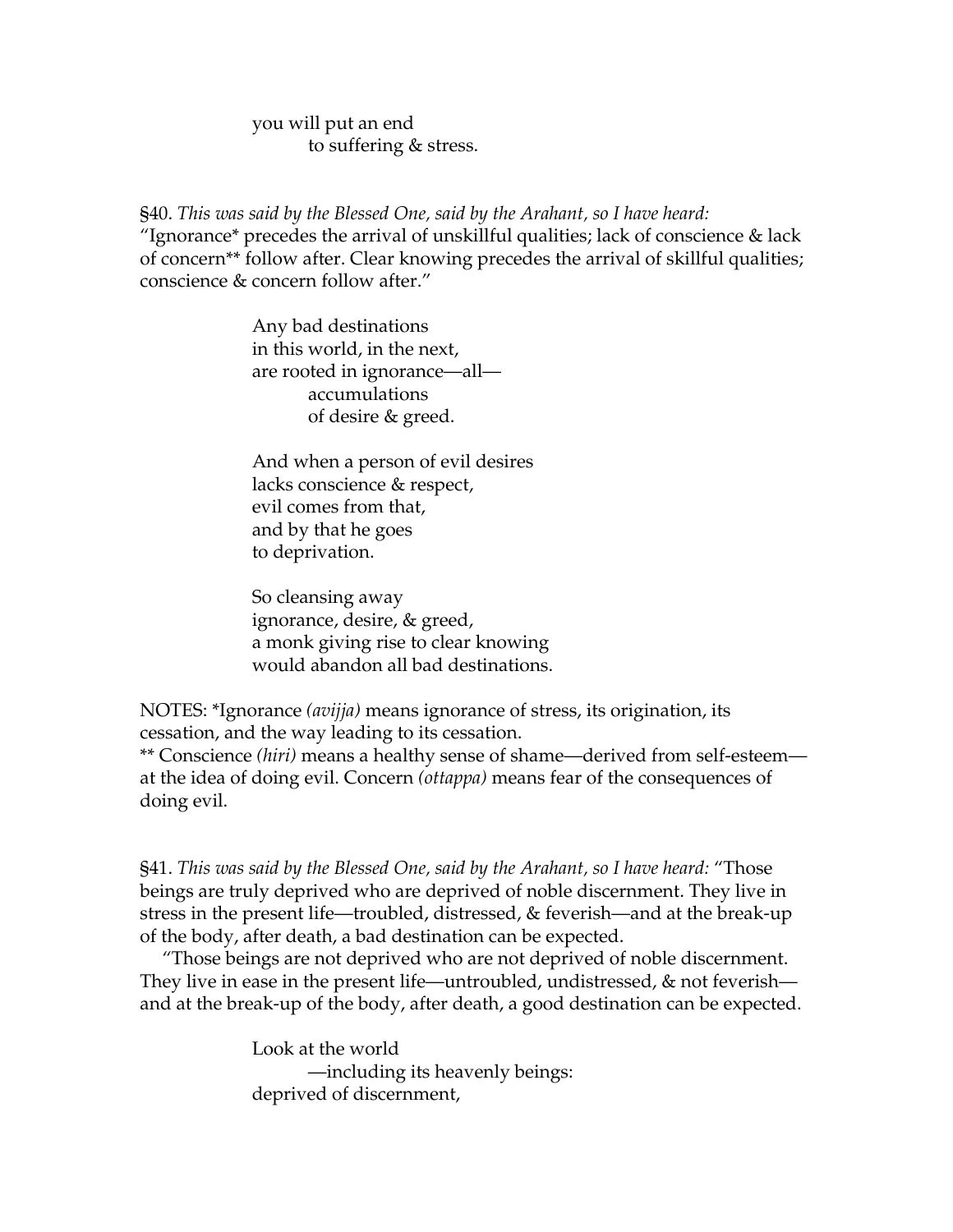making an abode in name-&-form, it conceives that 'This is the truth.' The best discernment in the world is what leads to penetration, for it rightly discerns the total ending of birth & becoming.

Human & heavenly beings hold them dear: those who are self-awakened, mindful,

bearing their last bodies with joyful discernment.

§42. *This was said by the Blessed One, said by the Arahant, so I have heard:* "There are these two bright qualities that safeguard the world. Which two? Conscience & concern [for the results of evil actions]. If these two bright qualities did not safeguard the world, there would be no discerning of "mother," "aunt," "uncle's wife," "teacher's wife," or "wife of those deserving respect." The world would fall into promiscuity, like goats, sheep, chickens, pigs, dogs, & jackals. But because these two bright qualities do safeguard the world, there is the discerning of "mother," "aunt," "uncle's wife," "teacher's wife," & "wife of those deserving respect."

> Those in whom concern & conscience are not always found have strayed from the bright root, are headed to birth & death. But those in whom concern & conscience are rightly established always, who are mature in the holy life: they are calm, their further becoming ended.

§ 43. *This was said by the Blessed One, said by the Arahant, so I have heard:* "There is, monks, an unborn—unbecome—unmade—unfabricated. If there were not that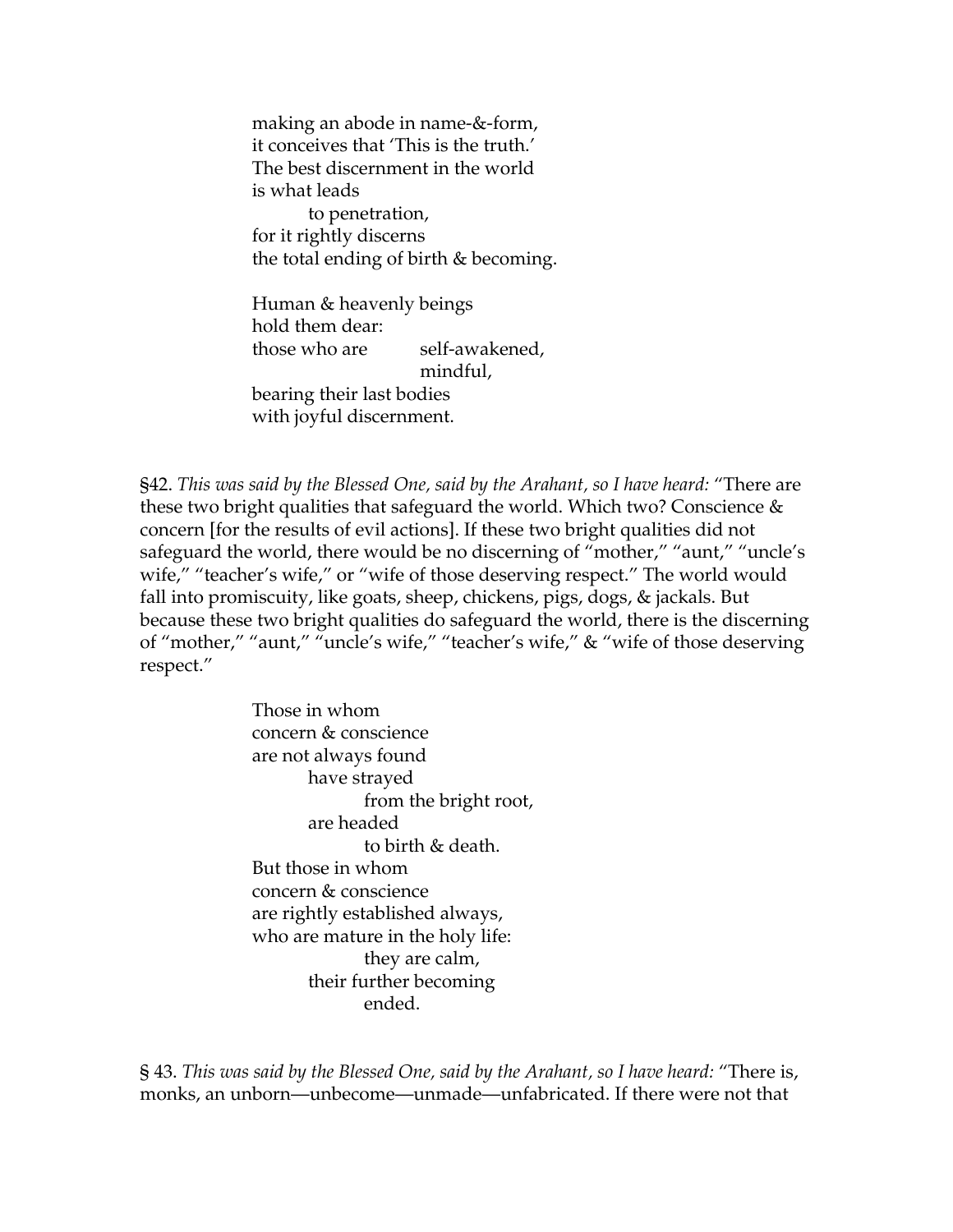unborn—unbecome—unmade—unfabricated, there would not be the case that emancipation from the born—become—made—fabricated would be discerned. But precisely because there is an unborn—unbecome—unmade—unfabricated, emancipation from the born—become—made—fabricated is thus discerned."

> The born, become, produced, made, fabricated, impermanent, composed of aging & death, a nest of illnesses, perishing, come from nourishment and the guide [that is craving] is unfit for delight.

The escape from that is calm, permanent, beyond inference, unborn, unproduced, the sorrowless, stainless state, the cessation of stressful qualities, the stilling of fabrications, bliss.

§ 44. *This was said by the Blessed One, said by the Arahant, so I have heard:* "Monks, there are these two forms of the Unbinding property. Which two? The Unbinding property with fuel remaining, & the Unbinding property with no fuel remaining.

And what is the Unbinding property with fuel remaining? There is the case where a monk is a Arahant whose fermentations have ended, who has reached fulfillment, finished the task, laid down the burden, attained the true goal, destroyed the fetter of becoming, and is released through right gnosis. His five sense faculties still remain and, owing to their being intact, he is cognizant of the pleasant & the unpleasant, and is sensitive to pleasure & pain. His ending of passion, aversion, & delusion is termed the Unbinding property with fuel remaining.\*

And what is the Unbinding property with no fuel remaining? There is the case where a monk is a Arahant whose fermentations have ended, who has reached fulfillment, finished the task, laid down the burden, attained the true goal, destroyed the fetter of becoming, and is released through right gnosis. For him, all that is sensed, being unrelished, will grow cold right here. This is termed the Unbinding property with no fuel remaining."\*

These two proclaimed by the one with vision,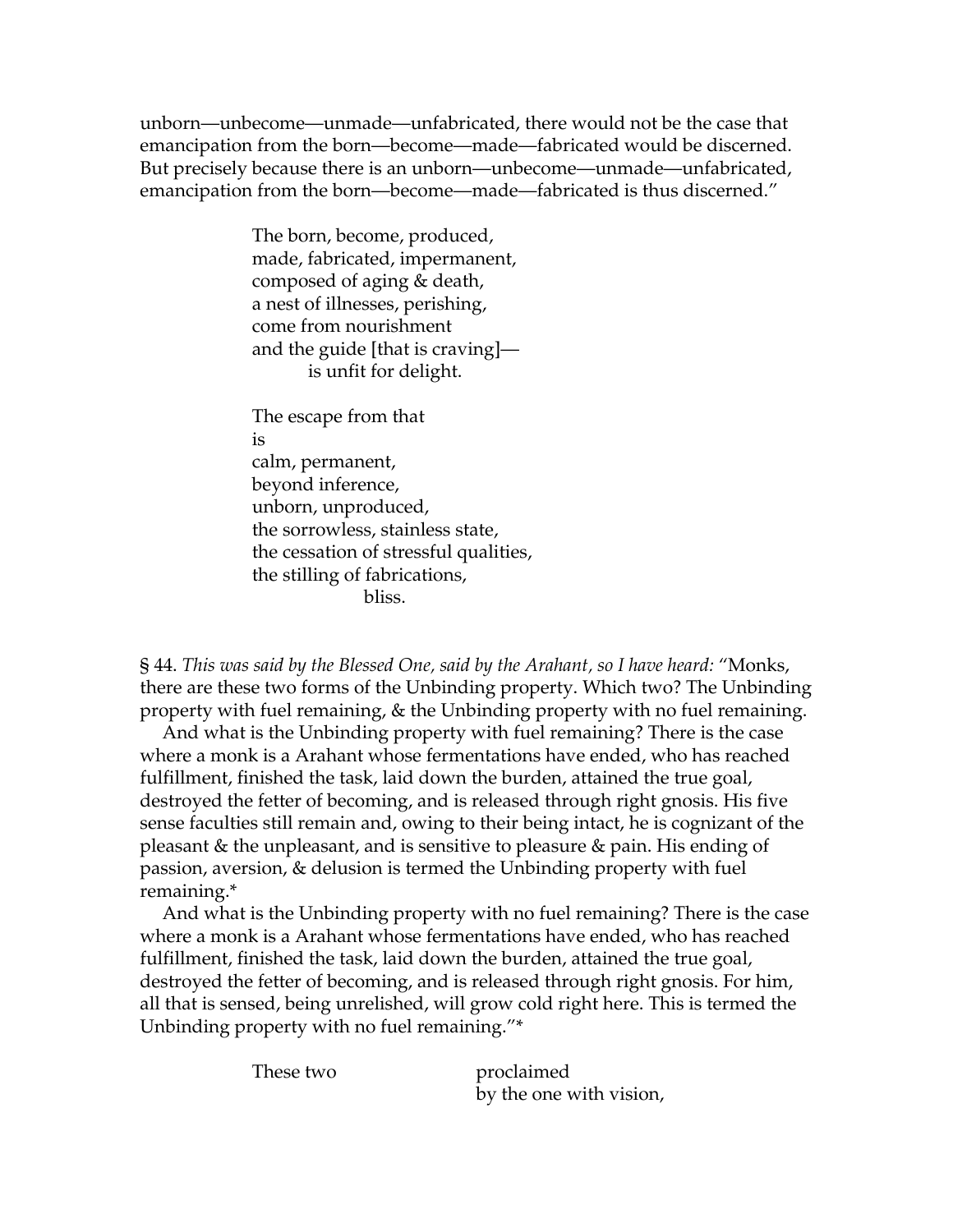Unbinding properties the one independent, the one who is Such:\*\* one property, here in this life with fuel remaining from the destruction of craving, the guide to becoming, and that with no fuel remaining, after this life, in which all becoming totally ceases.

Those who know this state uncompounded, their minds released through the destruction of craving, the guide to becoming, they, attaining the Teaching's core, delighting in ending, have abandoned all becoming: they, the Such.

NOTES: \* With fuel remaining *(sa-upadisesa)* and with no fuel remaining *(anupadisesa):* The analogy here is to a fire. In the first case, the flames are out, but the embers are still glowing. In the second, the fire is so thoroughly out that the embers have grown cold. The "fuel" here is the five aggregates (see the Glossary). While the arahant is still alive, he/she still experiences the five aggregates, but they do not burn with the fires of passion, aversion, or delusion. When the arahant passes away, there is no longer any experience of aggregates here or anywhere else. For a discussion of this point, see *The Mind Like Fire Unbound,* pp. 21-37.

\*\*Such *(tadin):* An adjective to describe one who has attained the goal. It indicates that the person's state is undefinable and not subject to change or influence of any sort.

*See also: MN 140*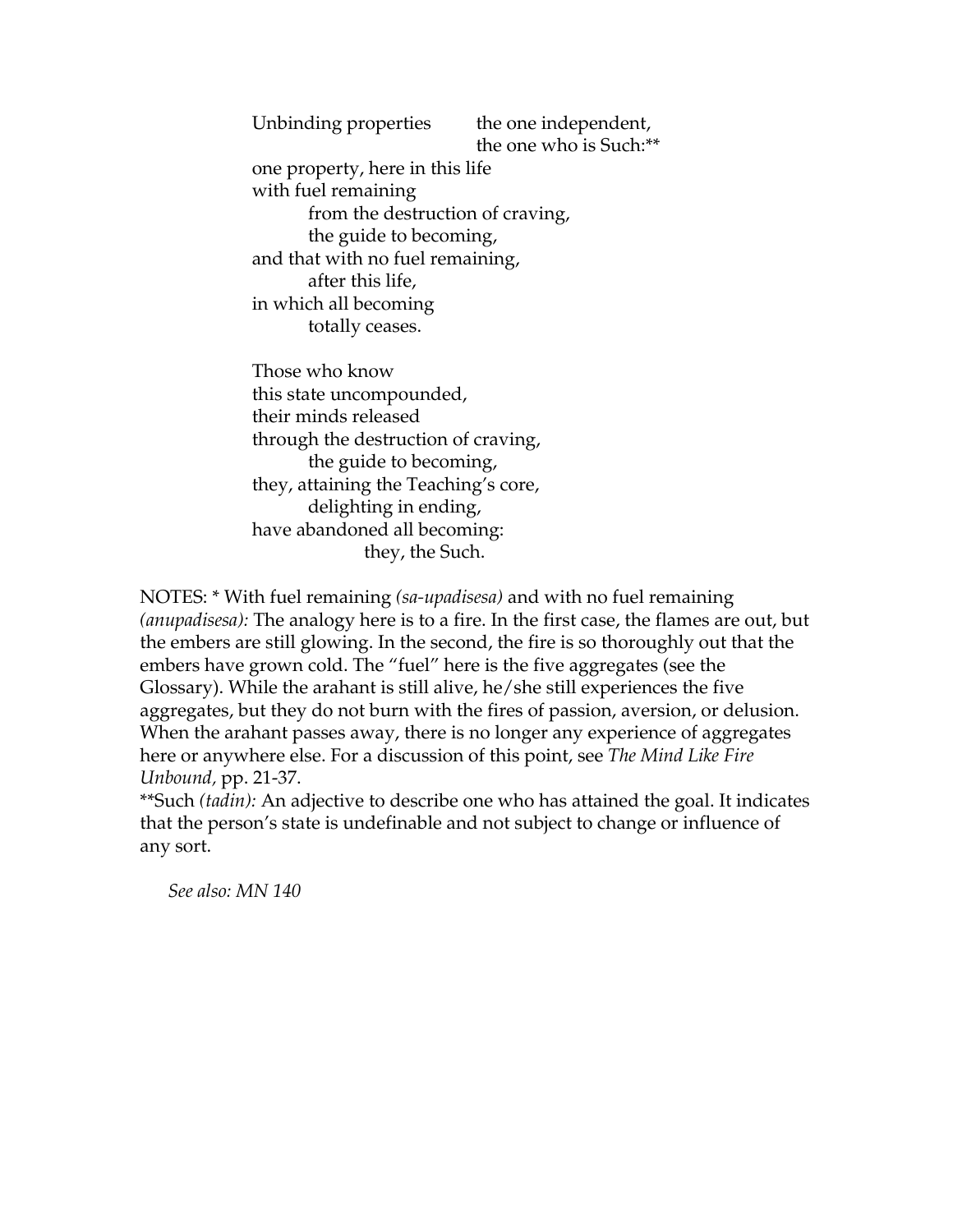§45. *This was said by the Blessed One, said by the Arahant, so I have heard:* "Monks, live enjoying aloofness, delighting in aloofness, inwardly committed to awareness-tranquility, not neglecting jhana, endowed with clear-seeing insight, and frequenting empty buildings. As you live enjoying aloofness, delighting in aloofness, inwardly committed to awareness-tranquility, not neglecting jhana, endowed with clear-seeing insight, and frequenting empty buildings, then one of two fruits can be expected: either gnosis right in the present life, or—if there be any remnant of clinging-sustenance—non-return."

> Those with calm minds masterful, mindful, absorbed in jhana clearly see things rightly, not intent on sensual pleasures. Delighting in heedfulness, calm, seeing danger in heedlessness, they —incapable of falling away are right on the verge of Unbinding.

§46. *This was said by the Blessed One, said by the Arahant, so I have heard:* "Monks, live with the trainings [in heightened virtue, heightened mind, & heightened discernment] as your reward, with discernment uppermost, release the essence, & mindfulness the governing principle. As you live with the trainings as your reward, with discernment uppermost, release the essence, & mindfulness the governing principle, then one of two fruits can be expected: either gnosis right in the present life, or—if there be any remnant of clinging-sustenance—nonreturn."

> Complete in the training, not subject to falling away, one with discernment uppermost, seeing the stopping, the ending of birth: that sage bears his last body, has shaken off Mara, I tell you, has gone beyond aging. So, always delighting in jhana, centered, ardent,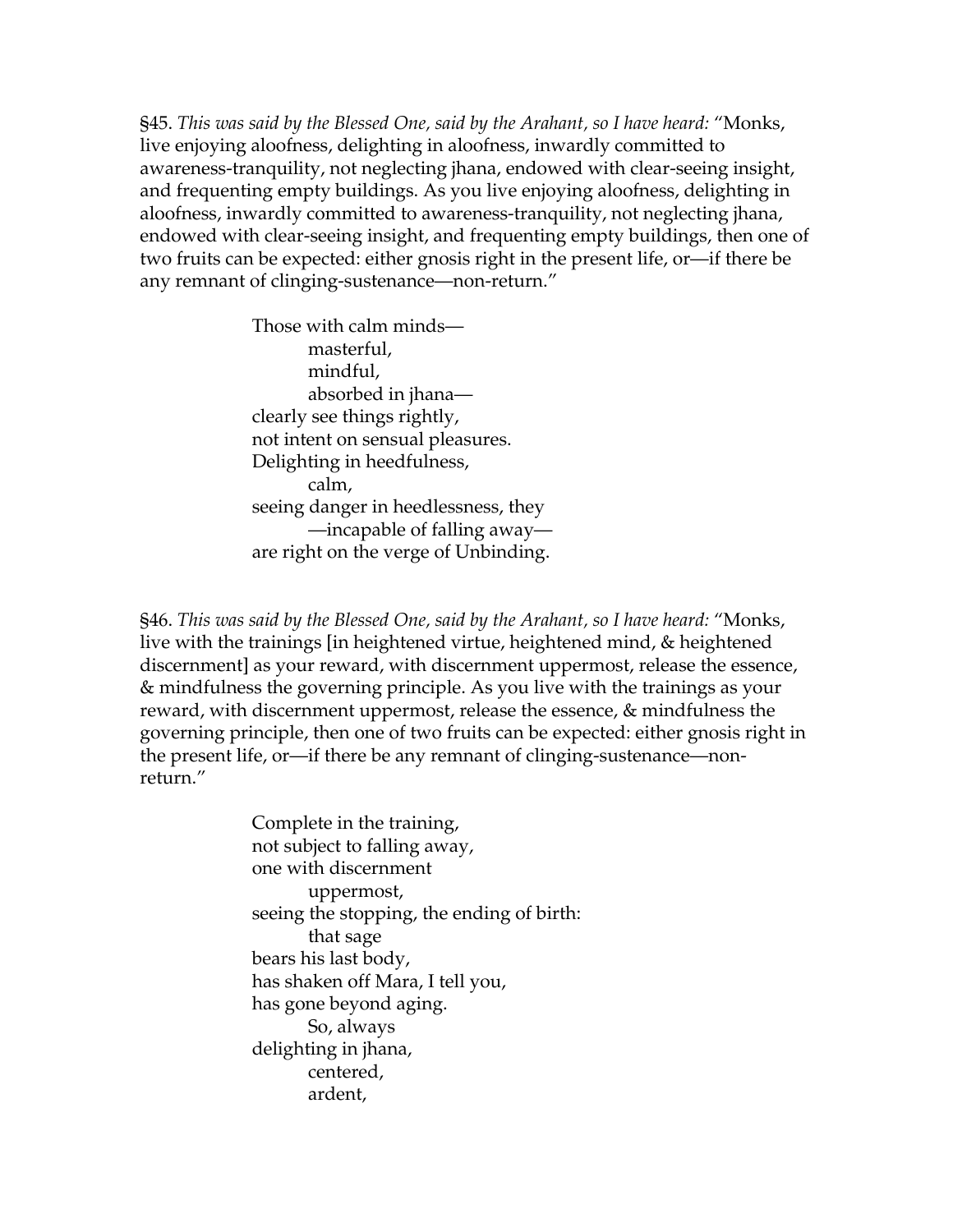seeing the stopping, the ending of birth, conquering Mara, along with his host, monks, be gone-beyond aging & death.

§47. *This was said by the Blessed One, said by the Arahant, so I have heard:* "A monk should be wakeful: mindful, alert, centered, sensitive, clear, & calm. And there he should, at the appropriate times, see clearly into skillful mental qualities. For a monk who is wakeful—mindful, alert, centered, sensitive, clear, & calm, seeing clearly, at the appropriate times, into skillful mental qualities—one of two fruits can be expected: either gnosis right in the present life, or—if there be any remnant of clinging-sustenance—non-return."

> Those who are wakeful, listen! Those who are sleeping, wake up! Wakefulness is better than sleep. For those who are wakeful, there's no danger, no fear. Whoever is wakeful, mindful, alert, centered, sensitive, calm, & clear, rightly exploring the Dhamma at appropriate times, will—at oneness shatter the darkness.

So be devoted to wakefulness. The ardent monk —masterful, acquiring jhana, cutting the fetter of birth & aging touches right here a self-awakening un surpassed.

*See also: SN III.17; AN IV.37; Sn II.10* 

§48. *This was said by the Blessed One, said by the Arahant, so I have heard:* "Monks, these two are doomed to deprivation, to hell, for not abandoning their conduct. Which two? One who, not living the celibate life, pretends to be one who lives the celibate life; and one who groundlessly accuses one who lives the celibate life perfectly & purely of uncelibate behavior. These are the two who are doomed to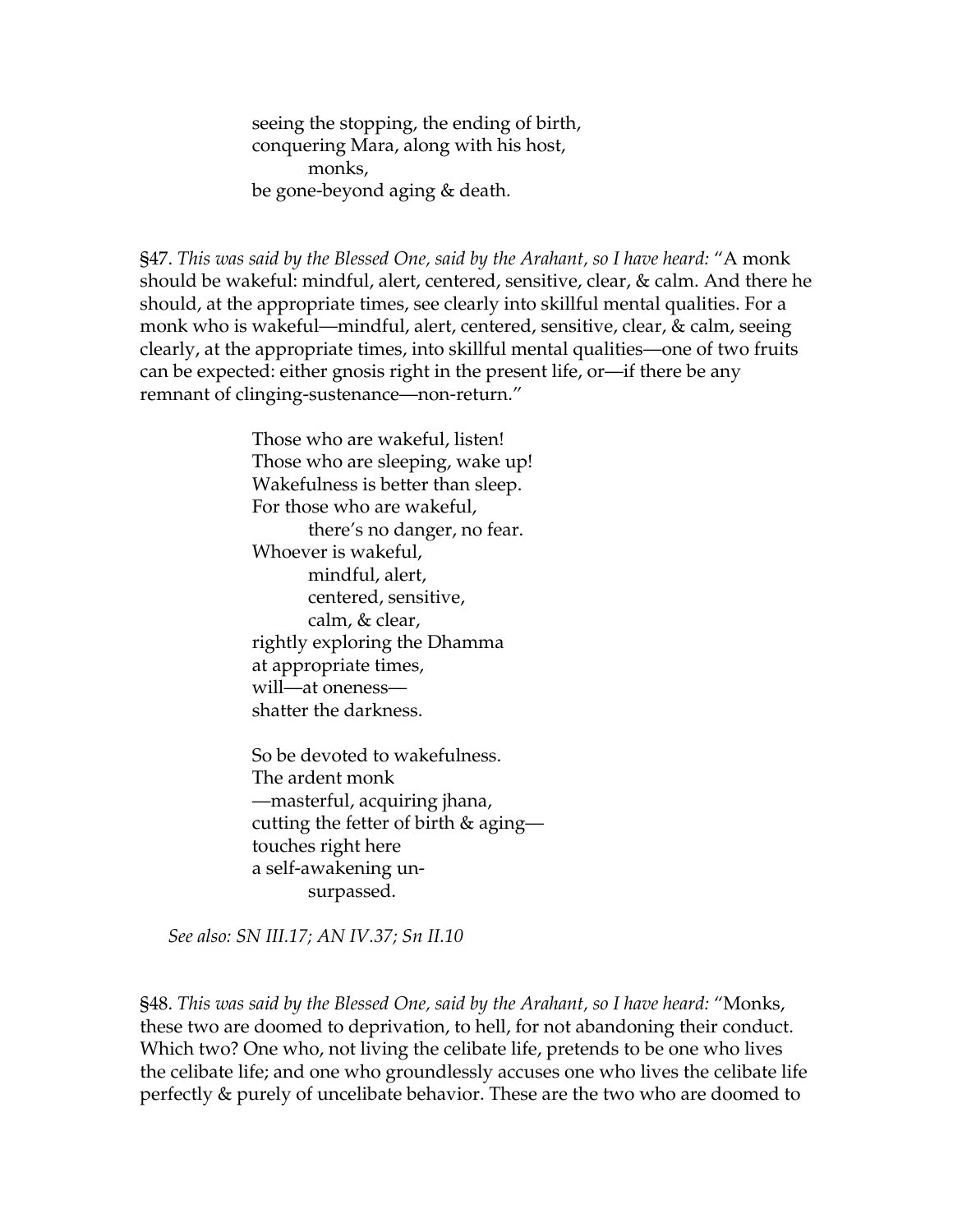#### deprivation, to hell, for not abandoning their conduct."

He goes to hell, the one who asserts what didn't take place, as does the one who, having done, says, 'I didn't.'

Both—low-acting people there become equal: after death, in the world beyond.

An ochre robe tied 'round their necks, many with evil qualities —unrestrained, evil rearise, because of their evil acts, in hell.

Better to eat an iron ball —glowing, aflame than that, unprincipled & unrestrained, you should eat the alms of the country.

§ 49. *This was said by the Blessed One, said by the Arahant, so I have heard:*  "Overcome by two viewpoints, some human & divine beings adhere, other human & divine beings slip right past, while those with vision see.

"And how do some adhere? Human & divine beings enjoy becoming, delight in becoming, are satisfied with becoming. When the Dhamma is being taught for the sake of the cessation of becoming, their minds do not take to it, are not calmed by it, do not settle on it or become resolved on it. This is how some adhere.

"And how do some slip right past? Some, feeling horrified, humiliated,  $\&$ disgusted with that very becoming, relish non-becoming: 'When this self, at the break-up of the body, after death, perishes & is destroyed, and does not exist after death, that is peaceful, that is exquisite, that is sufficiency!' This is how some slip right past.

"And how do those with vision see? There is the case where a monk sees what has come into being as come into being. Seeing what has come into being as come into being, he practices for disenchantment with what has come into being, dispassion toward what has come into being, cessation of what has come into being. This is how those with vision see."\*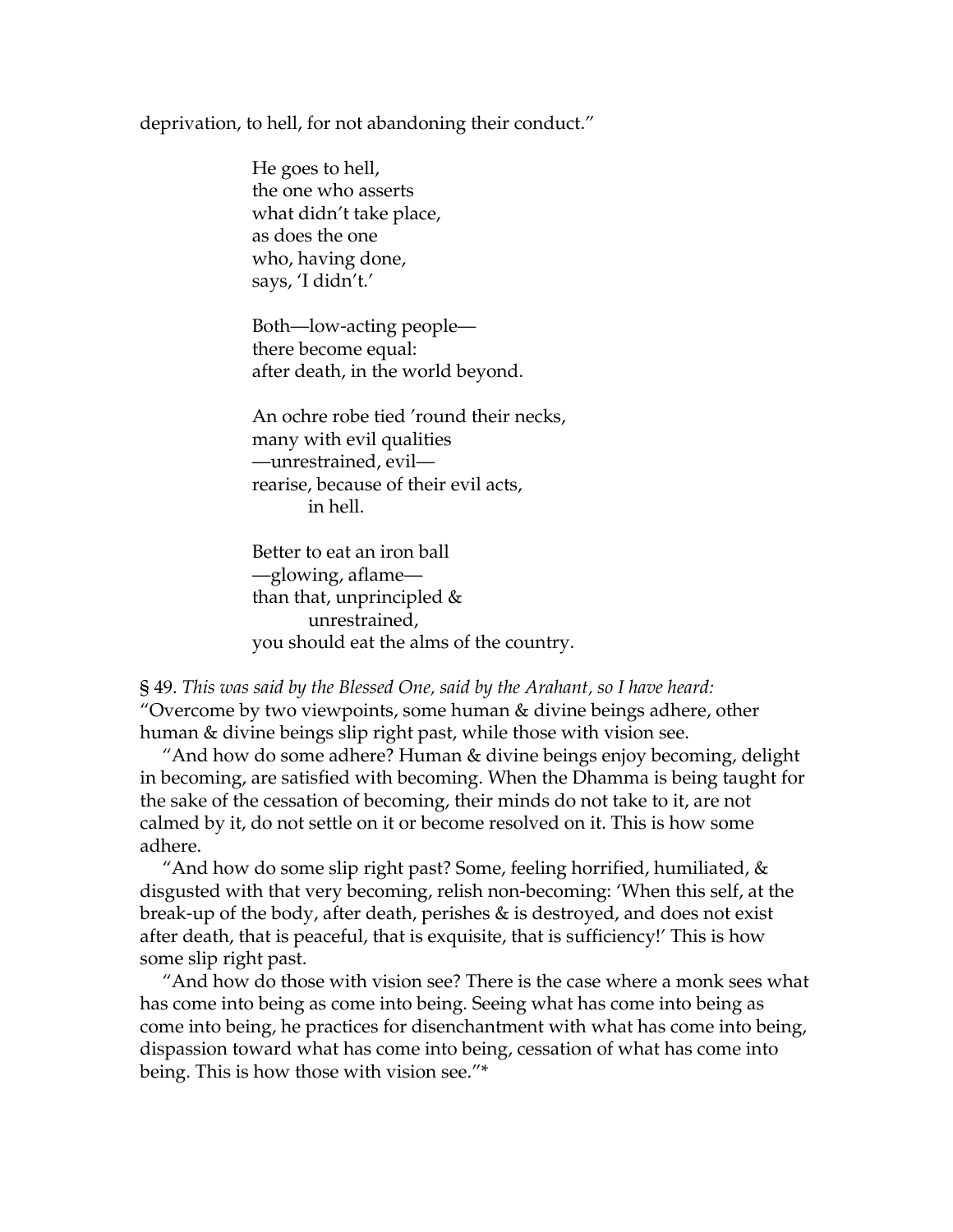Those, having seen what's come to be as what's come to be, and what's gone beyond what's come to be, are released in line with what's come to be, through the exhaustion of craving for becoming.

If they've comprehended what's come to be, and are free from the craving for becoming & non-, with the non-becoming of what's come to be, monks come to no further becoming.

\*NOTE: This discourse illustrates, in a technical fashion, the function of appropriate attention explained in the note to §16. S.xii.15 presents the same point from a different perspective: "This world takes as its object a polarity, that of existence & non-existence. But when one sees the origination of the world (= the six senses and their objects) as it actually is with right discernment, 'nonexistence' with reference to the world does not occur to one. When one sees the cessation of the world as it actually is with right discernment, 'existence' with reference to the world does not occur to one. By & large, this world is in bondage to attachments, clingings, & biases. But one such as this does not get involved with or cling to these attachments, clingings, fixations of awareness, biases, or obsessions; nor is he resolved on 'my self.' He has no uncertainty or doubt that, when there is arising, only stress is arising; and that when there is passing away, only stress is passing away. In this, his knowledge is independent of others."

*See also: MN 106; SN XXII.55; Ud III.10; Sn V.5*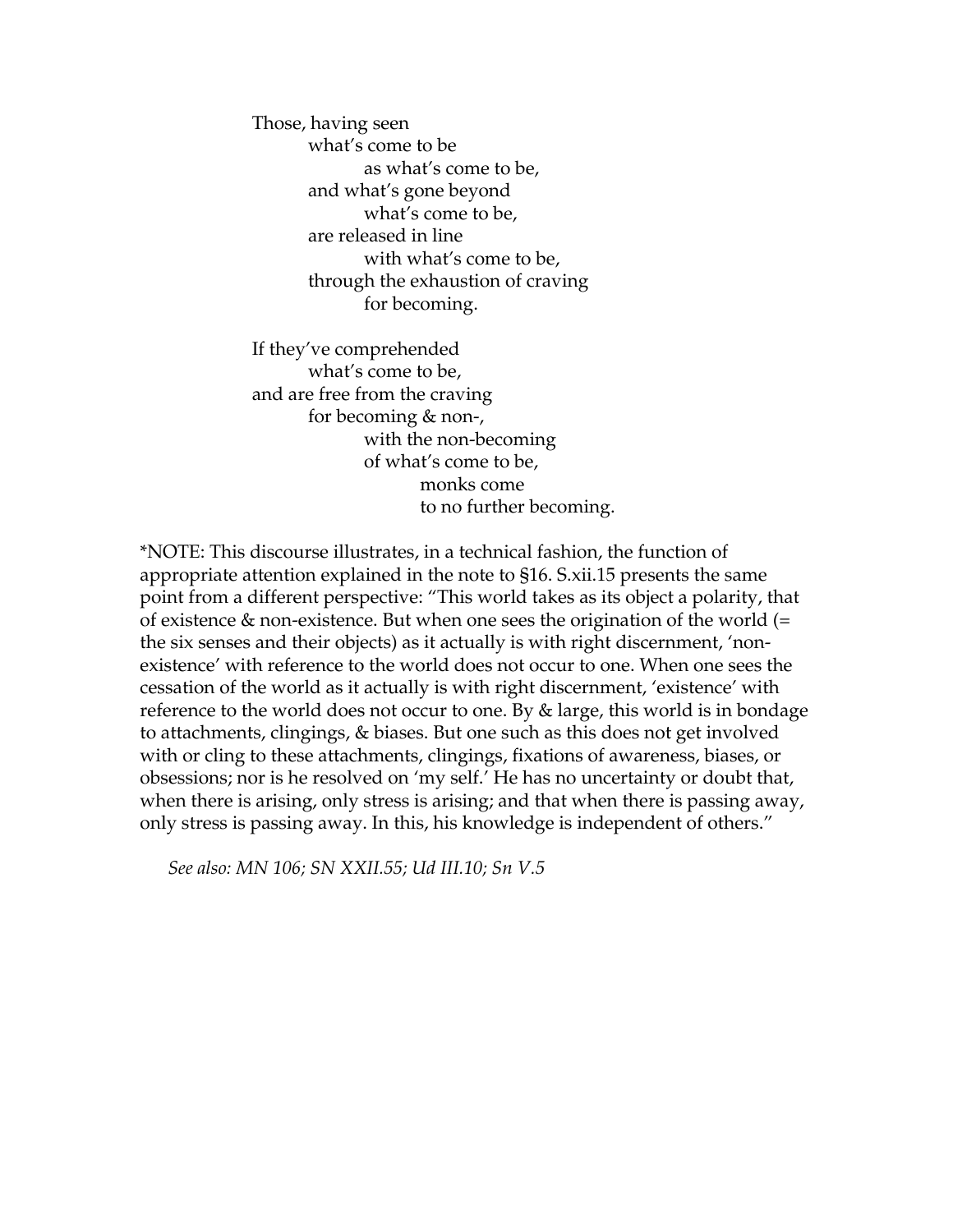#### **The Group of Threes**

§ 50. *This was said by the Blessed One, said by the Arahant, so I have heard:* "There are these three roots of what is unskillful. Which three? Greed as a root of what is unskillful, aversion as a root of what is unskillful, delusion as a root of what is unskillful. These are the three roots of what is unskillful."

> Greed, aversion, delusion destroy the self-same person of evil mind from whom they are born, like the fruiting of the bamboo.

§51. *This was said by the Blessed One, said by the Arahant, so I have heard:* "There are these three properties. Which three? The property of form, the property of formlessness, & the property of cessation.\* These are the three properties."

> Comprehending the property of form, not taking a stance in the formless, those released in cessation are people who've left death behind.

Having touched with his body the deathless property free from acquisitions, having realized the relinquishing of acquisitions, fermentation-free, the Rightly Self-awakened One teaches the state with no sorrow, no dust.

\*NOTE: The property of form corresponds to the experience of the form of the body as present in the first four levels of jhana (see Glossary). The property of formlessness corresponds to the formless experiences based on the fourth level of jhana: the sphere of the infinitude of space, the sphere of the infinitude of consciousness, the sphere of nothingness, and the sphere of neither perception nor non-perception. The property of cessation is the experience of the total cessation of stress.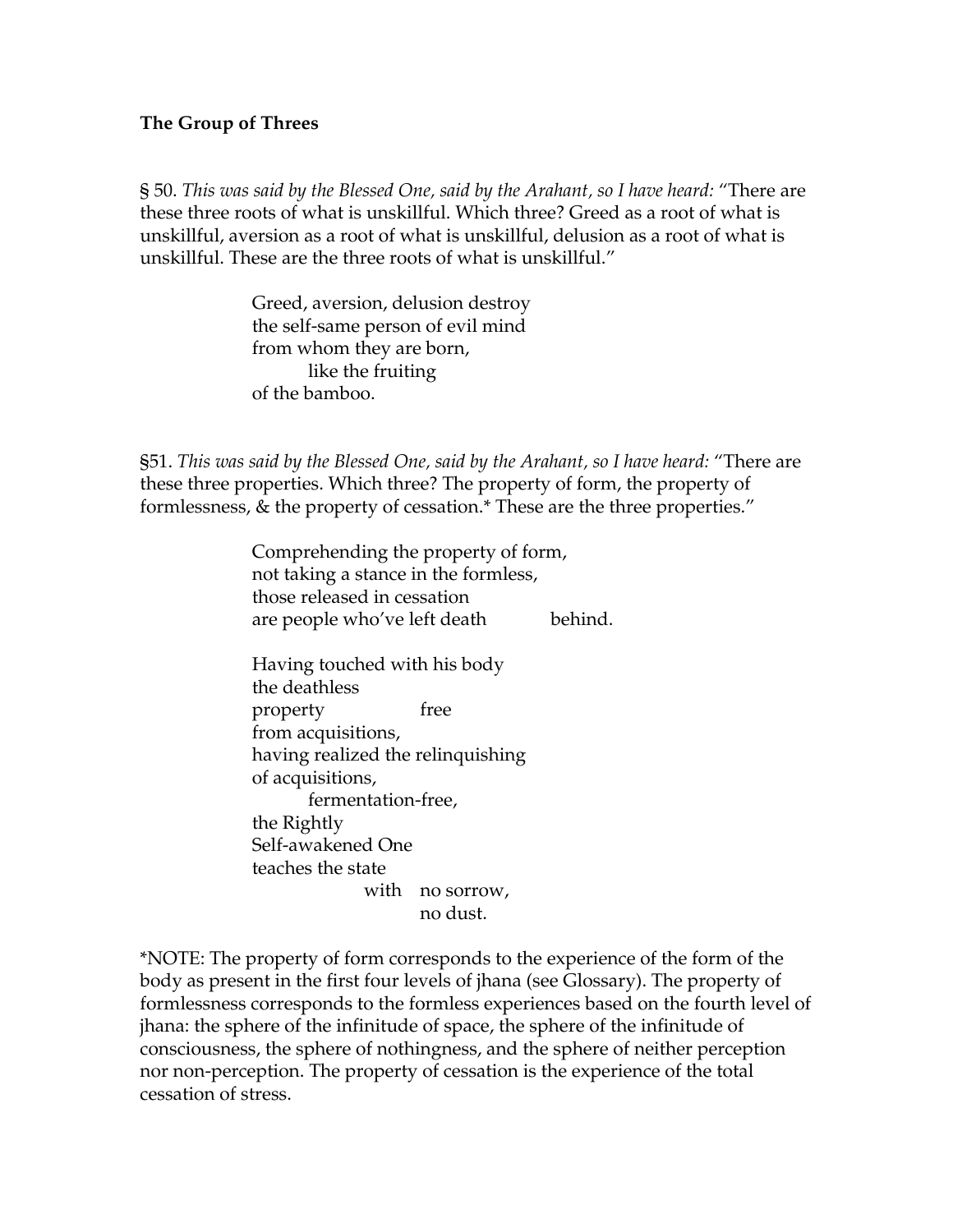#### *See also: Iti 72-73*

§ 52. *This was said by the Blessed One, said by the Arahant, so I have heard:* "There are these three feelings. Which three? A feeling of pleasure, a feeling of pain, a feeling of neither pleasure nor pain. These are the three feelings."

> Centered, mindful, alert, the Awakened One's disciple discerns feelings, how feelings come into play, where they cease, & the path to their ending.

With the ending of feelings, a monk free of want is totally unbound.

§ 53. *This was said by the Blessed One, said by the Arahant, so I have heard:* "There are these three feelings. Which three? A feeling of pleasure, a feeling of pain, a feeling of neither pleasure nor pain. A feeling of pleasure should be seen as stressful. A feeling of pain should be seen as an arrow. A feeling of neither pleasure nor pain should be seen as inconstant. When a monk has seen a feeling of pleasure as stressful, a feeling of pain as an arrow, and a feeling of neither pleasure nor pain as inconstant, then he is called a monk who is noble, who has seen rightly, who has cut off craving, destroyed the fetters, and who—from the right breaking-through of conceit—has put an end to suffering & stress."

> Whoever sees pleasure as stress, sees pain as an arrow, sees peaceful neither-pleasure-nor-pain as inconstant: he is a monk who's seen rightly. From that he is there set free. A master of direct knowing, at peace, he is a sage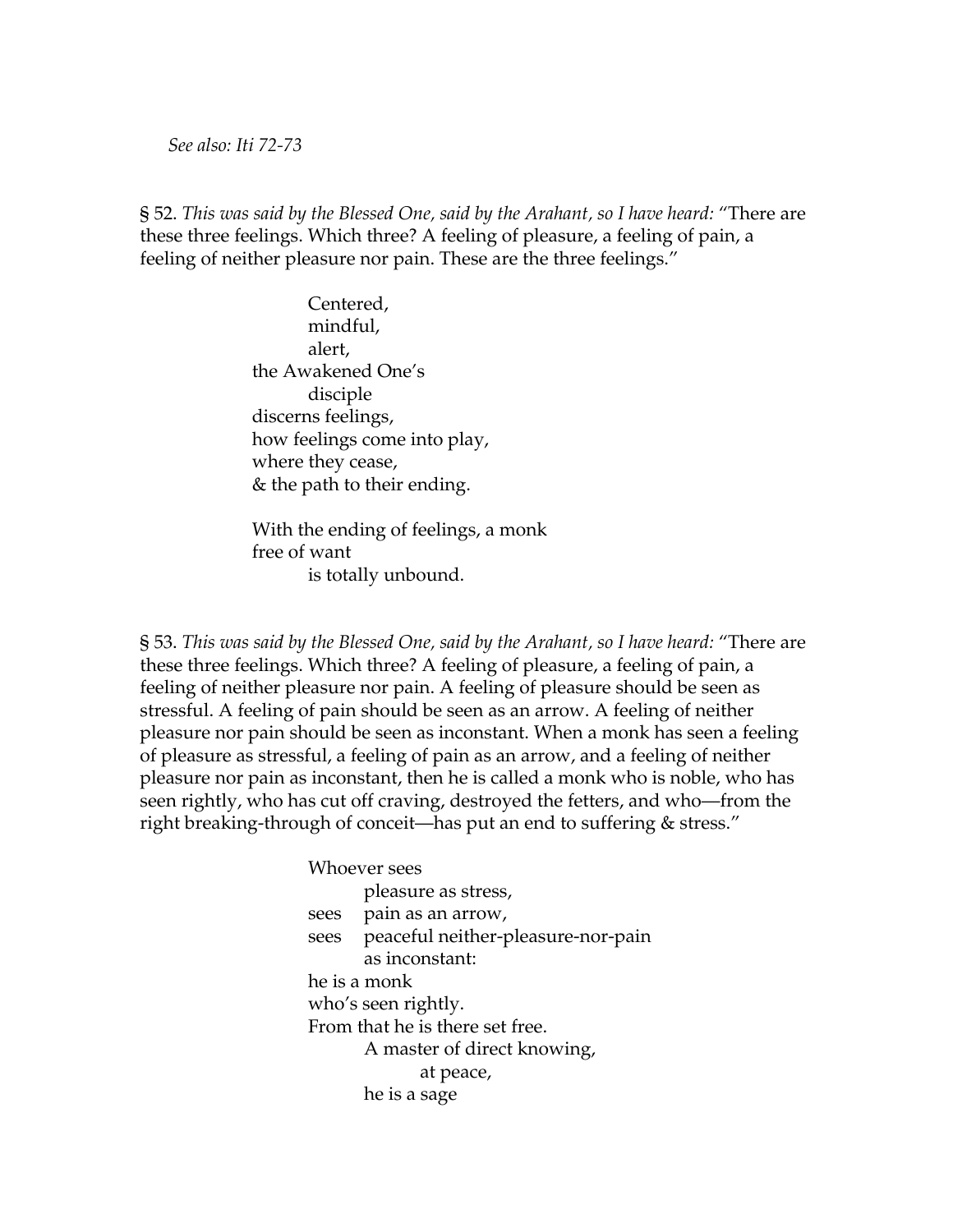#### gone beyond bonds.

### *See also: MN 44; SN IIIVI.4; SN XXXVI.6*

§ 54. *This was said by the Blessed One, said by the Arahant, so I have heard:* "There are these three searches. Which three? The search for sensuality, the search for becoming, the search for a holy life. These are the three searches."

> Centered, mindful, alert, the Awakened One's disciple discerns searches, how searches come into play, where they cease, & the path to their ending.

With the ending of searches, a monk free of want is totally unbound.

*See also: MN 36; AN III.39; AN IV.252* 

§ 55. *This was said by the Blessed One, said by the Arahant, so I have heard:* "There are these three searches. Which three? The search for sensuality, the search for becoming, the search for a holy life. These are the three searches."

> Sensual search, becoming-search, together with the holy-life search i.e., grasping at truth based on an accumulation of viewpoints: through the relinquishing of searches & the abolishing of viewpoints of one dispassionate to all passion, and released in the ending of craving, through the ending of searches, the monk is devoid of perplexity & desire.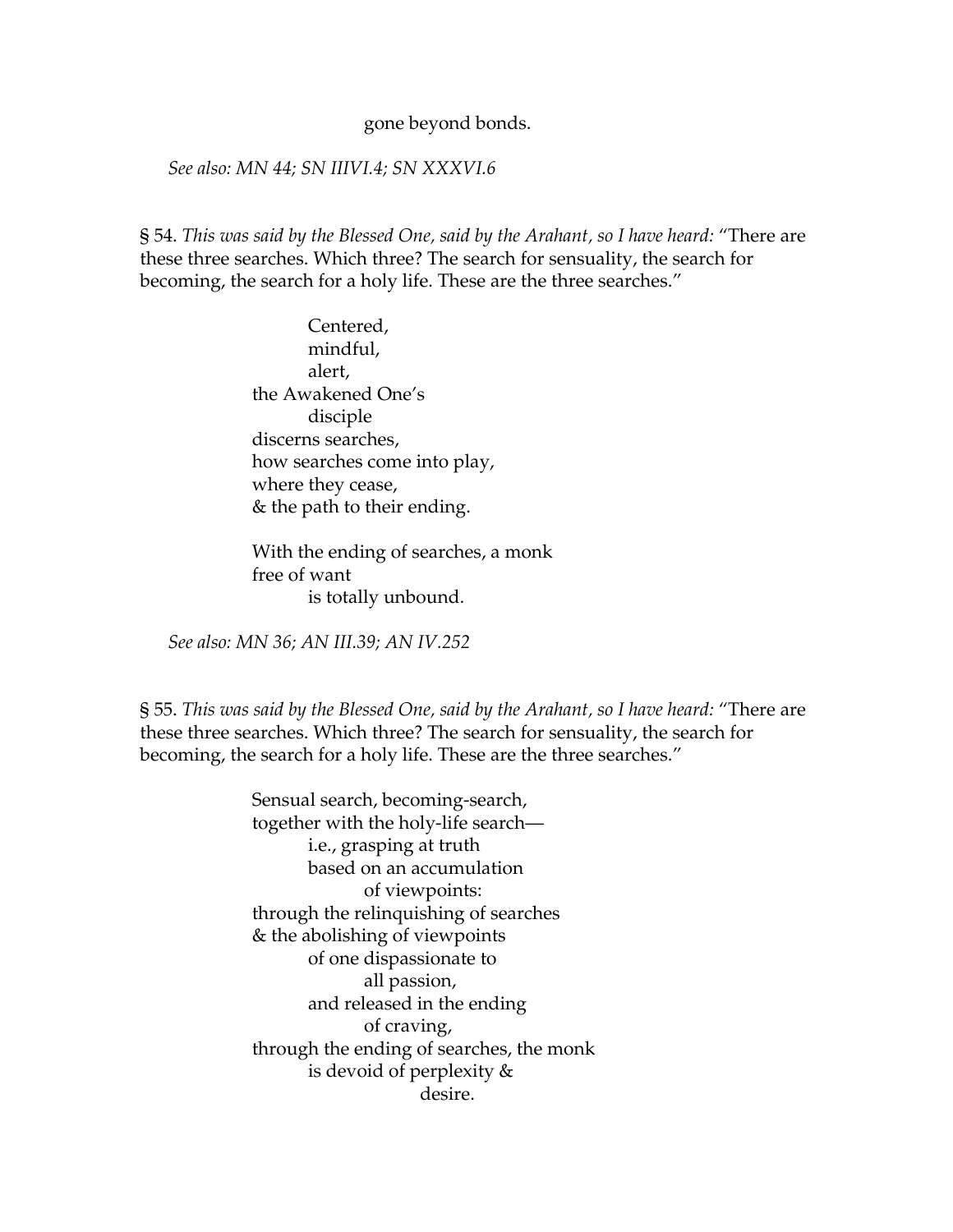§ 56. *This was said by the Blessed One, said by the Arahant, so I have heard:* "There are these three fermentations. Which three? The fermentation of sensuality, the fermentation of becoming, the fermentation of ignorance. These are the three fermentations."

> Centered, mindful, alert, the Awakened One's disciple discerns fermentations, how fermentations come into play, where they cease, & the path to their ending.

With the ending of fermentations, a monk free of want is totally unbound.

*See also: DN 2; MN 4* 

§ 57. *This was said by the Blessed One, said by the Arahant, so I have heard:* "There are these three fermentations. Which three? The fermentation of sensuality, the fermentation of becoming, the fermentation of ignorance. These are the three fermentations."

> His fermentation of sensuality ended, his ignorance washed away, his fermentation of becoming exhausted: one totally released, acquisition-free, bears his last body, having conquered Mara along with his mount.

§ 58. *This was said by the Blessed One, said by the Arahant, so I have heard:* "There are these three cravings. Which three? Craving for sensuality, craving for becoming, craving for non-becoming. These are the three cravings."

Bound with the bondage of craving,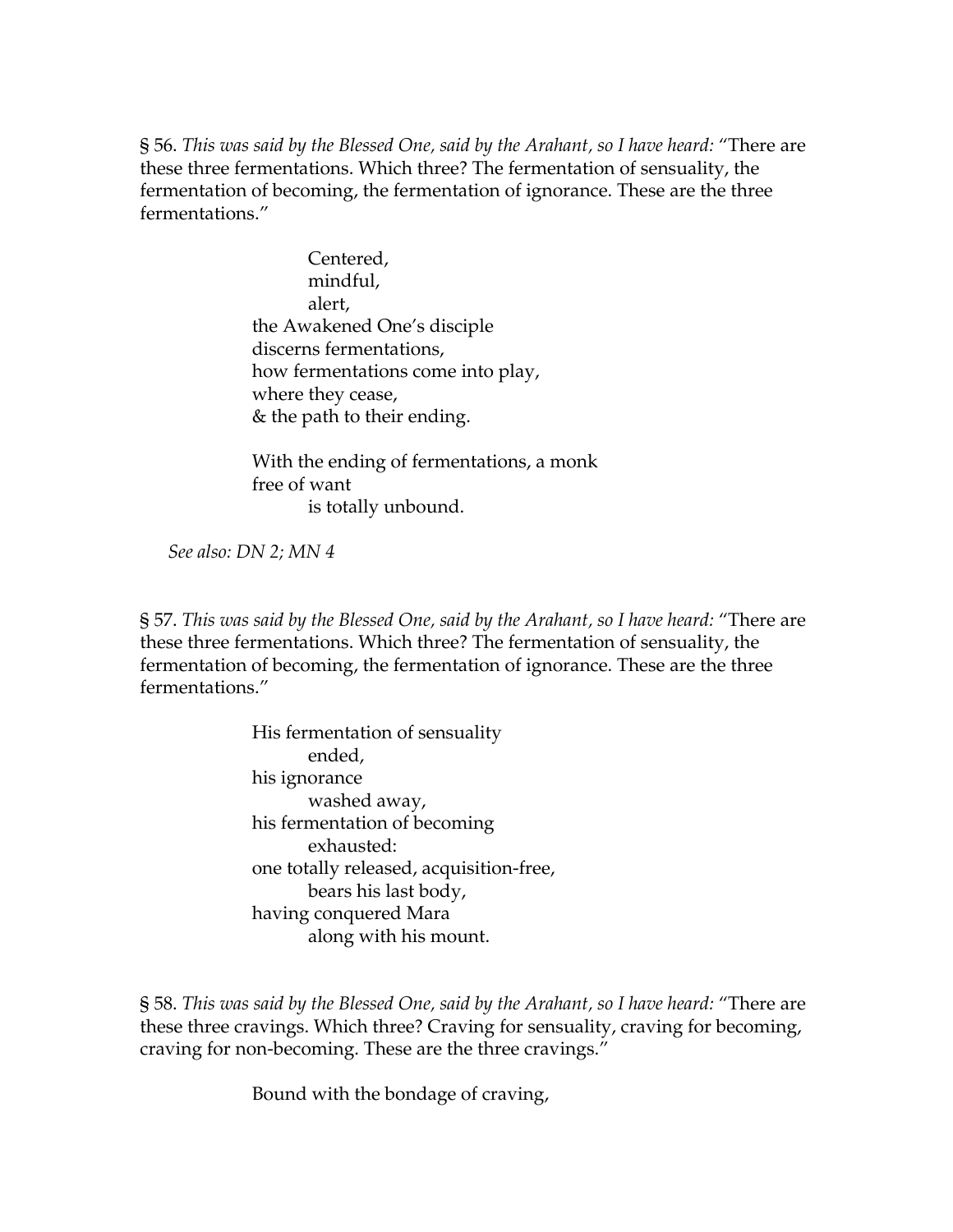their minds smitten with becoming & non-, they are bound with the bondage of Mara people with no safety from bondage, beings going through the wandering-on, headed for birth & death.

While those who've abandoned craving, free from the craving for becoming & non-, reaching the ending of fermentations, though in the world, have gone beyond.

§ 59. *This was said by the Blessed One, said by the Arahant, so I have heard:* "Endowed with three qualities a monk has passed beyond Mara's domain and shines like the sun. Which three? There is the case where a monk is endowed with the aggregate of virtue of one beyond training [i.e., an Arahant], the aggregate of concentration of one beyond training, the aggregate of discernment of one beyond training. Endowed with these three qualities a monk has passed beyond Mara's domain and shines like the sun."

> Virtue, concentration, discernment: one in whom these are well-developed, passing beyond Mara's domain, shines, shines like the sun.

§ 60. *This was said by the Blessed One, said by the Arahant, so I have heard:* "There are these three grounds for meritorious activity. Which three? The ground for meritorious activity made of generosity, the ground for meritorious activity made of virtue, and the ground for meritorious activity made of development [meditation]. These are the three grounds for meritorious activity."

> Train in acts of merit that bring long-lasting bliss develop generosity, a life in tune, a mind of good-will. Developing these three things that bring about bliss, the wise reappear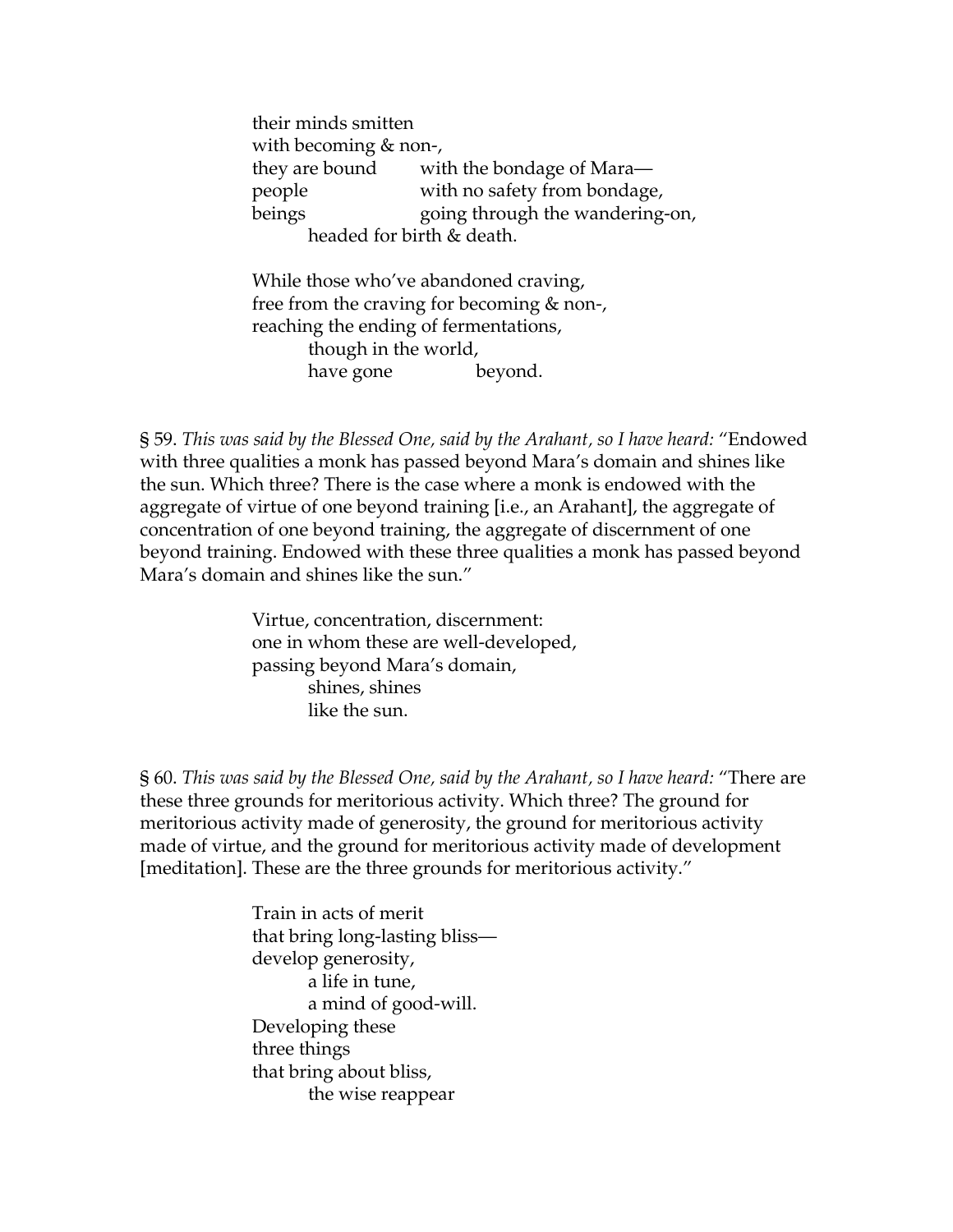in a world of bliss unalloyed.

*See also: SN III.4, 17, 20, 25; Iti 22* 

§ 61. *This was said by the Blessed One, said by the Arahant, so I have heard:* "There are these three eyes. Which three? The eye of flesh, the divine eye [clairvoyance], & the eye of discernment. These are the three eyes."

> The eye of flesh, the eye divine, the eye of discernment unsurpassed: these three eyes were taught by the Superlative Person. The arising of the eye of flesh is the path to the eye divine. When knowledge arises, the eye of discernment unsurpassed: whoever gains this eye is—from all suffering & stress set free.

§ 62. *This was said by the Blessed One, said by the Arahant, so I have heard:* "There are these three faculties. Which three? The faculty of 'I am about to know what is not yet finally known,' the faculty of final knowledge, the faculty of one who has finally known.\* These are the three faculties."

> For a learner in training along the straight path: first, the knowledge of ending; then, immediately, gnosis; then, from the ending of the fetter—becoming there's the knowledge, the gnosis of one released who is Such:\*\* 'My release is unshaken.'

One consummate in these faculties, peaceful,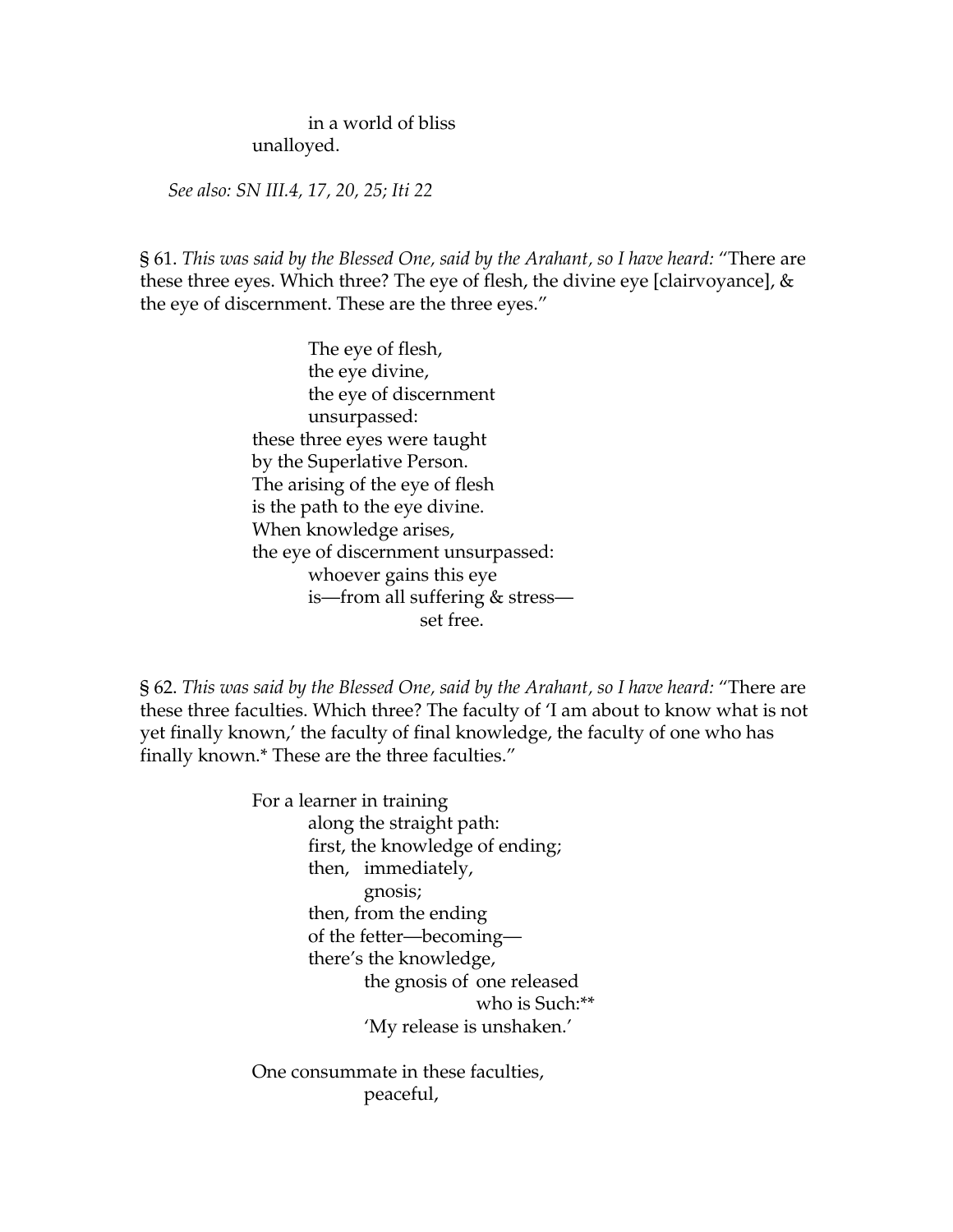enjoying the peaceful state, bears his last body, having conquered Mara along with his mount.

NOTES: \*According to the Commentary, the first of these faculties corresponds to the first noble attainment, the path to stream-entry; the second, to the next six attainments, ranging from the fruition of stream-entry to the path to Arahantship; and the third, to the highest attainment, the fruition of Arahantship. \*\* Such *(tadi):* see the note to §44.

§ 63. *This was said by the Blessed One, said by the Arahant, so I have heard:* "There are these three times. Which three? Past time, future time, & present time. These are the three times."

> Perceiving in terms of signs, beings take a stand on signs. Not fully comprehending signs, they come into the bonds of death. But fully comprehending signs, one doesn't construe a signifier. Touching liberation with the heart, the state of peace unsurpassed, consummate in terms of signs, peaceful, enjoying the peaceful state, judicious, an attainer-of wisdom makes use of classifications but can't be classified.\*

\*NOTE: At first glance, the verses here do not bear much relationship to the prose introduction. However, if they are viewed in the context of M.2 (see the note to §16), their relationship becomes clear: the person who applies appropriate attention to the notion of past, present, and future time does not define him or herself in those terms, and so does not cling to any sense of self in those terms. Without clinging, one is liberated from birth and death.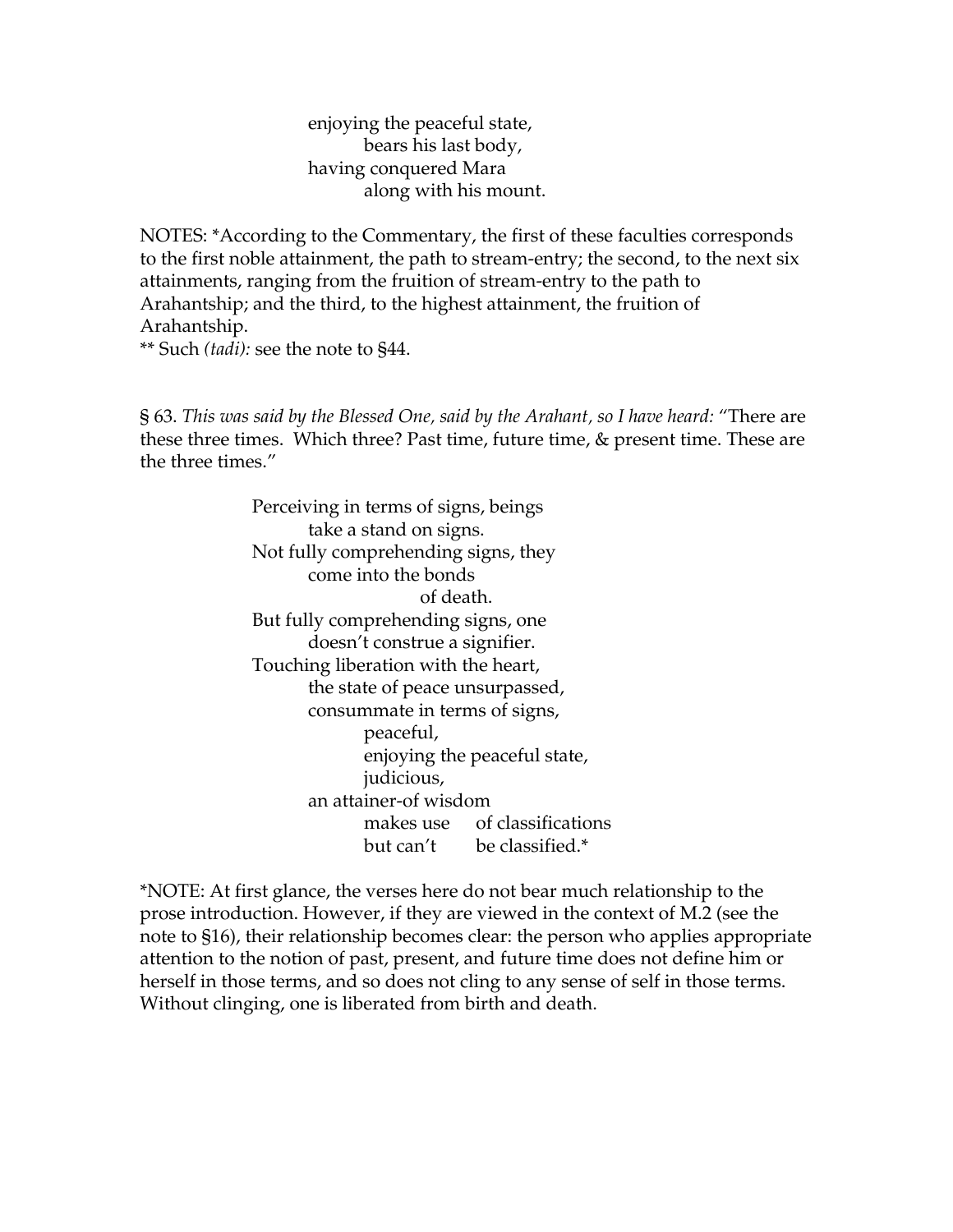§ 64. *This was said by the Blessed One, said by the Arahant, so I have heard:* "There are these three kinds of misconduct. Which three? Bodily misconduct, verbal misconduct, mental misconduct.\* These are the three kinds of misconduct."

> Having engaged in bodily misconduct, verbal misconduct, misconduct of mind, or whatever else is flawed, not having done what is skillful, having done much that is not, at the break-up of the body, the undiscerning one reappears in hell.

\*NOTE: See the note to §30.

§ 65. *This was said by the Blessed One, said by the Arahant, so I have heard:* "There are these three kinds of good conduct. Which three? Bodily good conduct, verbal good conduct, mental good conduct. These are the three kinds of good conduct."

> Having abandoned bodily misconduct, verbal misconduct, misconduct of mind, & whatever else is flawed, not having done what's not skillful, having done much that is, at the break-up of the body, the discerning one reappears in heaven.

§ 66. *This was said by the Blessed One, said by the Arahant, so I have heard:* "There are these three kinds of cleanliness. Which three? Bodily cleanliness, verbal cleanliness, mental cleanliness. These are the three kinds of cleanliness."

> Clean in body, clean in speech, clean in awareness —fermentation-free one who is clean, consummate in cleanliness,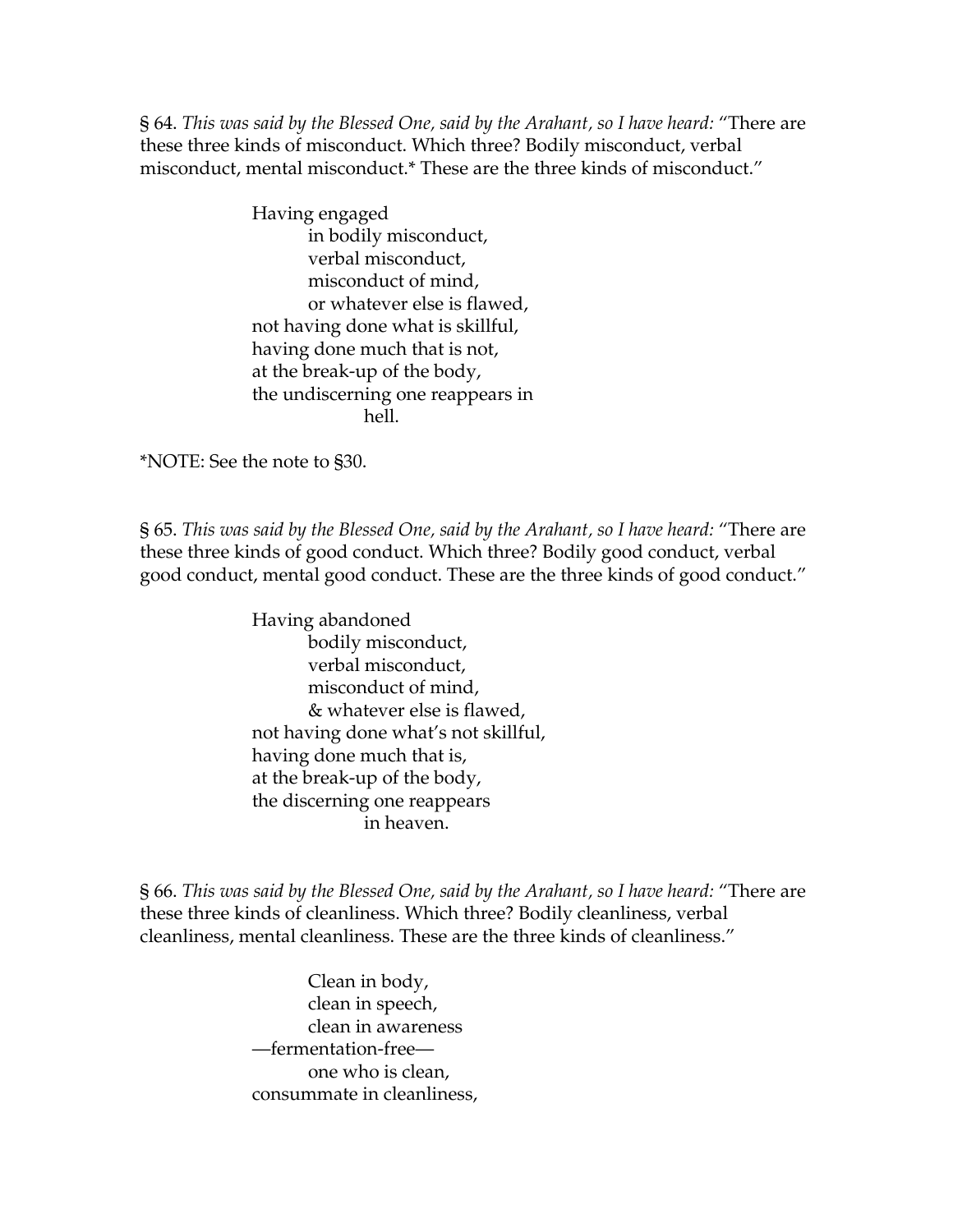## is said to have abandoned the All.

*See also: MN 24* 

§ 67. *This was said by the Blessed One, said by the Arahant, so I have heard:* "There are these three forms of sagacity. Which three? Bodily sagacity, verbal sagacity, & mental sagacity. These are the three forms of sagacity."

> A sage in body, a sage in speech, a sage in mind, fermentation-free: a sage consummate in sagacity is said to be bathed of evil.

*See also: AN III.123; Sn I.12* 

§ 68. *This was said by the Blessed One, said by the Arahant, so I have heard:* "Anyone whose passion is unabandoned, whose aversion is unabandoned, whose delusion is unabandoned is said to have gone over to Mara's camp, has come under Mara's power. The Evil One can do with that person as he likes. But anyone whose passion is abandoned, whose aversion is abandoned, whose delusion is abandoned is said not to have gone over to Mara's camp, has thrown off Mara's power. With that person, the Evil One cannot do as he likes."

> One whose passion, aversion, & ignorance are washed away, is said to be composed in mind, Brahma-become, awakened, Tathagata, one for whom fear & hostility are past, one who's abandoned the All.

§ 69. *This was said by the Blessed One, said by the Arahant, so I have heard:* 

"Anyone—monk or nun—in whom passion is unabandoned, aversion is unabandoned, & delusion is unabandoned, is said not to have crossed the ocean with its waves, breakers, & whirlpools, its monsters & demons.\* Anyone—monk or nun—in whom passion is abandoned, aversion is abandoned, & delusion is abandoned, is said to have crossed the ocean with its waves, breakers, &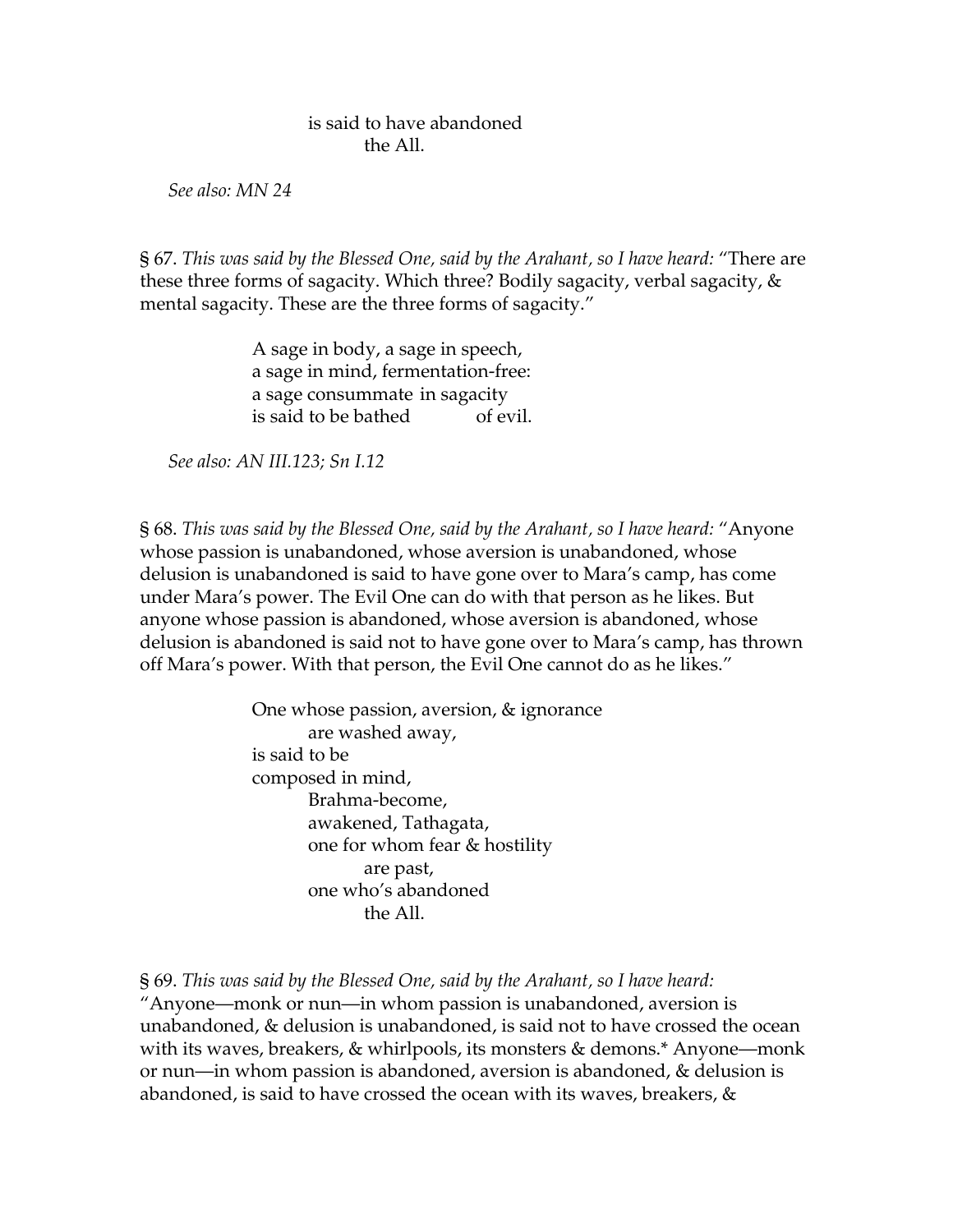whirlpools, its monsters & demons. Having crossed over, having reached the far shore, he/she stands on high ground, a brahman."

> One whose passion, aversion, & ignorance are washed away, has crossed over this ocean with its sharks, demons, dangerous waves, so hard to cross.

Free from acquisitions —bonds surmounted, death abandoned he has abandoned stress with no further becoming.

Having gone to the goal he is undefined,\*\* has outwitted, I tell you, the King of Death.

NOTES: \*See § 109. \*\* See §63.

§ 70. *This was said by the Blessed One, said by the Arahant, so I have heard:* "I have seen beings who—endowed with bodily misconduct, verbal misconduct, & mental misconduct; who reviled noble ones, held wrong views and undertook actions under the influence of wrong views—at the break-up of the body, after death, have re-appeared in the plane of deprivation, the bad destination, the lower realms, in hell. It is not from having heard this from other priests  $\&$ contemplatives that I tell you that I have seen beings who—endowed with bodily misconduct, verbal misconduct, & mental misconduct; who reviled noble ones, held wrong views and undertook actions under the influence of wrong views at the break-up of the body, after death, have re-appeared in the plane of deprivation, the bad destination, the lower realms, in hell. It is from having known it myself, seen it myself, realized it myself that I tell you that I have seen beings who—endowed with bodily misconduct, verbal misconduct, & mental misconduct; who reviled noble ones, held wrong views and undertook actions under the influence of wrong views—at the break-up of the body, after death, have re-appeared in the plane of deprivation, the bad destination, the lower realms, in hell."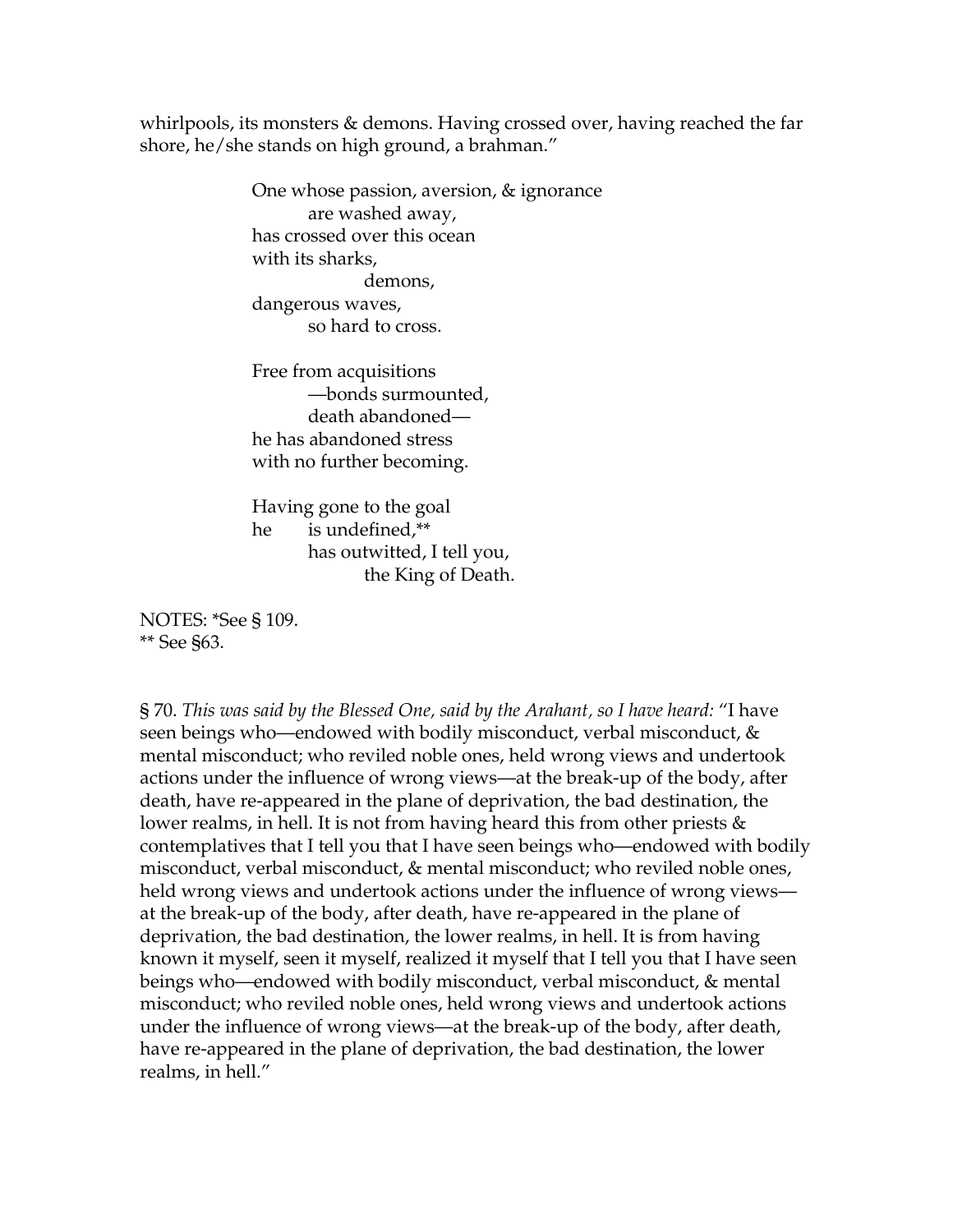With mind wrongly directed, speaking wrong speech, doing wrong deeds with the body: a person here of little learning, a doer of evil here in this life so short, at the break-up of the body, undiscerning, reappears in hell.

§ 71. *This was said by the Blessed One, said by the Arahant, so I have heard:* "I have seen beings who—endowed with bodily good conduct, verbal good conduct, & mental good conduct; who did not revile noble ones, who held right views and undertook actions under the influence of right views—at the break-up of the body, after death, have re-appeared in the good destination, the heavenly world. It is not from having heard this from other priests & contemplatives that I tell you that I have seen beings who—endowed with bodily good conduct, verbal good conduct, & mental good conduct; who did not revile noble ones, who held right views and undertook actions under the influence of right views—at the break-up of the body, after death, have re-appeared in the good destination, the heavenly world. It is from having known it myself, seen it myself, realized it myself that I tell you that I have seen beings who—endowed with bodily good conduct, verbal good conduct, & mental good conduct; who did not revile noble ones, who held right views and undertook actions under the influence of right views—at the break-up of the body, after death, have re-appeared in the good destination, the heavenly world. "

> With mind rightly directed, speaking right speech, doing right deeds with the body: a person here of much learning, a doer of merit here in this life so short, at the break-up of the body, discerning, reappears in heaven.

§72. *This was said by the Blessed One, said by the Arahant, so I have heard:* "There are these three properties for escape. Which three? This is the escape from sensuality: renunciation.\* This is the escape from form: formlessness. And as for whatever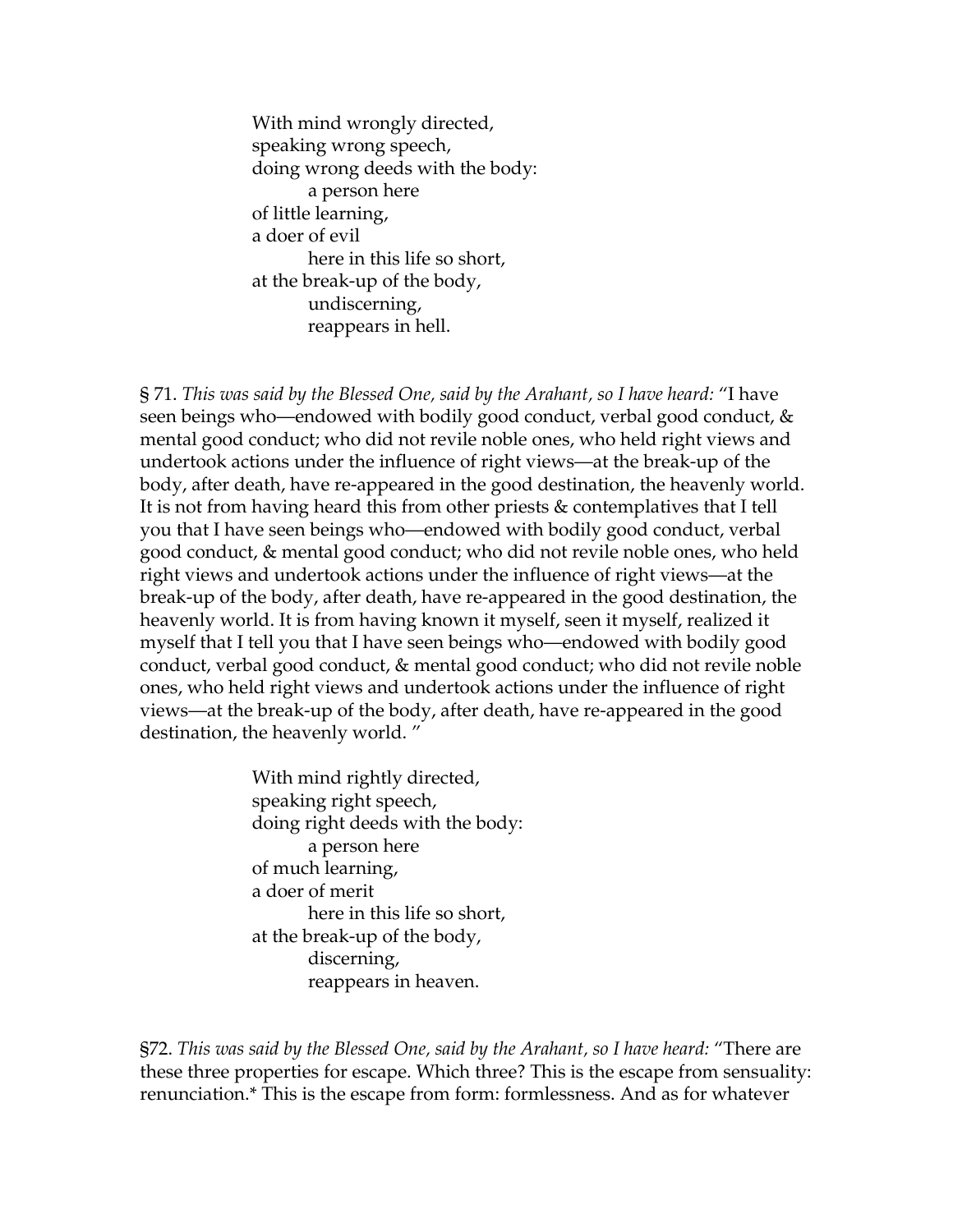has come into being, is fabricated & dependently co-arisen, the escape from that is cessation. These are the three properties for escape."

> Knowing the escape from sensuality, & the overcoming of forms —ardent always touching the stilling of all fabrications: he is a monk who's seen rightly. From that he is there set free. A master of direct knowing,

 at peace, he is a sage gone beyond bonds.

\*NOTE: Renunciation here means the first level of jhana, which is attained when one is secluded from sensual passion and unskillful mental qualities. On formlessness and cessation, see the note to §51. See also AN V.200.

§73. *This was said by the Blessed One, said by the Arahant, so I have heard:* "Formless phenomena are more peaceful than forms; cessation, more peaceful than formless phenomena."

> Those beings headed to forms, and those standing in the formless, with no knowledge of cessation, return to further becoming. But, comprehending form, not taking a stance in formless things, those released in cessation are people who've left death behind.

Having touched with his body the deathless property free from acquisitions, having realized relinquishing of acquisitions, fermentation-free, the Rightly Self-awakened One teaches the state with no sorrow,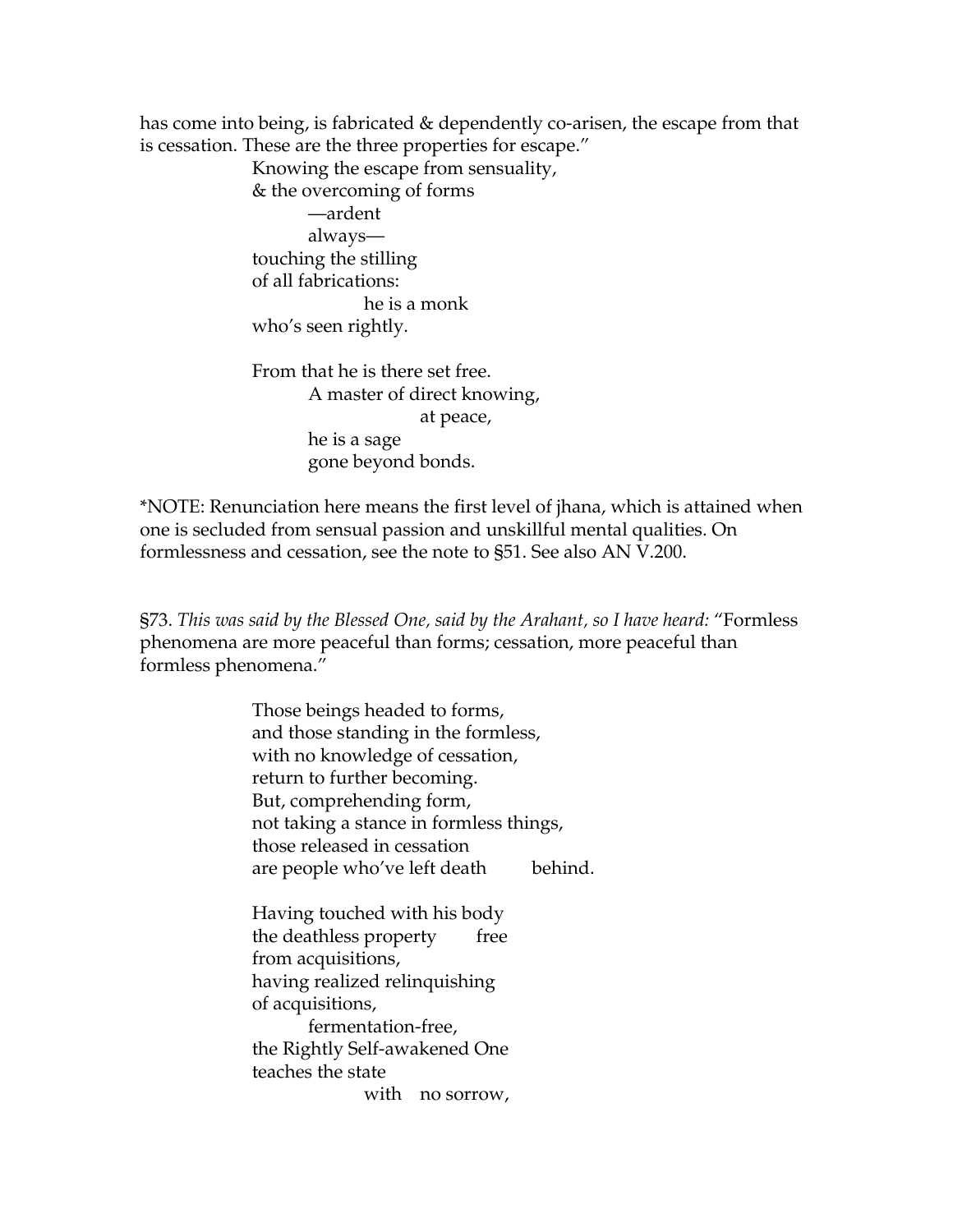#### no dust.

§74. *This was said by the Blessed One, said by the Arahant, so I have heard:* "There are these three types of sons & daughters existing in the world. Which three? One of heightened birth, one of similar birth, one of lowered birth.

"And how is a son or daughter of heightened birth? There is the case where a son or daughter's parents have not gone to the Buddha for refuge, have not gone to the Dhamma for refuge, have not gone to the Sangha for refuge. They do not abstain from taking life, from stealing, from sexual misconduct, from false speech, from fermented & distilled liquors that cause heedlessness. They are unprincipled & evil by nature. However, their son or daughter has gone to the Buddha for refuge, has gone to the Dhamma for refuge, has gone to the Sangha for refuge. He/she abstains from taking life, from stealing, from sexual misconduct, from false speech, from fermented & distilled liquors that cause heedlessness. He/she is principled & admirable by nature. This is called a son or daughter of heightened birth.

"And how is a son or daughter of similar birth? There is the case where a son or daughter's parents have gone to the Buddha for refuge, have gone to the Dhamma for refuge, have gone to the Sangha for refuge. They abstain from taking life, from stealing, from sexual misconduct, from false speech, from fermented  $\&$  distilled liquors that cause heedlessness. They are principled  $\&$ admirable by nature. Their son or daughter has also gone to the Buddha for refuge, has gone to the Dhamma for refuge, has gone to the Sangha for refuge. He/she abstains from taking life, from stealing, from sexual misconduct, from false speech, from fermented & distilled liquors that cause heedlessness. He/she is principled & admirable by nature. This is called a son or daughter of similar birth.

"And how is a son or daughter of lowered birth? There is the case where a son or daughter's parents have gone to the Buddha for refuge, have gone to the Dhamma for refuge, have gone to the Sangha for refuge. They abstain from taking life, from stealing, from sexual misconduct, from false speech, from fermented  $\&$  distilled liquors that cause heedlessness. They are principled  $\&$ admirable by nature. However, their son or daughter has not gone to the Buddha for refuge, has not gone to the Dhamma for refuge, has not gone to the Sangha for refuge. He/she does not abstain from taking life, from stealing, from sexual misconduct, from false speech, from fermented & distilled liquors that cause heedlessness. He/she is unprincipled & evil by nature. This is called a son or daughter of lowered birth."

> The wise hope for a child of heightened or similar birth, not for one of lowered birth,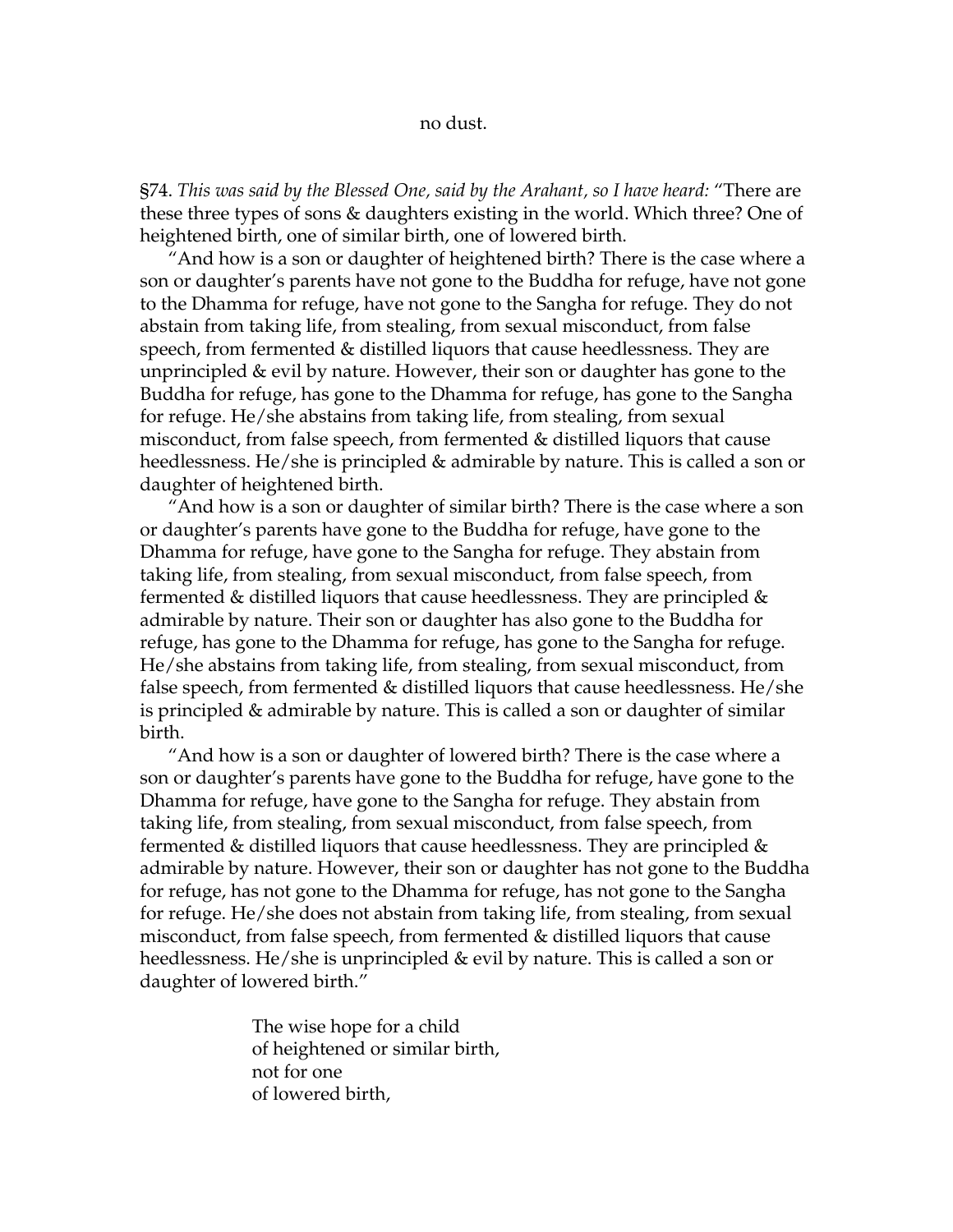a disgrace to the family. These children in the world, lay followers, consummate in virtue, conviction; generous, free from stinginess, shine forth in any gathering like the moon when freed from a cloud.

§ 75. *This was said by the Blessed One, said by the Arahant, so I have heard:* "These three types of persons can be found existing in the world. Which three? One like a cloud without rain, one who rains locally, and one who rains everywhere.

"And how is a person like a cloud without rain? There is the case where a person is not a giver of food, drink, clothing, vehicles, garlands, scents, ointments, beds, dwellings, or lights to any priests or contemplatives, to any of the miserable, the homeless, or beggars. This is how a person is like a cloud without rain.

"And how is a person one who rains locally? There is the case where a person is a giver of food, drink, clothing, vehicles, garlands, scents, ointments, beds, dwellings, & lights to some priests & contemplatives, to some of the miserable, the homeless, & beggars, and not to others. This is how a person one who rains locally.

"And how is a person one who rains everywhere? There is the case where a person gives food, drink, clothing, vehicles, garlands, scents, ointments, beds, dwellings, & lights to all priests & contemplatives, to all of the miserable, the homeless, & beggars. This is how a person one who rains everywhere.

"These are the three types of persons who can be found existing in the world."

Not to contemplatives, to priests, to the miserable, nor to the homeless does he share what he's gained: food, drinks, nourishment. He, that lowest of people, is called a cloud with no rain. To some he gives,

to others he doesn't: the intelligent call him one who rains locally.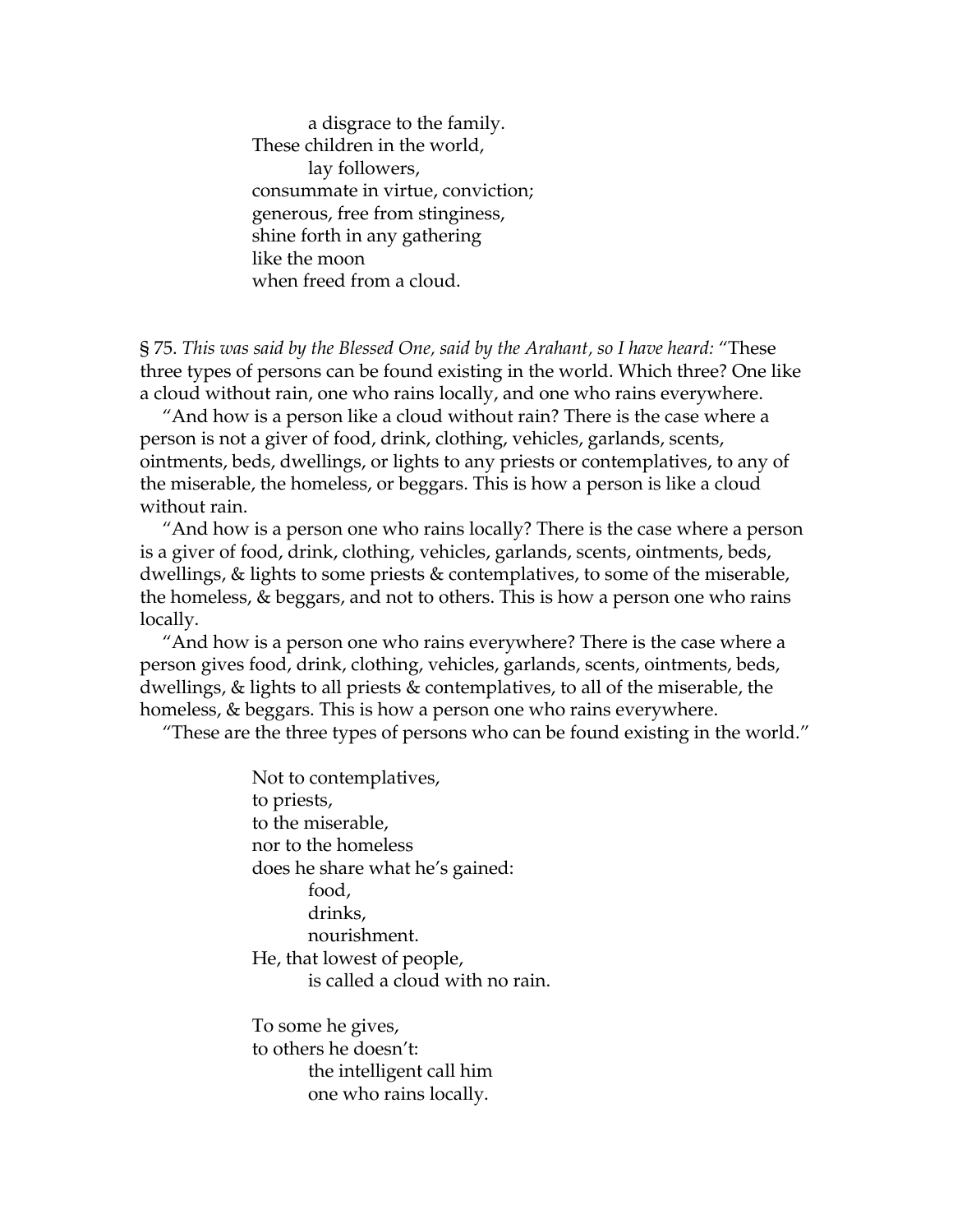A person responsive to requests, sympathetic to all beings, delighting in distributing alms: "Give to them! Give!" he says. As a cloud—resounding, thundering—rains, filling with water, drenching the plateaus & gullies: a person like this is like that. Having rightly amassed wealth attained through initiative, he satisfies fully with food & drink those fallen into the homeless state.

§ 76. *This was said by the Blessed One, said by the Arahant, so I have heard:* "Aspiring to these three forms of bliss, a wise person should guard his virtue. Which three? [Thinking,] 'May praise come to me,' a wise person should guard his virtue. [Thinking,] 'May wealth come to me,' a wise person should guard his virtue. [Thinking,] 'At the break-up of the body, after death, may I reappear in a good destination, in heaven,' a wise person should guard his virtue. Aspiring to these three forms of bliss, a wise person should guard his virtue."

> Intelligent, you should guard your virtue, aspiring to three forms of bliss: praise; the obtaining of wealth; and, after death, rejoicing in heaven. Even if you do no evil but seek out one who does, you're suspected of evil. Your bad reputation grows. The sort of person you make a friend, the sort you seek out, that's the sort you yourself become for your living together is of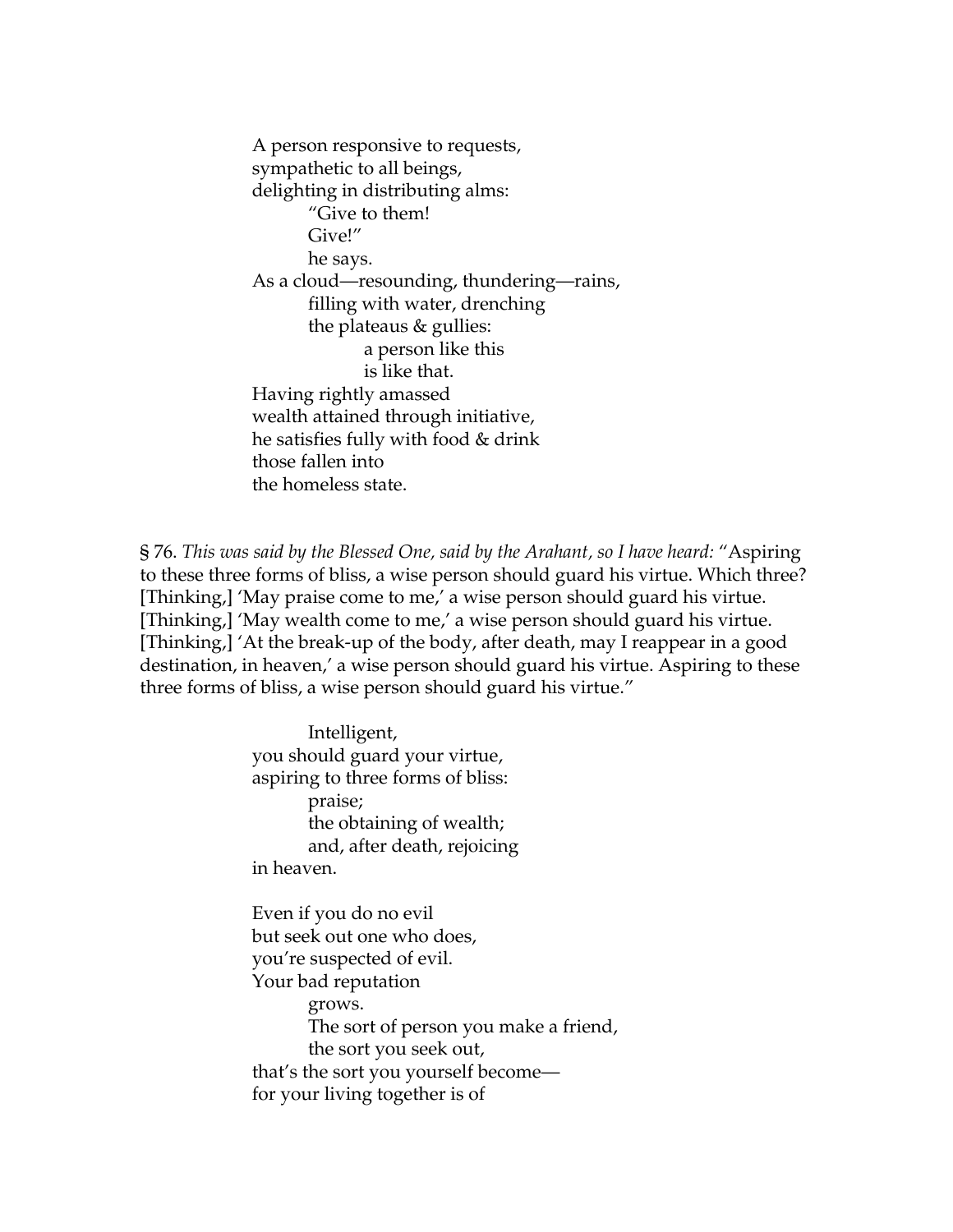that sort.

The one associated with, the one who associates, the one who's touched, the one who touches another —like an arrow smeared with poison contaminates the quiver. So, fearing contamination, the enlightened should not be comrades with evil people.

A man who wraps rotting fish in a blade of kusa grass makes the grass smelly: so it is if you seek out fools. But a man who wraps powdered incense in the leaf of a tree makes the leaf fragrant: so it is if you seek out the enlightened.

So,

knowing your own outcome as like the leaf-wrapper's, you shouldn't seek out those who aren't good. The wise would associate with those who are. Those who aren't good lead you to hell. The good help you reach a good destination.

*See also: AN VIII.54; AN IX.1; Ud IV.1* 

§77. *This was said by the Blessed One, said by the Arahant, so I have heard:* "This body falls apart; consciousness is subject to fading; all acquisitions are inconstant, stressful, subject to change."

Knowing the body as falling apart,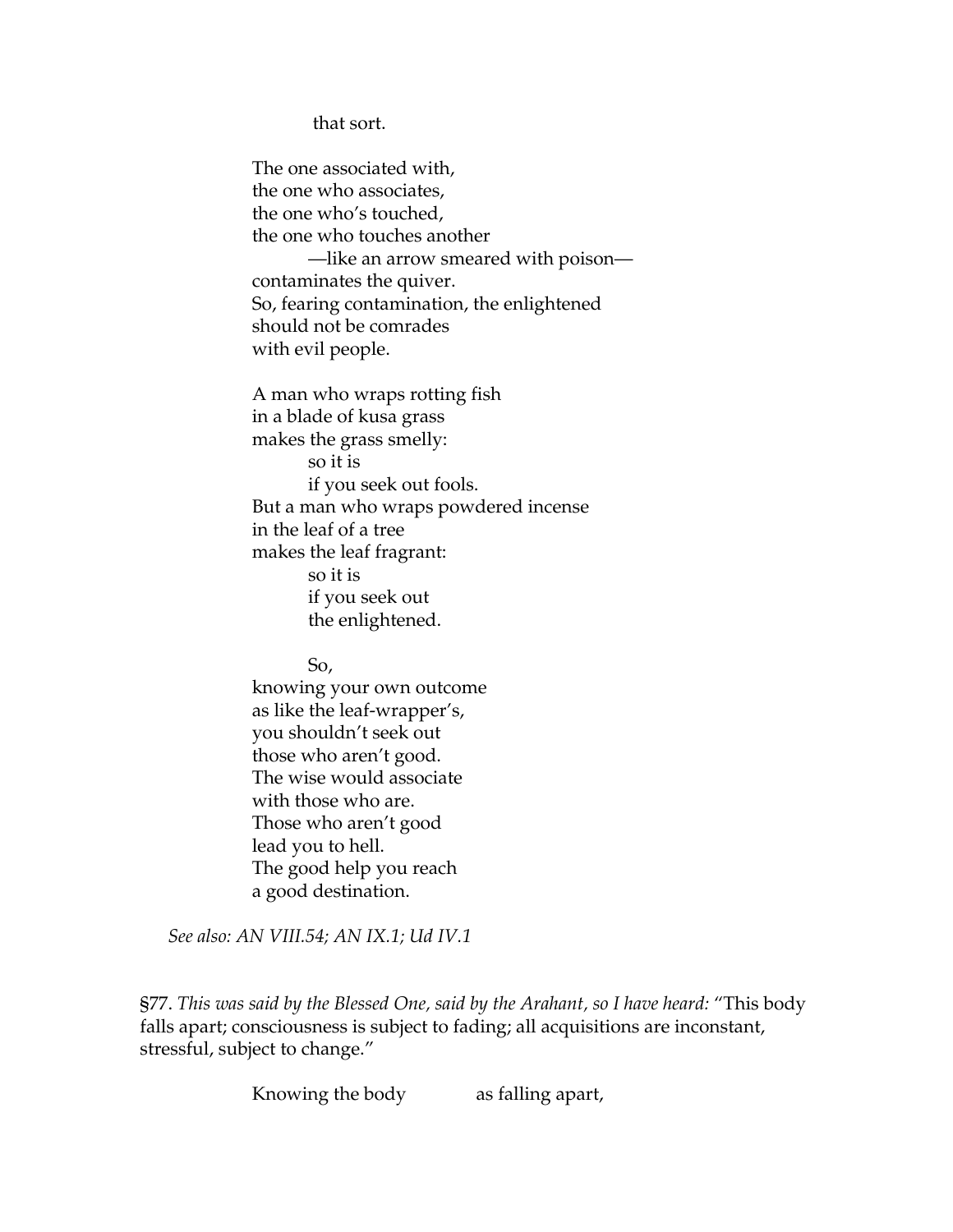& consciousness as dissolving away, seeing the danger in acquisitions, you've gone beyond birth & death. Having reached the foremost peace, you bide your time, composed.

§78. *This was said by the Blessed One, said by the Arahant, so I have heard:* "It is in accordance with their properties that beings come together & associate with one another. Beings of low dispositions come together & associate with beings of low dispositions. Beings of admirable dispositions come together & associate with beings of admirable dispositions. In the past, it was in accordance with their properties that beings came together & associated with one another .... In the future, it will be in accordance with their properties that beings will come together & associate with one another .... And now at present, it is in accordance with their properties that beings come together & associate with one another. Beings of low dispositions come together & associate with beings of low dispositions. Beings of admirable dispositions come together & associate with beings of admirable dispositions."

> The underbrush born of association is cut away by non-association. Just as one riding a small wooden plank would sink in the great sea, so does even one of right living sink, associating with the lazy.

So avoid the lazy, those with low persistence. Live with the noble ones secluded, resolute, absorbed in jhana, their persistence constantly aroused : the wise.

*See also: SN XLV.2*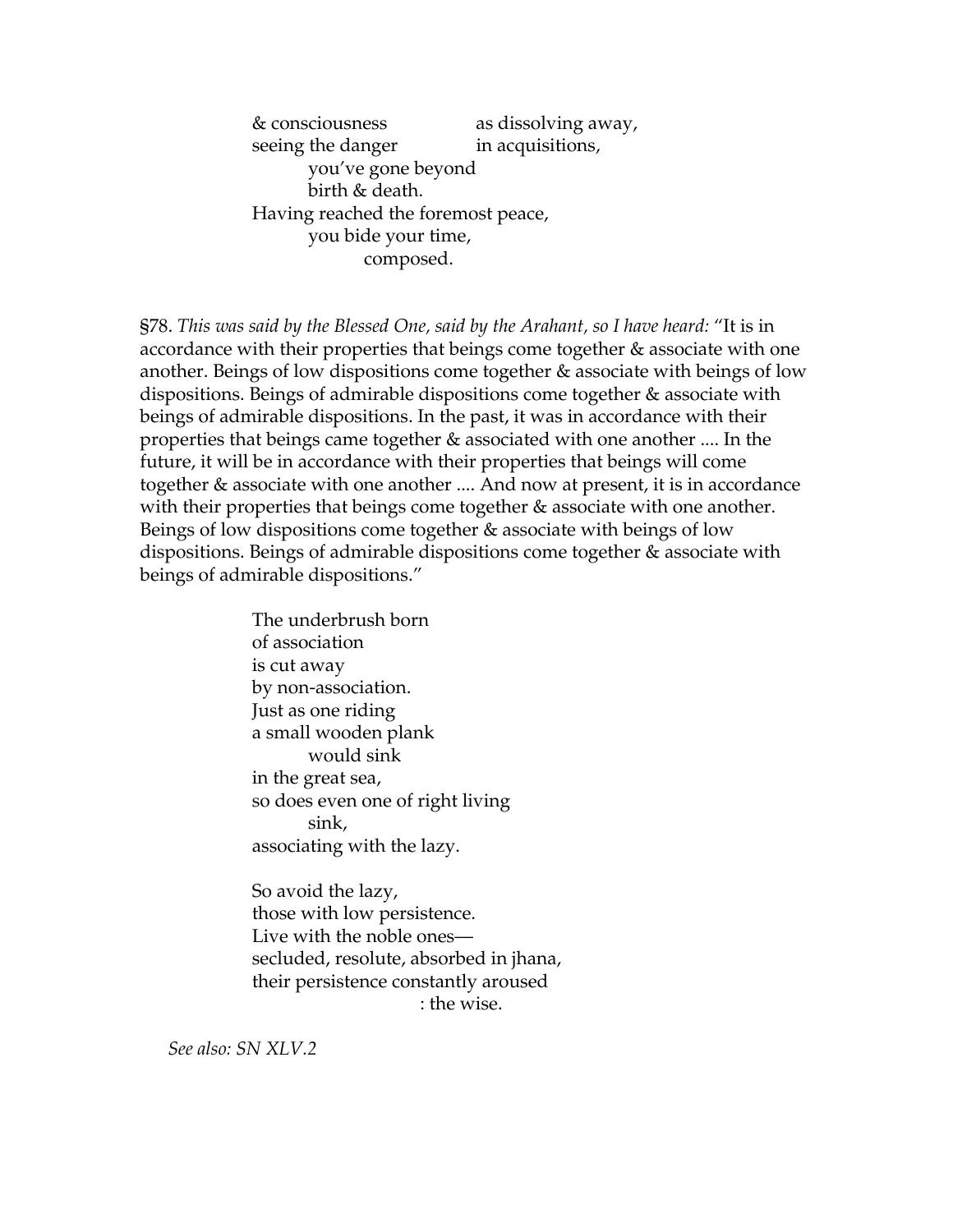§ 79. *This was said by the Blessed One, said by the Arahant, so I have heard:* "These three things lead to the falling away of a monk in training. Which three? There is the case where a monk in training enjoys activity,\* delights in activity, is intent on his enjoyment of activity. He enjoys chatter, delights in chatter, is intent on his enjoyment of chatter. He enjoys sleep, delights in sleep, is intent on his enjoyment of sleep. These are the three things that lead to the falling away of a monk in training.

"These three things lead to the non-falling away of a monk in training. Which three? There is the case where a monk in training doesn't enjoy activity, doesn't delight in activity, isn't intent on his enjoyment of activity. He doesn't enjoy chatter, doesn't delight in chatter, isn't intent on his enjoyment of chatter. He doesn't enjoy sleep, doesn't delight in sleep, isn't intent on his enjoyment of sleep. These are the three things that lead to the non-falling away of a monk in training."

> Enjoying activity, delighting in chatter, enjoying sleep, & restless: he's incapable —a monk like this of touching superlative self-awakening. So he should be a man of few duties, of little sloth, not restless. He's capable —a monk like this of touching superlative self-awakening.

\*NOTE: Activity = work of various sorts, such as construction work, robemaking, etc.

§ 80. *This was said by the Blessed One, said by the Arahant, so I have heard:* "There are these three kinds of unskillful thinking. Which three? Thinking concerned with not wanting to be despised; thinking concerned with gains, offerings, & tribute; thinking concerned with an empathy for others.\* There are three kinds of unskillful thinking."

> Fettered to not wanting to be despised; to gains, offerings, respect;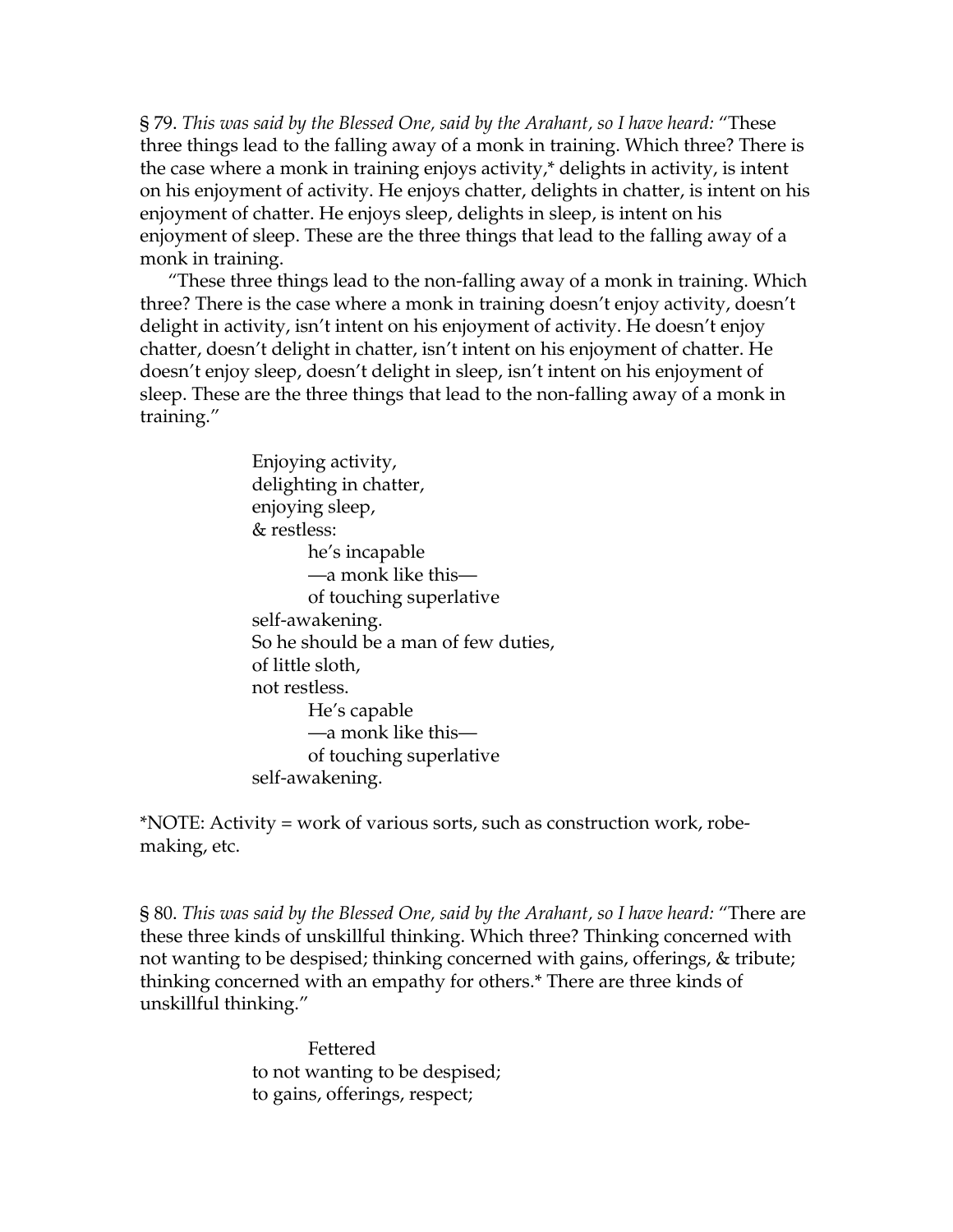to delight in companions: you're far from the ending of fetters. But whoever here, having abandoned sons, cattle, marriage, intimates: he's capable —a monk like this of touching superlative self-awakening.

\*NOTE: According to the Commentary, this refers to a monk's tendency to be overly intimate with lay people, overly susceptible to the rises and falls in their fortunes, "happy when they are happy, sad when they are sad, busying himself with their affairs."

*See also: SN XVII.5; SN XVII.8; Thig V.6* 

§ 81. *This was said by the Blessed One, said by the Arahant, so I have heard:* "I have seen beings conquered by receiving offerings—their minds overwhelmed—at the break-up of the body, after death, reappearing in the plane of deprivation, the bad destination, the lower realms, in hell. I have seen beings conquered by not receiving offerings—their minds overwhelmed—at the break-up of the body, after death, reappearing in the plane of deprivation, the bad destination, the lower realms, in hell. I have seen beings conquered both by receiving offerings & by not receiving offerings—their minds overwhelmed—at the break-up of the body, after death, reappearing in the plane of deprivation, the bad destination, the lower realms, in hell.

"It's not through having heard it from other priests or contemplatives that I say, 'I have seen beings conquered by receiving offerings—their minds overwhelmed—at the break-up of the body, after death, reappearing in the plane of deprivation, the bad destination, the lower realms, in hell. I have seen beings conquered by not receiving offerings—their minds overwhelmed—at the breakup of the body, after death, reappearing in the plane of deprivation, the bad destination, the lower realms, in hell. I have seen beings conquered both by receiving offerings & by not receiving offerings—their minds overwhelmed—at the break-up of the body, after death, reappearing in the plane of deprivation, the bad destination, the lower realms, in hell.'

"Instead, it's from having known it myself, seen it myself, observed it myself that I say, 'I have seen beings conquered by receiving offerings—their minds overwhelmed—at the break-up of the body, after death, reappearing in the plane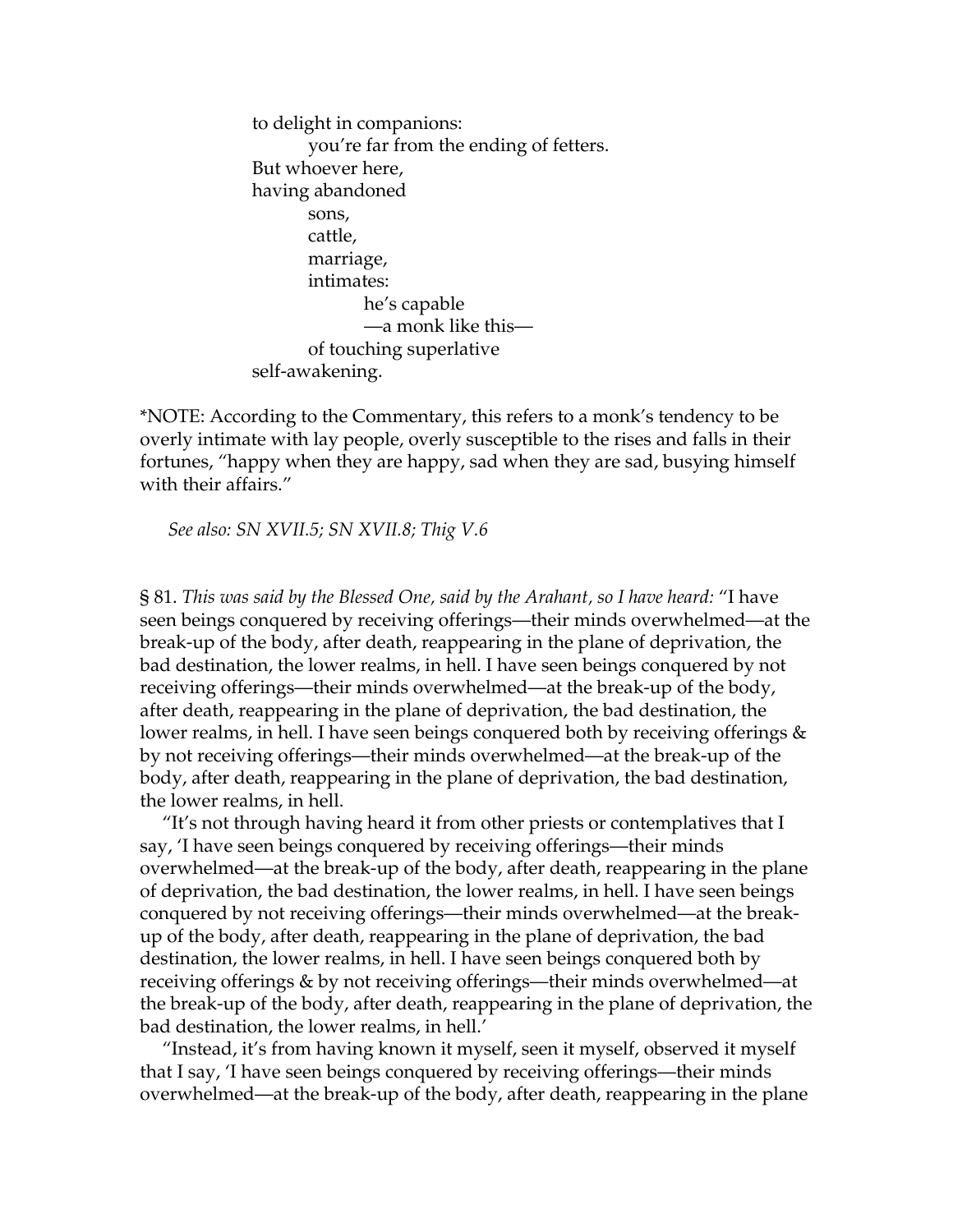of deprivation, the bad destination, the lower realms, in hell. I have seen beings conquered by not receiving offerings—their minds overwhelmed—at the breakup of the body, after death, reappearing in the plane of deprivation, the bad destination, the lower realms, in hell. I have seen beings conquered both by receiving offerings & by not receiving offerings—their minds overwhelmed—at the break-up of the body, after death, reappearing in the plane of deprivation, the bad destination, the lower realms, in hell.'"

> Both when receiving offerings & not: his concentration won't waver, he remains heedful: he—continually absorbed in jhana, subtle in view & clear-seeing, enjoying the ending of clinging is called a man of integrity.

§ 82. *This was said by the Blessed One, said by the Arahant, so I have heard:* "These three divine sounds sound forth among the devas on appropriate occasions. Which three? When a disciple of the noble ones, shaving off his hair & beard, clothing himself in the ochre robe, makes up his mind to go forth from the home life into homelessness, on that occasion the divine sound sounds forth among the devas: 'This disciple of the noble ones has made up his mind to do battle with Mara.' This is the first divine sound that sounds forth among the devas on appropriate occasions.

"When a disciple of the noble ones lives devoted to developing the seven [sets of] qualities that are wings to Awakening,\* on that occasion the divine sound sounds forth among the devas: 'This disciple of the noble ones is doing battle with Mara.' This is the second divine sound that sounds forth among the devas on appropriate occasions.

"When a disciple of the noble ones, through the ending of fermentations dwells in the release of awareness & release of discernment that are free from fermentation, having known & made them manifest for himself right in the present life, on that occasion the divine sound sounds forth among the devas: 'This disciple of the noble ones has won the battle. Having been in the front lines of the battle, he now dwells victorious.' This is the third divine sound that sounds forth among the devas on appropriate occasions.

"These are the three divine sounds that sound forth among the devas on appropriate occasions."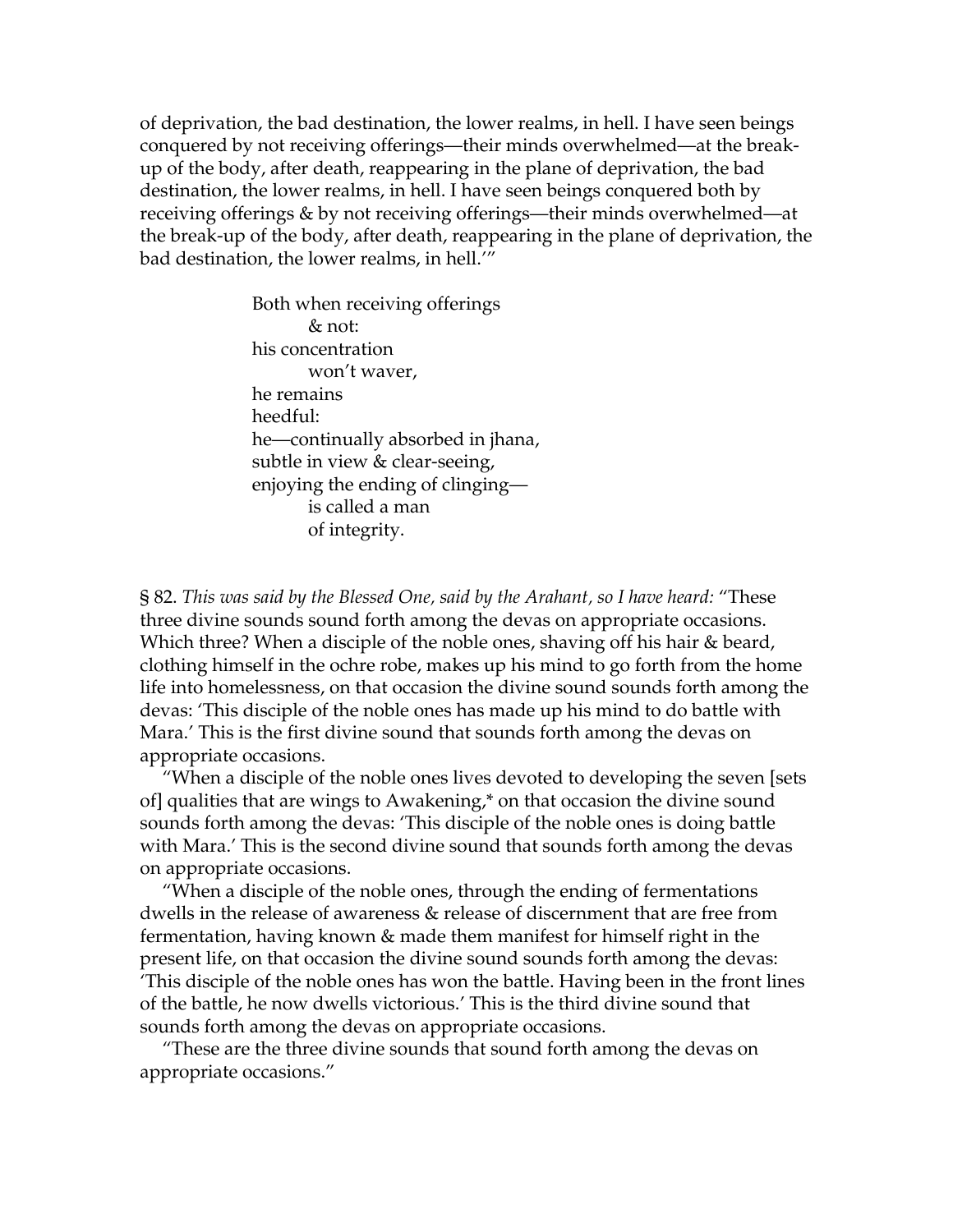Seeing he's won the battle —the disciple of the Rightly Self-awakened One even the devas pay homage to this great one, thoroughly mature. "Homage to you, O thoroughbred man you who have won the hard victory, defeating the army of Death, unhindered in emancipation." Thus they pay homage, the devas, to one who has reached the heart's goal, for they see in him no means

that would bring him under Death's sway.

\*NOTE: The wings to Awakening are the four frames of reference, the four right exertions, the four bases for power, the five faculties, the five strengths, the seven factors for Awakening, and the noble eightfold path.

§ 83. *This was said by the Blessed One, said by the Arahant, so I have heard:*  "When a deva is about to pass away from the company of devas, five omens appear: his garlands wither, his clothes get soiled, sweat comes out of his armpits, a dullness descends on his body, he no longer delights in his own devaseat. The devas, knowing from this that 'This deva-son is about to pass away,' encourage him with three sayings: 'Go from here, honorable sir, to a good destination. Having gone to a good destination, gain the gain that is good to gain. Having gained the gain that is good to gain, become well-established.'"

When this was said, a certain monk said to the Blessed One, "What, lord, is the devas' reckoning of going to a good destination? What is their reckoning of the gain that is good to gain? What is their reckoning of becoming well-established?"

"The human state, monks, is the devas' reckoning of going to a good destination. Having become a human being, acquiring conviction in the Dhamma-&-Vinaya taught by the Tathagata: this is the devas' reckoning of the gain that is good to gain. When that conviction is settled within one—rooted, established, & strong, not to be destroyed by any priest or contemplative; deva, Mara, or Brahma; or anyone else in the world: this is the devas' reckoning of becoming well-established."

> When a deva passes away from the company of devas through his life-span's ending, three sounds sound forth —the devas' encouragement.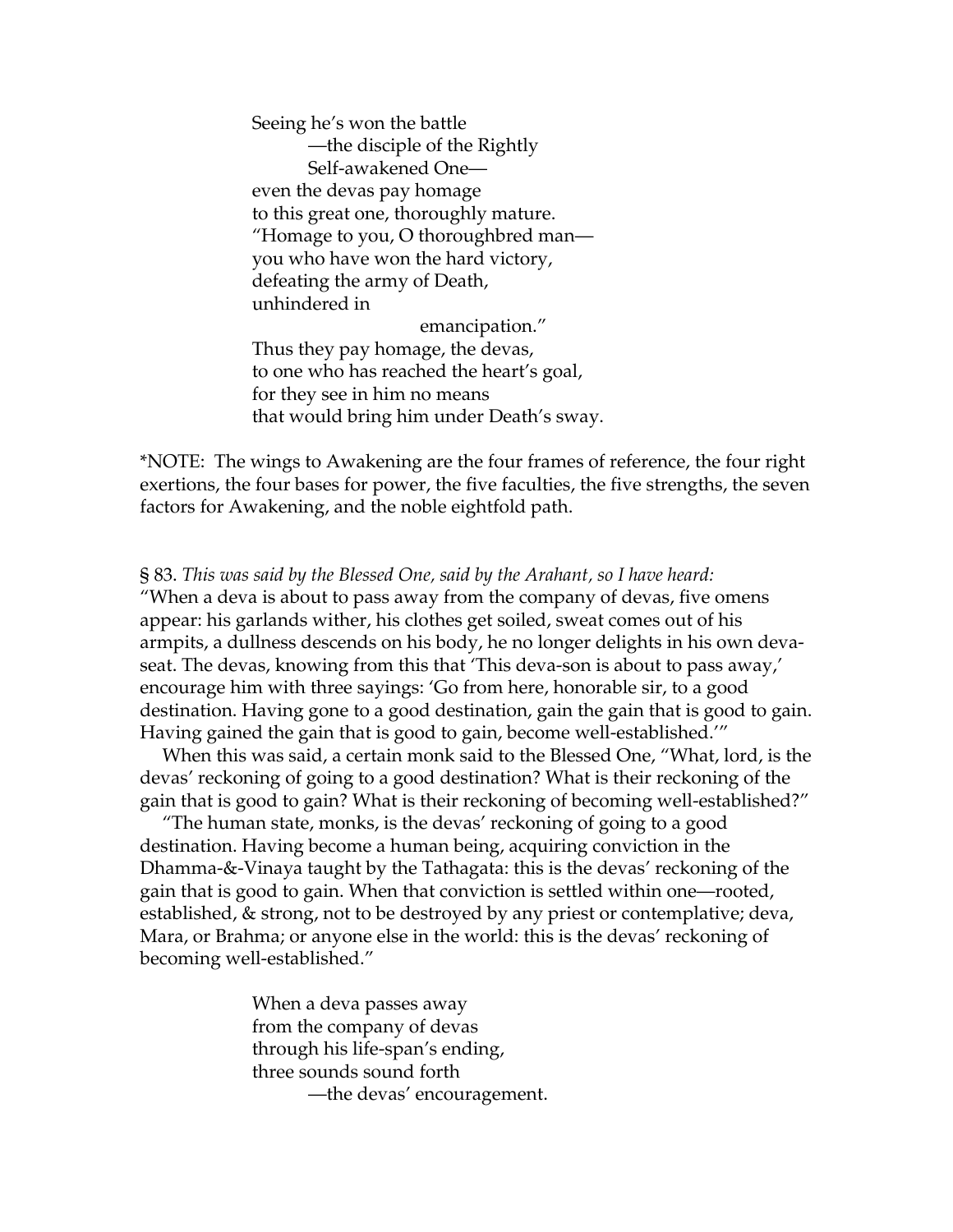'Go from here, honorable sir, to a good destination, to companionship with human beings. On becoming a human being, acquire a conviction unsurpassed in True Dhamma. That conviction of yours in True Dhamma, well-taught, should be settled, rooted, established, —undestroyed as long as you live. Having abandoned bodily misconduct, verbal misconduct, mental misconduct, and whatever else is flawed; having done with the body what's skillful, and much that is skillful with speech, having done what's skillful with a heart without limit, with no acquisitions, then—having made much of that basis of merit through generosity establish other mortals in True Dhamma & the holy life.'

With this sympathy, the devas when they know a deva is passing away encourage him:

 'Come back, deva, again & again.'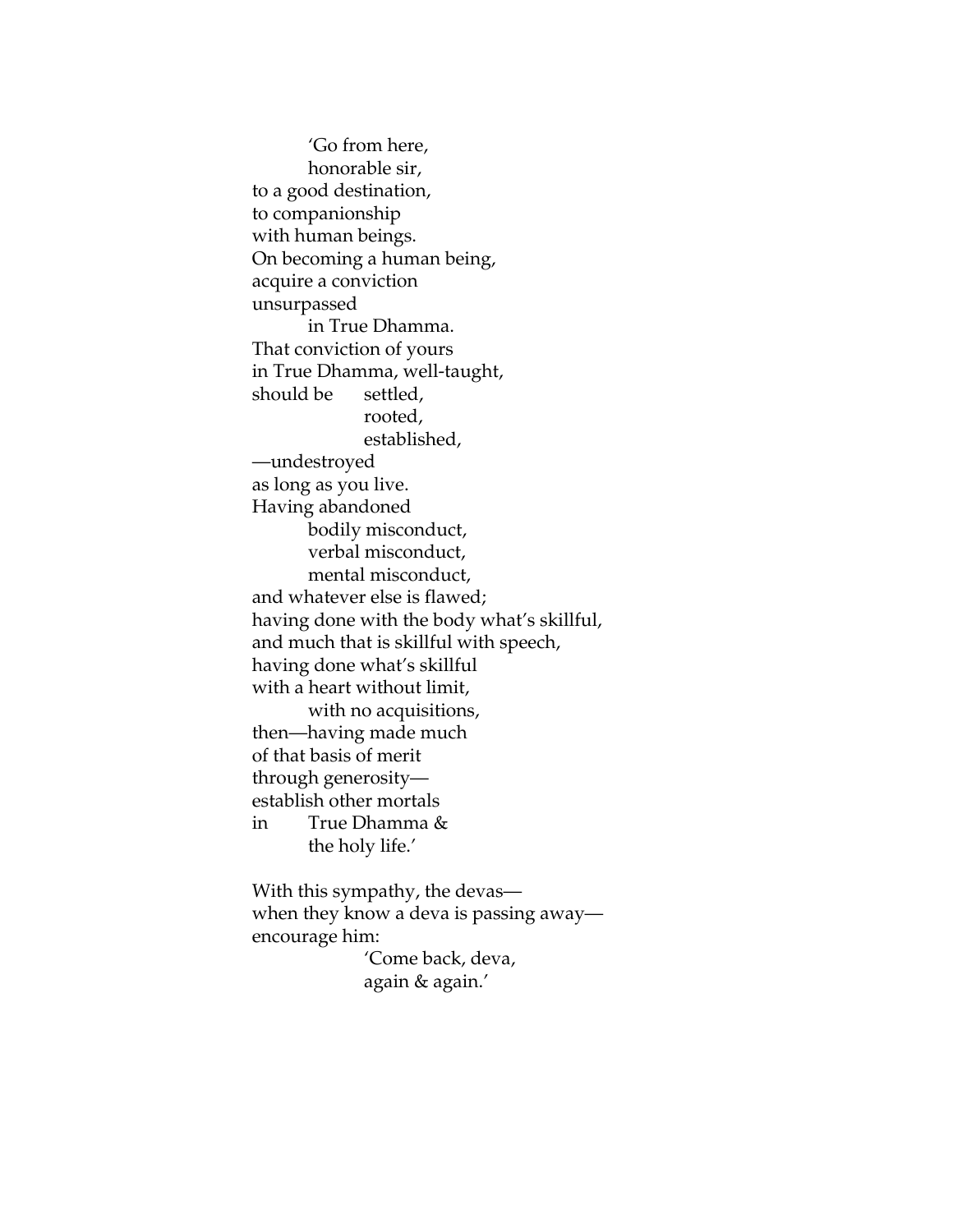§84. *This was said by the Blessed One, said by the Arahant, so I have heard:* "These three persons, appearing in the world, appear for the benefit of many, the happiness of many, in sympathy for the world—for the welfare, the benefit, the happiness of beings human & divine. Which three?

"There is the case where a Tathagata appears in the world, worthy & rightly self-awakened, consummate in clear knowing & conduct, well-gone, an expert with regard to the cosmos, unsurpassed trainer of tamable people, teacher of beings human & divine, awakened, blessed. He teaches the Dhamma admirable in its beginning, admirable in its middle, admirable in its end. He proclaims the holy life both in its particulars & in its essence, entirely perfect, surpassingly pure. This is the first person who, appearing in the world, appears for the benefit of many, the happiness of many, in sympathy for the world—for the welfare, the benefit, the happiness of beings human & divine.

"Furthermore, there is the disciple of that Teacher who is a worthy one, his mental fermentations ended, who has reached fulfillment, done the task, laid down the burden, attained the true goal, totally destroyed the fetter of becoming, and who is released through right gnosis. He teaches the Dhamma admirable in its beginning, admirable in its middle, admirable in its end. He proclaims the holy life both in its particulars & in its essence, entirely perfect, surpassingly pure. This is the second person who, appearing in the world, appears for the benefit of many, the happiness of many, in sympathy for the world—for the welfare, the benefit, the happiness of beings human & divine.

"Furthermore, there is the disciple of that Teacher who is a learner, following the way, erudite, endowed with [good] practices & principles. He, too, teaches the Dhamma admirable in its beginning, admirable in its middle, admirable in its end. He proclaims the holy life both in its particulars  $\&$  in its essence, entirely perfect, surpassingly pure. This is the third person who, appearing in the world, appears for the benefit of many, the happiness of many, in sympathy for the world—for the welfare, the benefit, the happiness of beings human & divine.

 "These are the three persons who, appearing in the world, appear for the benefit of many, the happiness of many, in sympathy for the world—for the welfare, the benefit, the happiness of beings human & divine."

> The Teacher, Great Seer, is first in the world; following him, the disciple composed; and then the learner, erudite, following the way, endowed with good virtue, practices.

These three, chief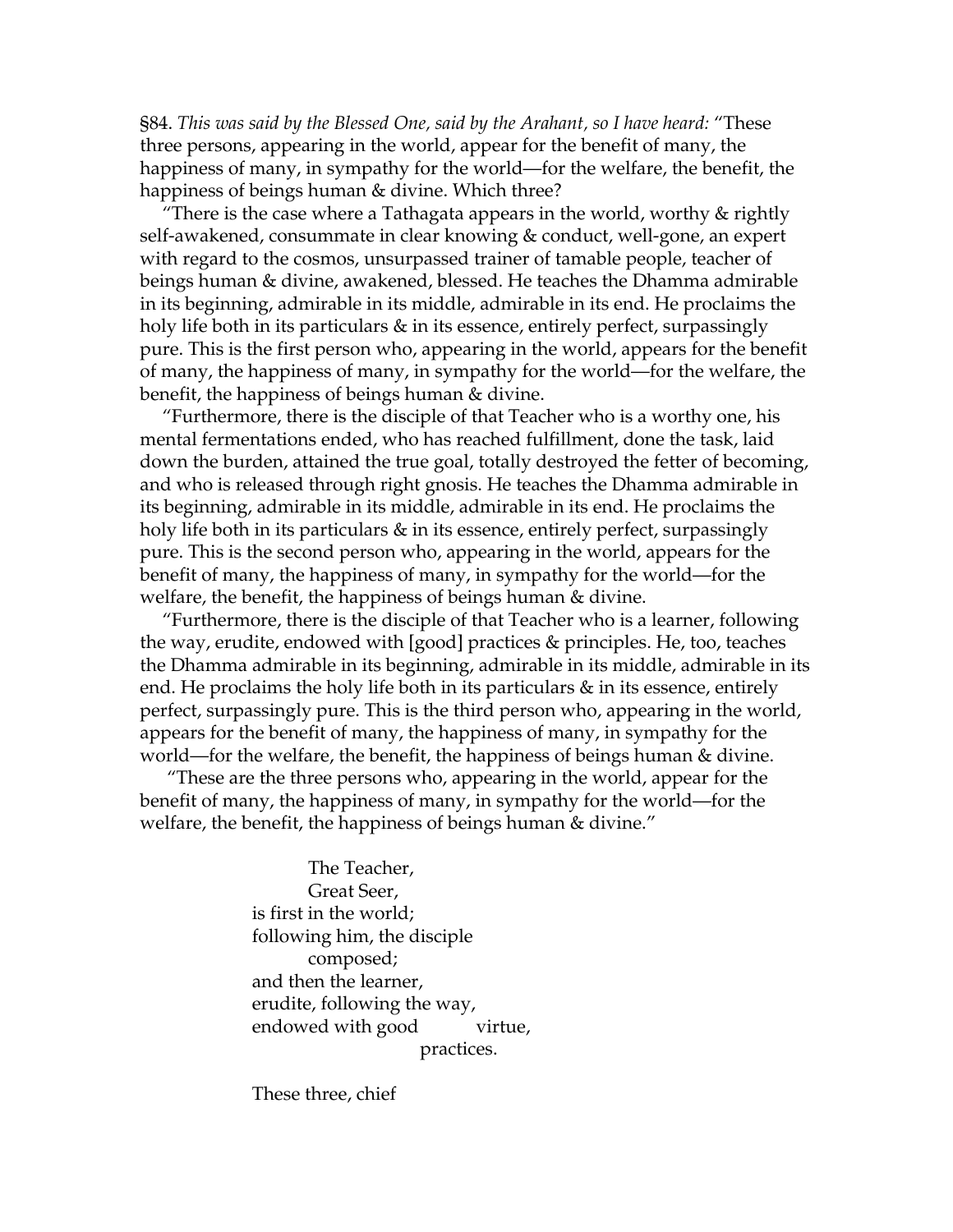among beings divine & human, giving light, proclaiming the Dhamma, throw open the door to the Deathless, release many from bondage. Those who follow the path, well-taught by the Caravan Leader unsurpassed, will put an end to stress right here those heeding the message of the One Well-gone.

§ 85. *This was said by the Blessed One, said by the Arahant, so I have heard:* "Remain focused, monks, on the foulness of the body. Have mindfulness of in-&-out breathing well established to the fore within you. Remain focused on the inconstancy of all fabrications. For one who remains focused on the foulness of the body, the obsession with passion for the property of beauty is abandoned. For one who has mindfulness of in-&-out breathing well established to the fore within oneself, annoying external thoughts & inclinations don't exist. For one who remains focused on the inconstancy of all fabrications, ignorance is abandoned, clear knowing arises."

> Focusing on foulness in the body, mindful of in & out breathing, seeing the stilling of all fabrications —ardent always: he is a monk who's seen rightly. From that he is there set free. A master of direct knowing, at peace, he is a sage gone beyond bonds.

*See also: DN 22; SN VIII.4*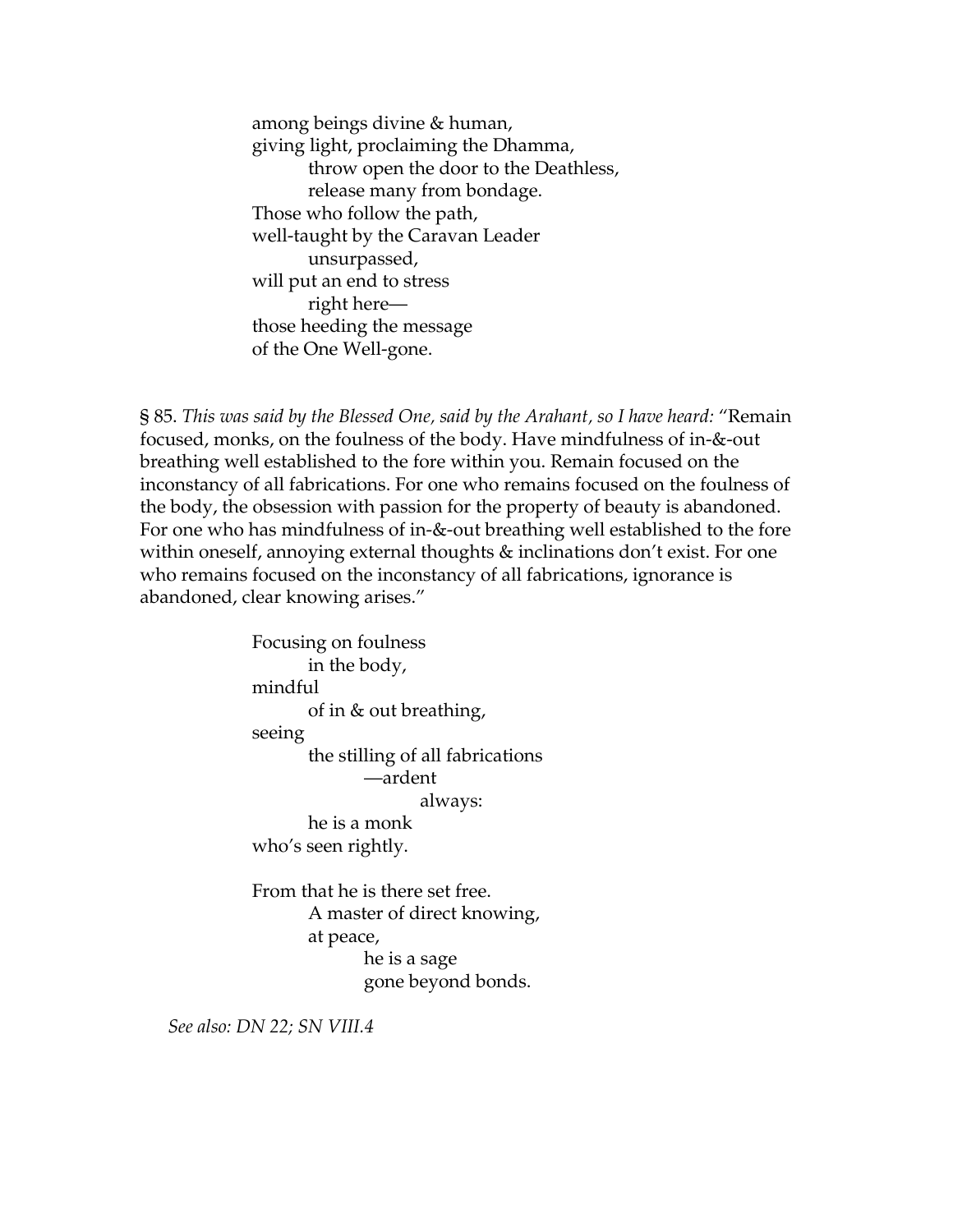§86. *This was said by the Blessed One, said by the Arahant, so I have heard:* "With reference to a monk who practices the Dhamma in accordance with the Dhamma, it is this way of according with the Dhamma that he should be described as practicing the Dhamma in accordance with the Dhamma. When speaking, he speaks Dhamma and not non-Dhamma. When thinking, he thinks about Dhamma and not about non-Dhamma. Avoiding both these things, he stays equanimous, mindful, alert."

> Dhamma his dwelling, Dhamma his delight, a monk pondering Dhamma, calling Dhamma to mind, doesn't fall away from true Dhamma.

Whether walking, standing, sitting, or lying down —his mind inwardly restrained he arrives right at peace.

§87. *This was said by the Blessed One, said by the Arahant, so I have heard:* "There are these three kinds of unskillful thinking that produce blindness, produce lack of vision, produce lack of knowledge, lead to the cessation of discernment, side with vexation, and are not conducive to Unbinding. Which three? Thinking imbued with sensuality .... Thinking imbued with ill-will .... Thinking imbued with harmfulness produces blindness, produces lack of vision, produces lack of knowledge, leads to the cessation of discernment, sides with vexation, and is not conducive to Unbinding. These are the three kinds of unskillful thinking that produce blindness, produce lack of vision, produce lack of knowledge, lead to the cessation of discernment, side with vexation, and are not conducive to Unbinding.

"There are these three kinds of skillful thinking that produce non-blindness, produce vision, produce knowledge, foster discernment, side with non-vexation, and are conducive to Unbinding. Which three? Thinking imbued with renunciation .... Thinking imbued with non-ill-will .... Thinking imbued with harmlessness produces non-blindness, produces vision, produces knowledge, fosters discernment, sides with non-vexation, and is conducive to Unbinding. These are the three kinds of skillful thinking that produce non-blindness, produce vision, produce knowledge, foster discernment, side with non-vexation, and are conducive to Unbinding."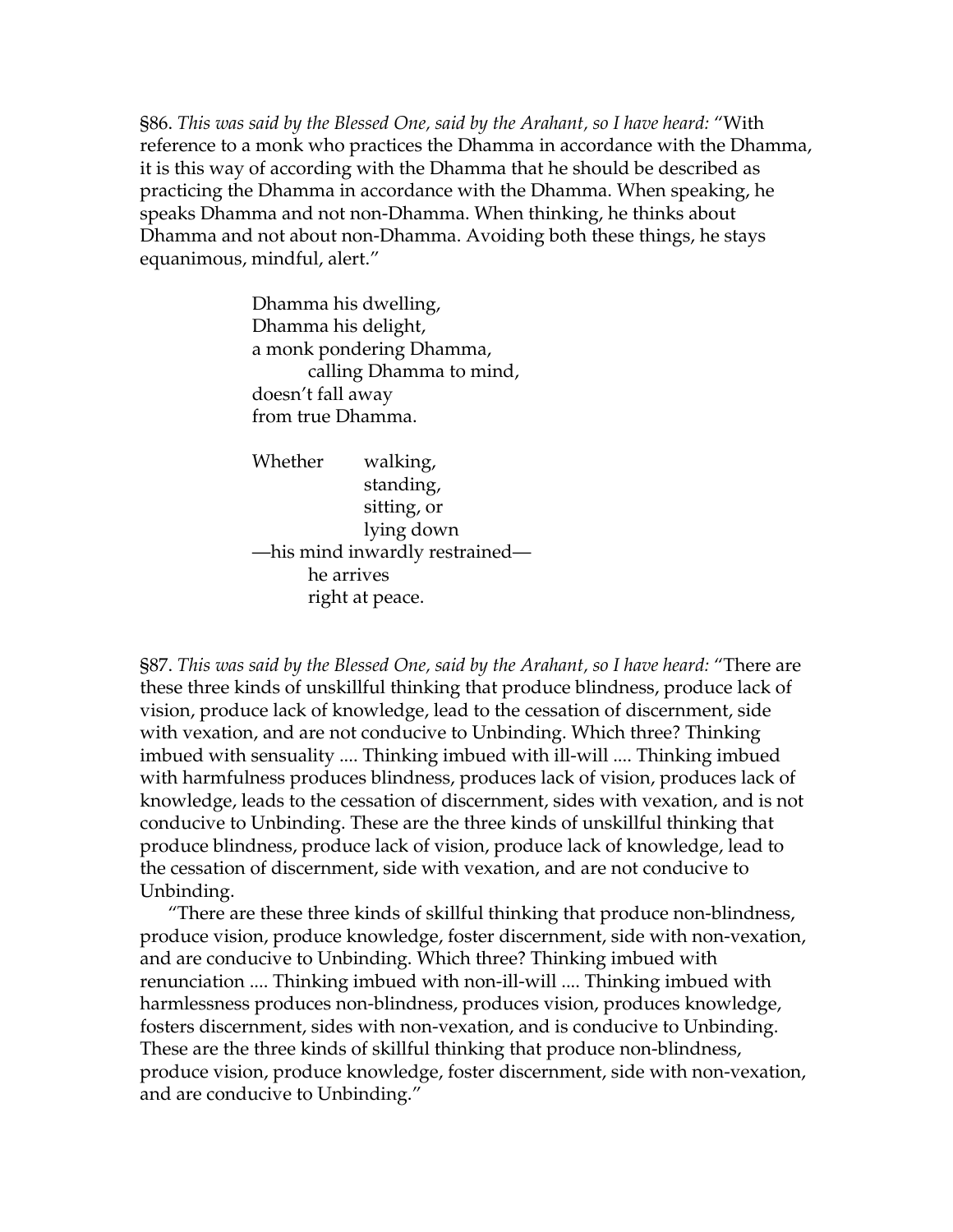Three skillful thoughts should be thought, three unskillful thoughts rejected. Whoever stills sustained thoughts —as rain would, a cloud of dust through an awareness with thinking stilled, attains right here the state of peace.

*See also: MN 19; MN 20; Iti 110* 

§88. *This was said by the Blessed One, said by the Arahant, so I have heard:* "There are these three inside stains, inside enemies, inside foes, inside murderers, inside adversaries. Which three? Greed is an inside stain, inside enemy, inside foe, inside murderer, inside adversary. Aversion is an inside stain .... Delusion is an inside stain, inside enemy, inside foe, inside murderer, inside adversary. These are the three inside stains, inside enemies, inside foes, inside murderers, inside adversaries."

> Greed causes harm. Greed provokes the mind. People don't realize it as a danger born from within. A person, when greedy, doesn't know his own welfare; when greedy, doesn't see Dhamma. Overcome with greed, he's in the dark, blind. But when one, abandoning greed, feels no greed for what would merit greed, greed gets shed from him like a drop of water off a lotus leaf.

Aversion causes harm. Aversion provokes the mind. People don't realize it as a danger born from within.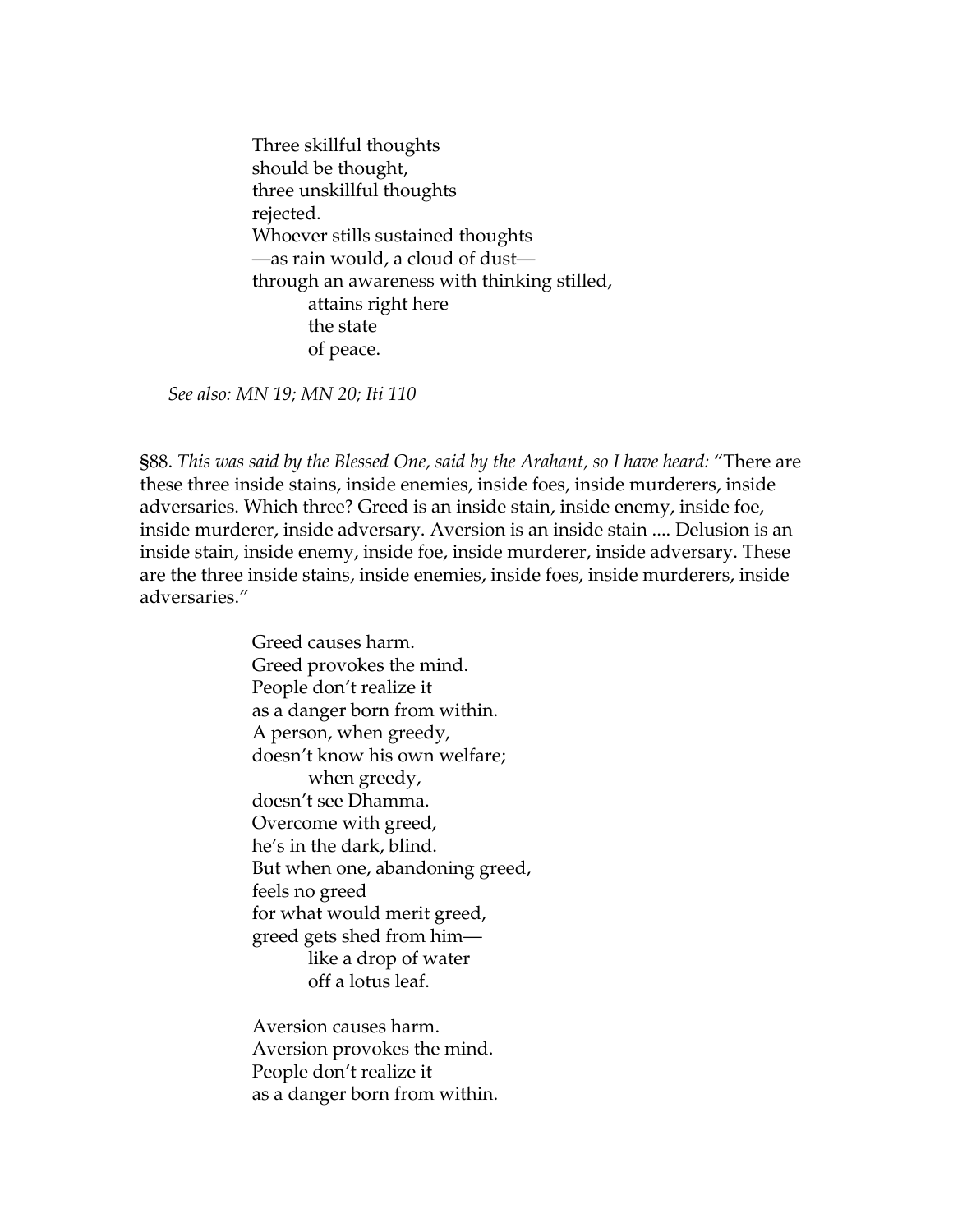A person, when aversive, doesn't know his own welfare; when aversive, doesn't see Dhamma. Overcome with aversion he's in the dark, blind. But when one, abandoning aversion, feels no aversion for what would merit aversion, aversion drops away from him like a palm leaf from its stem.

Delusion causes harm. Delusion provokes the mind. People don't realize it as a danger born from within. A person, when deluded, doesn't know his own welfare; when deluded, doesn't see Dhamma. Overcome with delusion he's in the dark, blind. But when one, abandoning delusion, feels no delusion for what would merit delusion, he disperses all delusion as the rising of the sun, the dark.

§ 89. *This was said by the Blessed One, said by the Arahant, so I have heard:*  "Conquered by three forms of false Dhamma—his mind overwhelmed— Devadatta\* is incurably doomed to deprivation, to hell, for an aeon. Which three? Conquered by evil desires—his mind overwhelmed—Devadatta is incurably doomed to deprivation, to hell, for the duration of an aeon. Conquered by friendship with evil people—his mind overwhelmed— Devadatta is incurably doomed to deprivation, to hell, for the duration of an aeon. And, there being something further to be done, he nevertheless stopped halfway with a lower modicum of distinctive attainment. Conquered by these three forms of false Dhamma—his mind overwhelmed—Devadatta is incurably doomed to deprivation, to hell, for an aeon."

> May no one in the world ever be reborn with evil desire.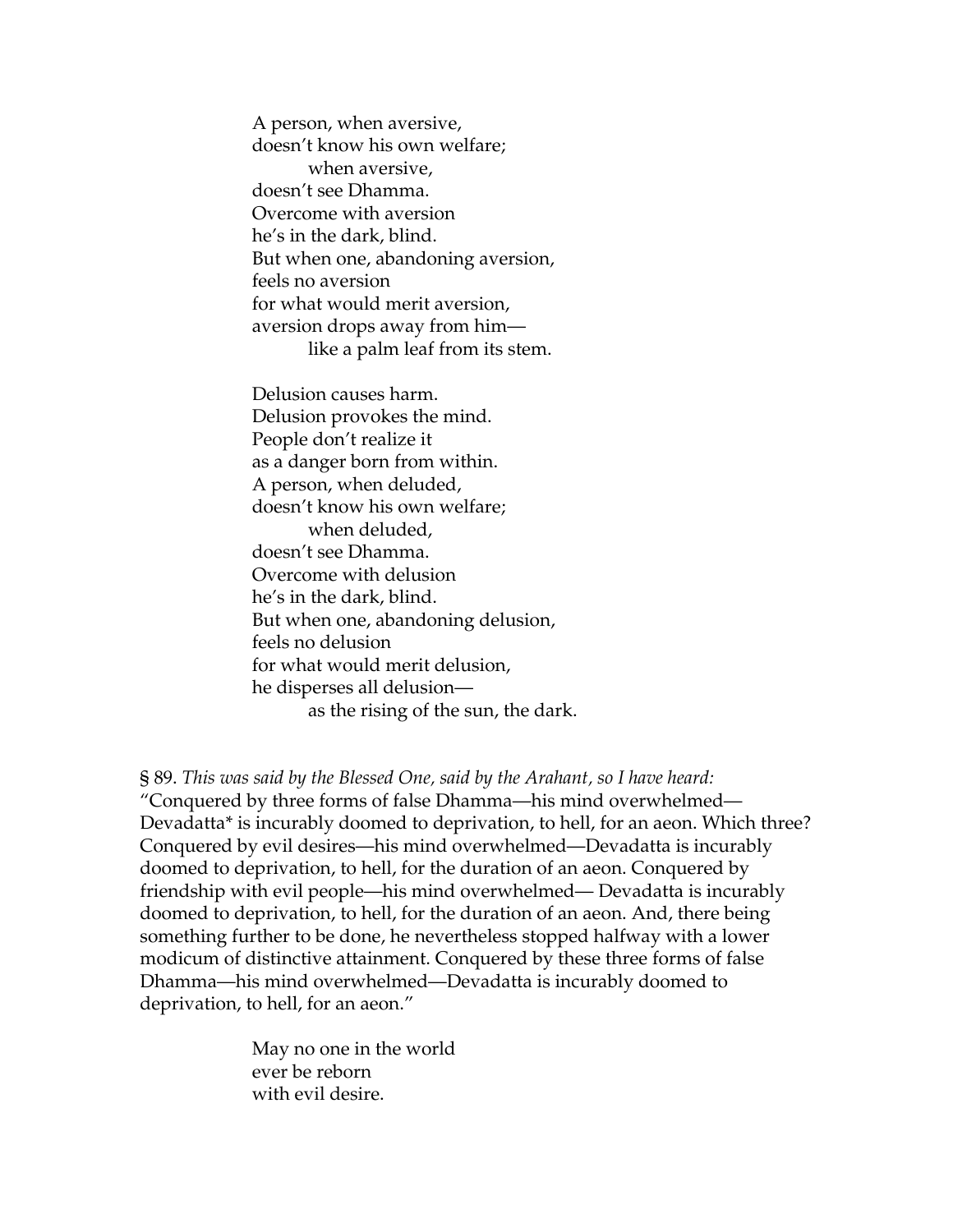Know that, through that evil desire, his destination's that of all who have evil desires.

I've heard how Devadatta, —regarded as wise, composed, incandescent with honor in the thrall of heedlessness assaulted the Tathagata and fell to the four-gated, fearful place: Avici, unmitigated hell.

Whoever plots against one free of corruption who's done no evil deed: that evil touches him himself, corrupted in mind, disrespectful.

Whoever might think of polluting the ocean with a pot of poison, couldn't succeed, for the mass of water is great. So it is when anyone attacks with abuse the Tathagata —rightly-gone, of peaceful mind for abuse doesn't grow on him. A wise person should make friends, should associate, with a person like him whose path a monk can pursue and reach the ending of suffering & stress.

\*NOTE: Devadatta, one of the Buddha's cousins, plotted to take over the Sangha, and ended up causing a schism. His story is told in Cv VII. See also §18.] His "lower modicum of distinctive attainment" was his mastery of psychic powers.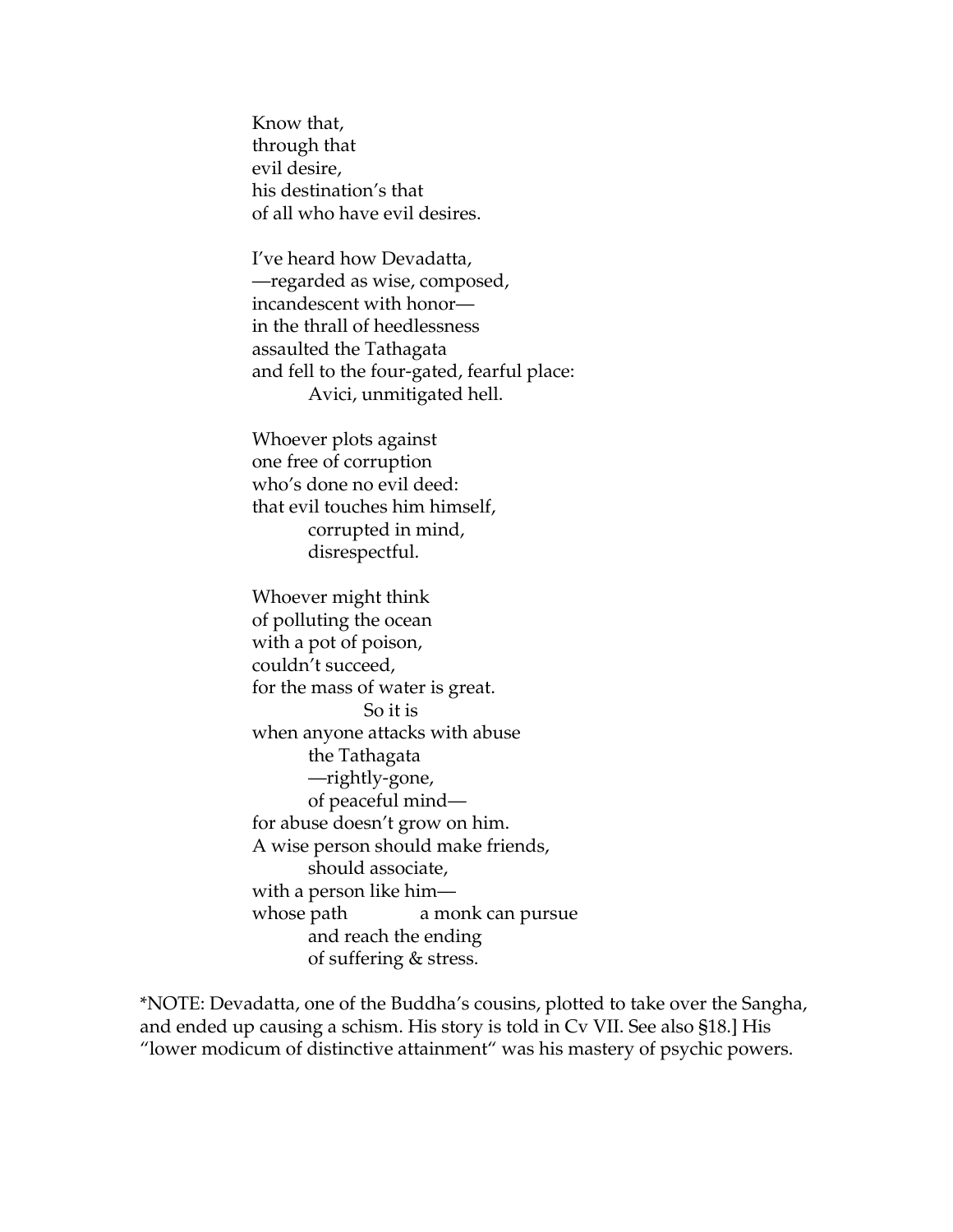§ 90. *This was said by the Blessed One, said by the Arahant, so I have heard:* "There are these three supreme objects of confidence. Which three?

"Among whatever beings there may be—footless, two-footed, four-footed, many footed; with form or formless; percipient, non-percipient, neither percipient nor non-percipient—the Tathagata, worthy & rightly self-awakened, is considered supreme. Those who have confidence in the Awakened One have confidence in what is supreme; and for those with confidence in the supreme, supreme is the result.

"Among whatever qualities there may be, fabricated or unfabricated, the quality of dispassion—the subduing of intoxication, the elimination of thirst, the uprooting of attachment, the breaking of the round, the destruction of craving, dispassion, cessation, the realization of Unbinding—is considered supreme. Those who have confidence in the quality of dispassion have confidence in what is supreme; and for those with confidence in the supreme, supreme is the result.

"Among whatever fabricated qualities there may be, the Noble Eightfold Path—right view, right resolve, right speech, right action, right livelihood, right effort, right mindfulness, right concentration—is considered supreme. Those who have confidence in the Noble Eightfold Path have confidence in what is supreme; and for those with confidence in the supreme, supreme is the result.

 "Among whatever communities or groups there may be, the Sangha of the Tathagata's disciples is considered supreme—i.e., the four [groups of noble disciples] when taken as pairs, the eight when taken as persons.\* Those who have confidence in the Sangha have confidence in what is supreme; and for those with confidence in the supreme, supreme will be the result.

"These, monks, are the three supreme objects of confidence."

With confidence, realizing the supreme Dhamma to be supreme, confidence in the supreme Buddha, unsurpassed in deserving offerings; confidence in the supreme Dhamma, the stilling of dispassion, bliss; confidence in the supreme Sangha, unsurpassed as a field of merit; having given gifts to the supreme, one develops supreme merit, supreme long life & beauty, status, honor, bliss, & strength.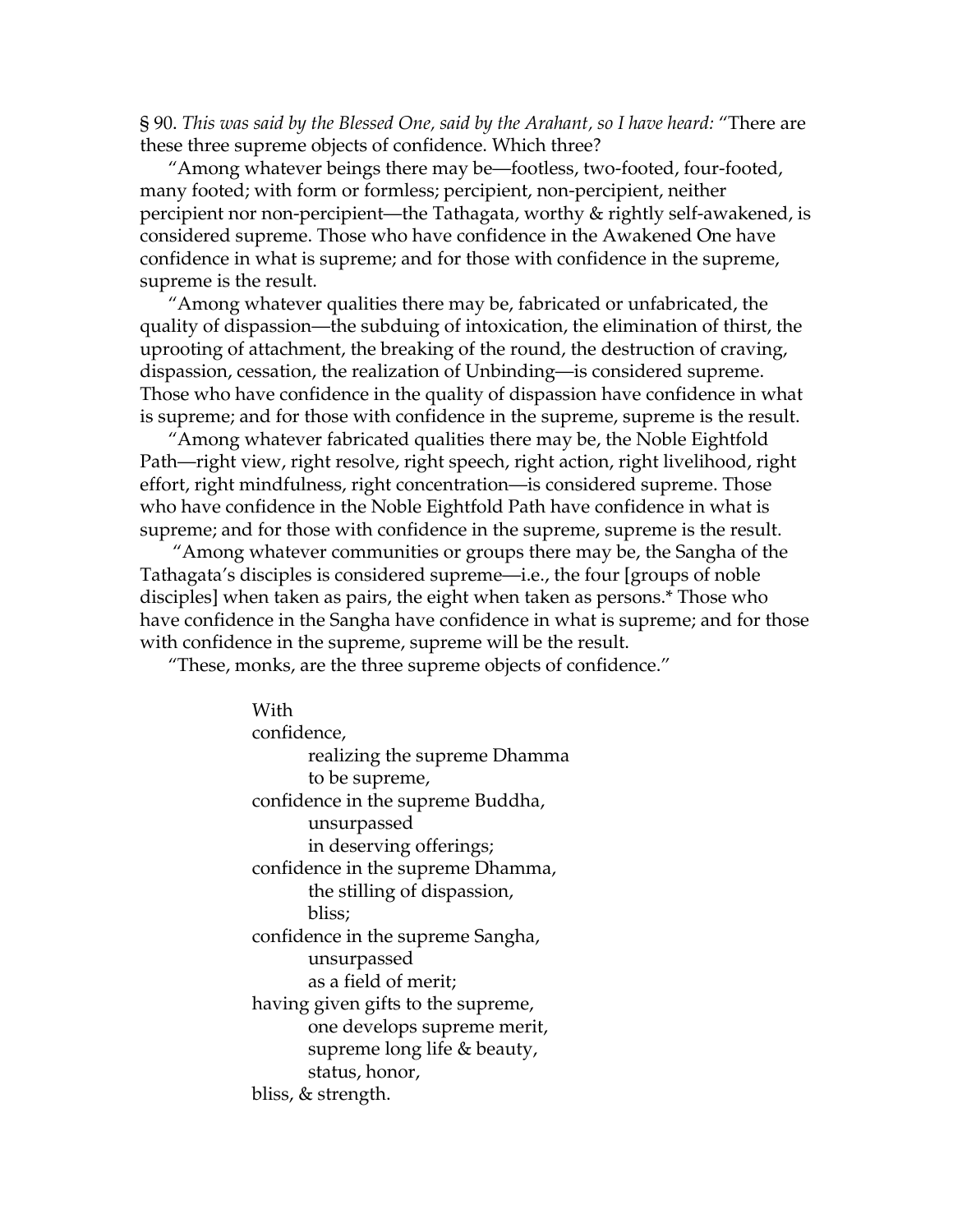Having given to the supreme, the wise person, centered in supreme Dhamma, whether becoming a divine or human being, rejoices, having attained the supreme.

\*NOTE: The four groups of noble disciples when taken as pairs are those who have attained (1) the path to stream-entry and the fruition of stream-entry; (2) the path to once-returning and the fruition of once-returning; (3) the path to nonreturning and the fruition of non-returning; and (4) the path to Arahantship and the fruition of Arahantship. Taking each attainment singly gives eight "individuals."

*See also: SN VI.2; SN XI.3; AN VII.56; AN X.92; Khp 6; Dhp 188-192* 

§ 91. *This was said by the Blessed One, said by the Arahant, so I have heard:* "This is a lowly means of livelihood, alms gathering. It's a form of abuse in the world [to say], 'You go around as an alms gatherer with a bowl in your hand!' Yet sensible young men of good families have taken it up for a compelling reason. They have not been forced into it by kings or robbers, nor through debt, through fear, nor through the loss of their livelihood, but through the thought: 'We are beset by birth, aging, & death, by sorrows, lamentations, pains, distresses, & despairs, beset by stress, overcome with stress. O, that the end of this entire mass of suffering & stress might be known!' But this young man of good family, having gone forth in this way, may be greedy for sensual pleasures, strong in his passions, malevolent in mind, corrupt in his resolves, his mindfulness muddled, unalert, uncentered, his mind scattered, & his faculties uncontrolled. Just as a firebrand from a funeral pyre—burning at both ends, covered with excrement in the middle—is used as fuel neither in a village nor in the wilderness: I tell you that this is a simile for this person. He has missed out on the householder's enjoyments and does not fulfill the purpose of the contemplative life."

> He's missed out on the householder's enjoyment & the purpose of the contemplative life —unfortunate man! Ruining it, he throws it away, perishes like a firebrand used at a funeral. Better to eat an iron ball —glowing, aflame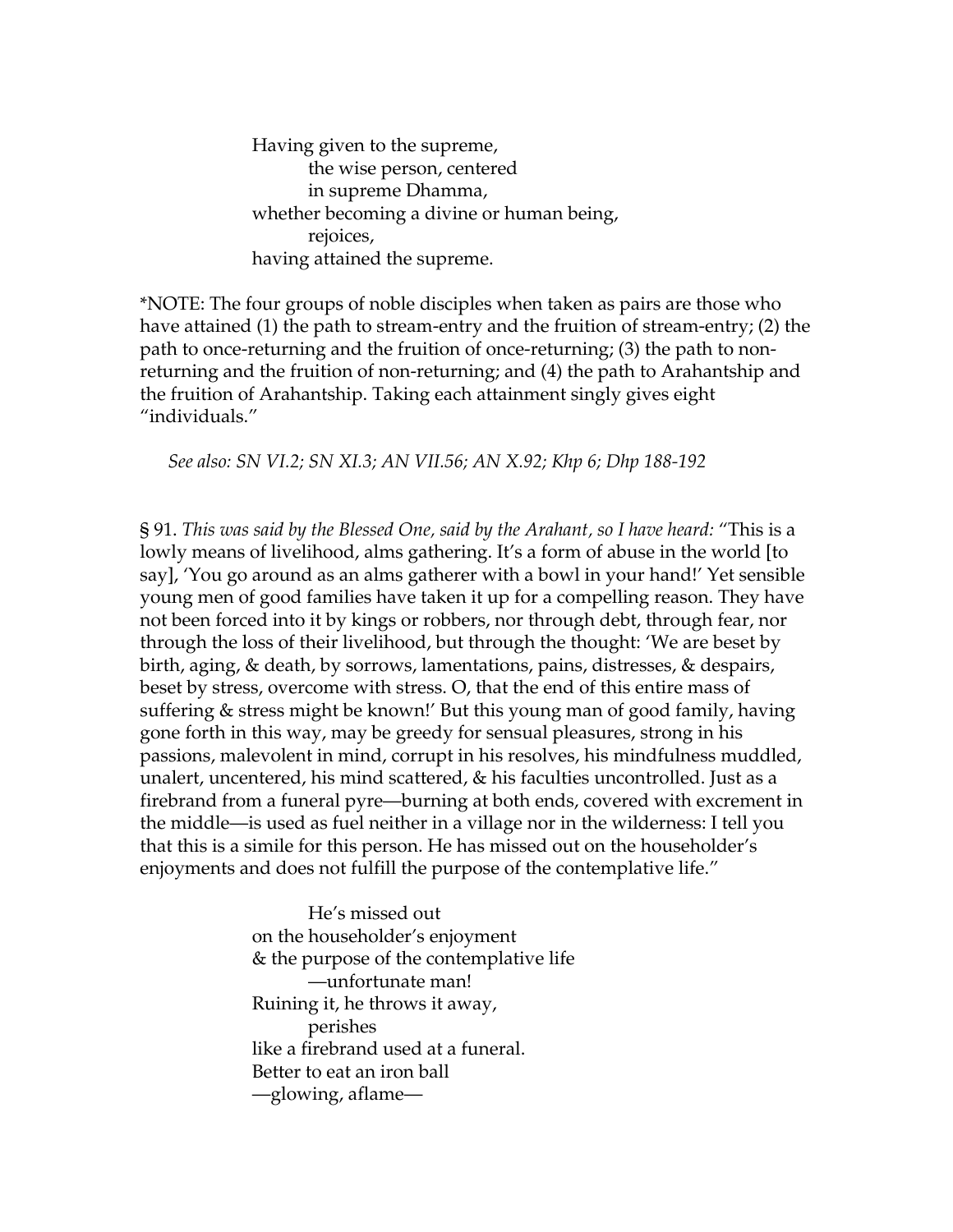than that, unprincipled & unrestrained, he should eat the alms of the country.

§92. *This was said by the Blessed One, said by the Arahant, so I have heard:* "Even if a monk, taking hold of my outer cloak, were to follow right behind me, placing his feet in my footsteps, yet if he were to be greedy for sensual pleasures, strong in his passions, malevolent in mind, corrupt in his resolves, his mindfulness muddled, unalert, uncentered, his mind scattered, & his faculties uncontrolled, then he would be far from me, and I from him. Why is that? Because he does not see the Dhamma. Not seeing the Dhamma, he does not see me.

"But even if a monk were to live one hundred leagues away, yet if he were to have no greed for sensual objects, were not strong in his passions, not malevolent in mind, uncorrupt in his resolves, his mindfulness established, alert, centered, his mind at singleness, & his faculties well-restrained, then he would be near to me, and I to him. Why is that? Because he sees the Dhamma. Seeing the Dhamma, he sees me."

> Though following right behind, full of desire, vexation: see how far he is! the perturbed from the unperturbed, the bound from the Unbound, the greedy one from the one with no greed.

But the wise person who, through direct knowledge of Dhamma, gnosis of Dhamma, grows still & unperturbed like a lake unruffled by wind: see how close he is! the unperturbed to the unperturbed, the Unbound to the Unbound, the greedless one to the one with no greed.

§ 93. *This was said by the Blessed One, said by the Arahant, so I have heard:* "Monks, there are these three fires. Which three? The fire of passion, the fire of aversion, the fire of delusion. These, monks, are the three fires."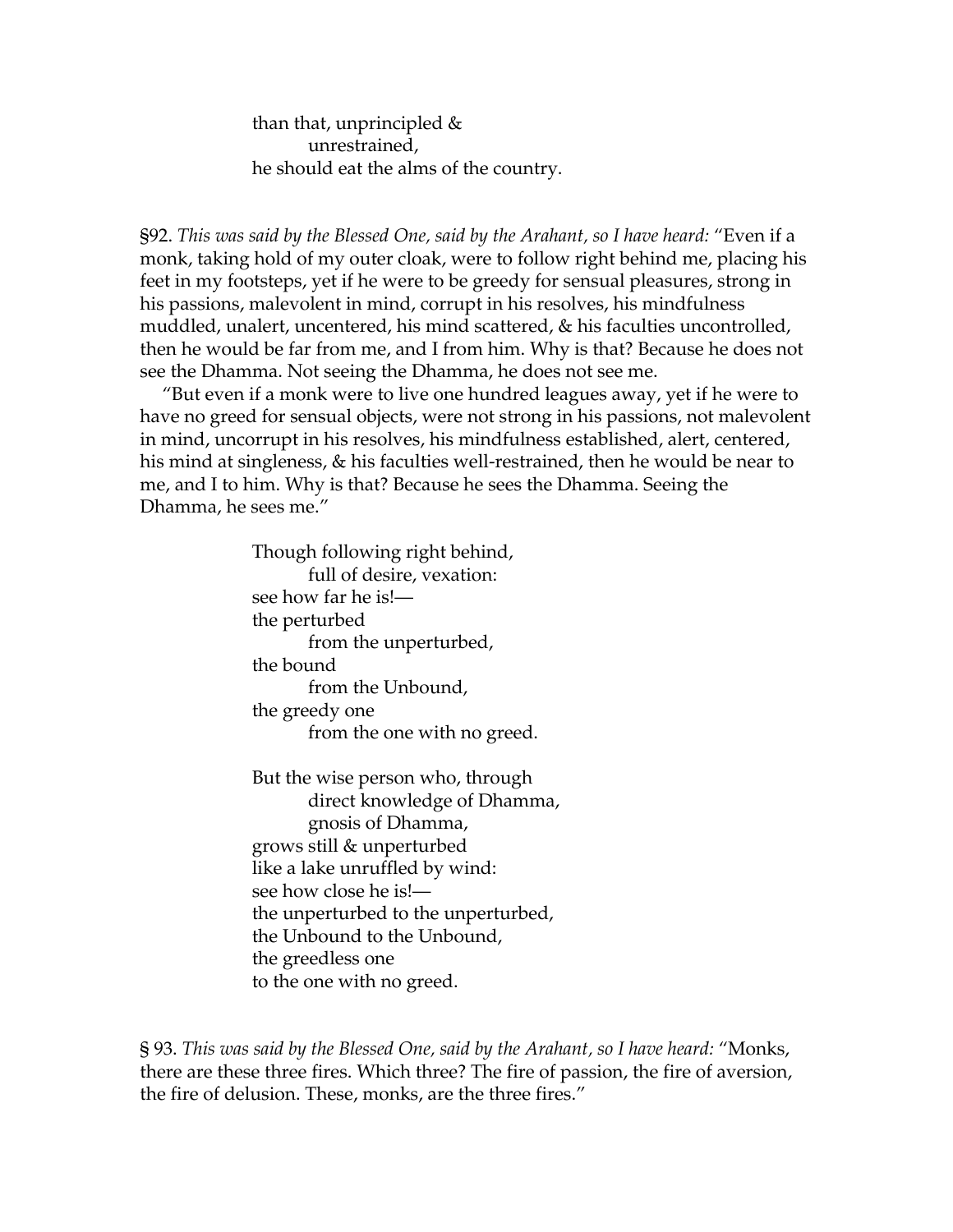The fire of passion burns in a mortal excited, smitten with sensual desires; the fire of aversion, in a malevolent person taking life; the fire of delusion, in a bewildered person ignorant of the noble teaching. Not understanding these fires, people —fond of self-identity unreleased from Mara's shackles, swell the ranks of hell, the wombs of common animals, demons, the realm of the hungry shades. While those who, day & night, are devoted to the teachings of the rightly self-awakened, put out the fire of passion, constantly perceiving the foul. They, superlative people, put out the fire of aversion with good will, and the fire of delusion with the discernment leading to penetration. They, the masterful, by night & day, having put out [the fires], having, without remainder, comprehended stress, are, without remainder, totally unbound. They, the wise, with an attainer-of-wisdom's noble vision, right gnosis, directly knowing the ending of birth, come to no further becoming.

*See also: SN XXXV.28; Ud III.10*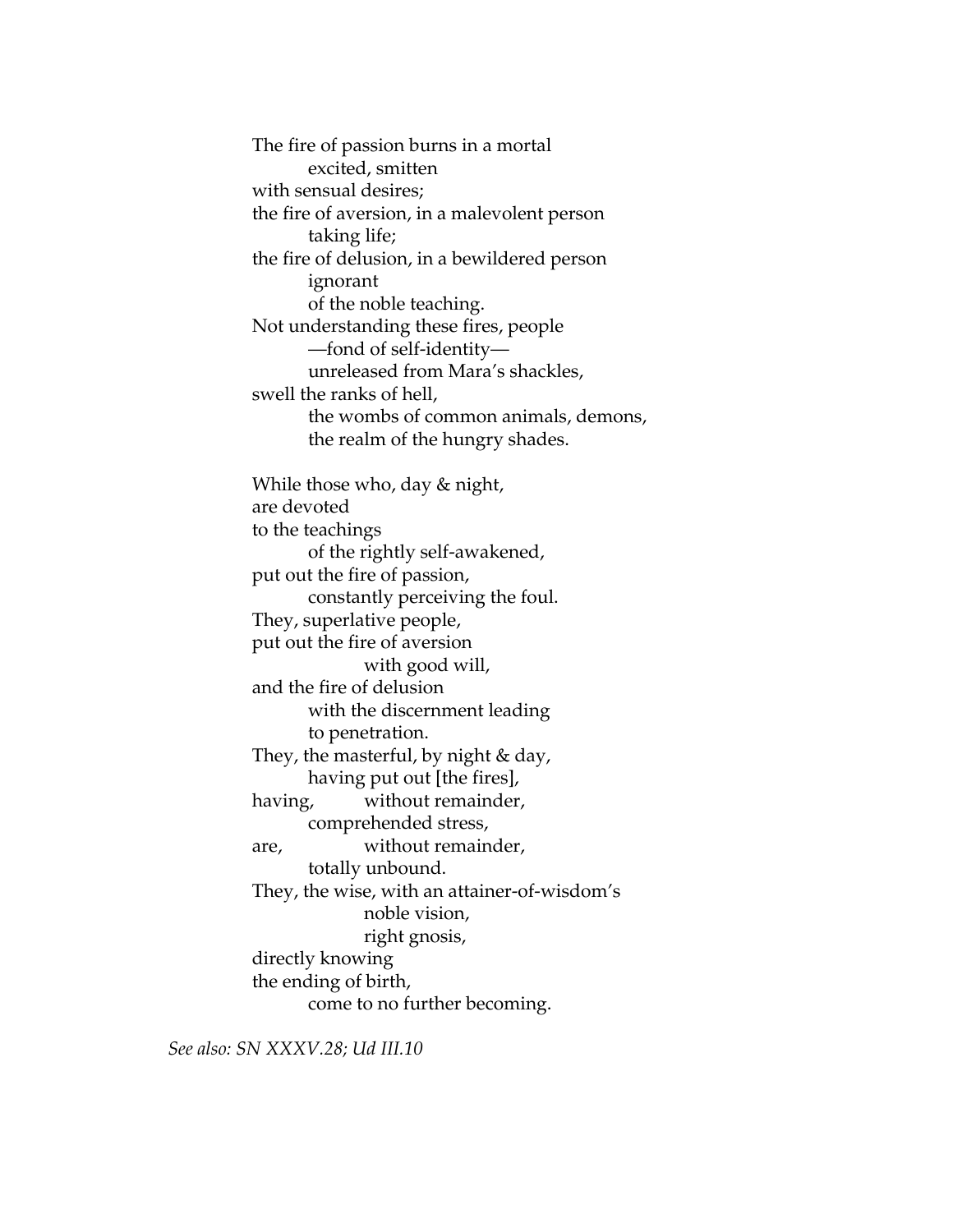§94. *This was said by the Blessed One, said by the Arahant, so I have heard:* "A monk should investigate in such a way that—his consciousness neither externally scattered & diffused, nor internally fixated—he is, from lack of clinging/sustenance, unagitated, and there is no seed for the origination of future birth, aging, death, or stress."

> For a monk who has abandoned seven attachments and cut the guide:\*

the wandering-on in birth is finished, there is no further becoming.

\*NOTE: The "seven attachments" are passion, aversion, delusion, views, conceit, defilement, & misconduct. The "guide" is craving, which leads to becoming.

§ 95. *This was said by the Blessed One, said by the Arahant, so I have heard:* "There are these three ways of obtaining sensual pleasures. Which three? Those whose sensual pleasures are already provided, those who delight in creating, those with control over what is created by others.\* These are the three ways of obtaining sensual pleasures."

> Devas whose pleasures are already provided, those with control, those who delight in creation, and any others enjoying sensual pleasures in this state here or anywhere else, don't go beyond the wandering-on. Knowing this drawback in sensual pleasures, the wise should abandon all sensual desires, whether human or divine. Having cut the flow of greed for lovely, alluring forms so hard to transcend, having, without remainder, comprehended stress, they are, without remainder,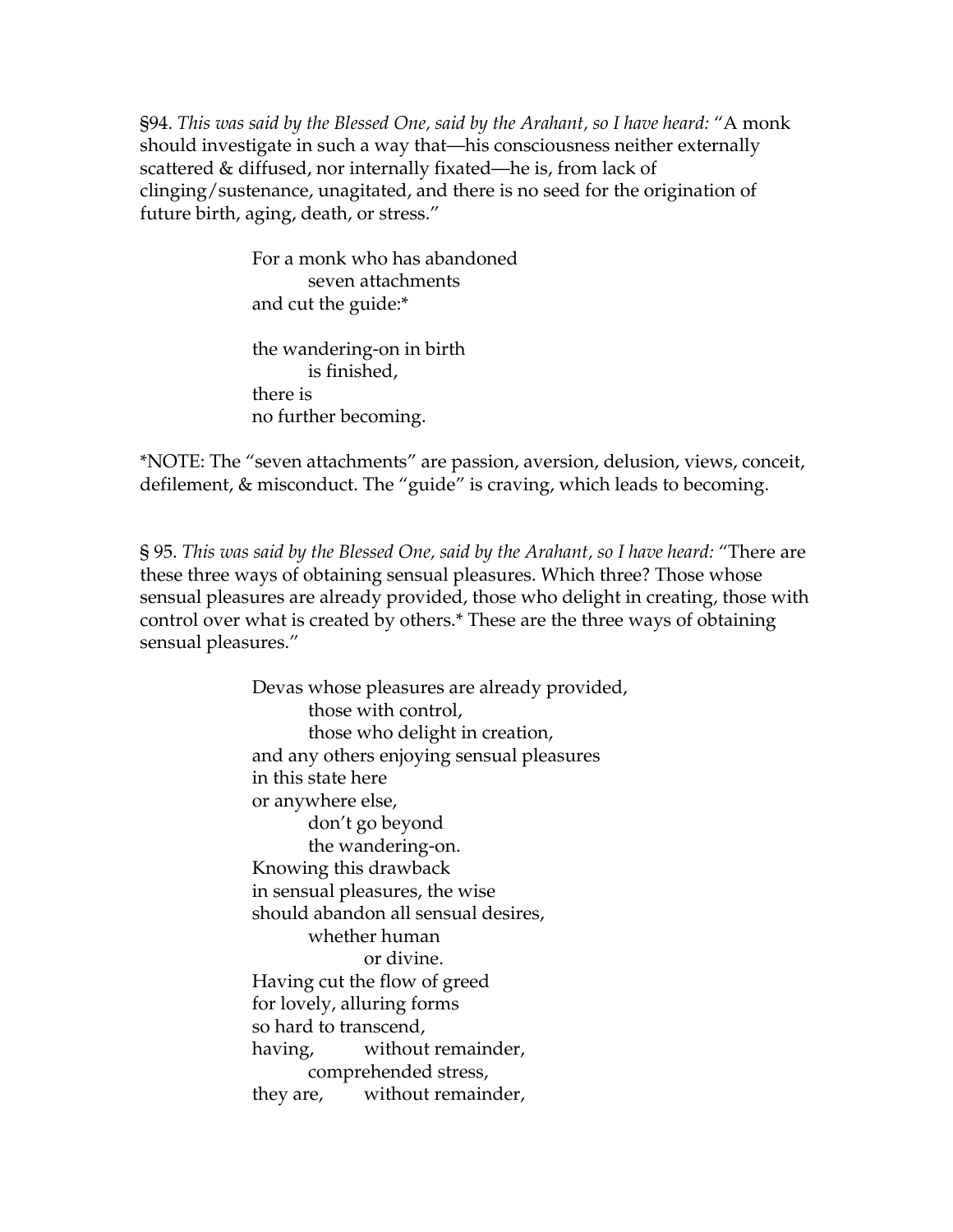totally unbound. They, the wise, with an attainer-of-wisdom's noble vision, right gnosis, directly knowing the ending of birth, come to no further becoming.

\*NOTE:As the verse makes clear, these three categories denote three levels of devas in the heavens of sensual pleasure. "Those in control" are at the highest of these levels.

§ 96. *This was said by the Blessed One, said by the Arahant, so I have heard:* "Tied by the yoke of sensuality & the yoke of becoming, one is a returner, returning to this state. Untied from the yoke of sensuality but tied by the yoke of becoming, one is a non-returner, not returning to this state. Untied from [both] the yoke of sensuality & from the yoke of becoming, one is an Arahant whose fermentations are ended."

> Tied by both the yoke of sensuality & the yoke of becoming, beings go to the wandering-on leading to birth & death. Those who've abandoned the sensual without reaching the ending of fermentations, are tied by the yoke of becoming, are said to be Non-returners. While those who've cut off doubt have no more conceit or further becoming. They who have reached the ending of fermentations, while in the world have gone beyond.

§ 97. *This was said by the Blessed One, said by the Arahant, so I have heard:* "A monk who has admirable virtue, admirable qualities, & admirable discernment is called, in this Dhamma-&-Vinaya, one who is complete, fulfilled, a superlative person.

"And how is a monk a person with admirable virtue? There is the case where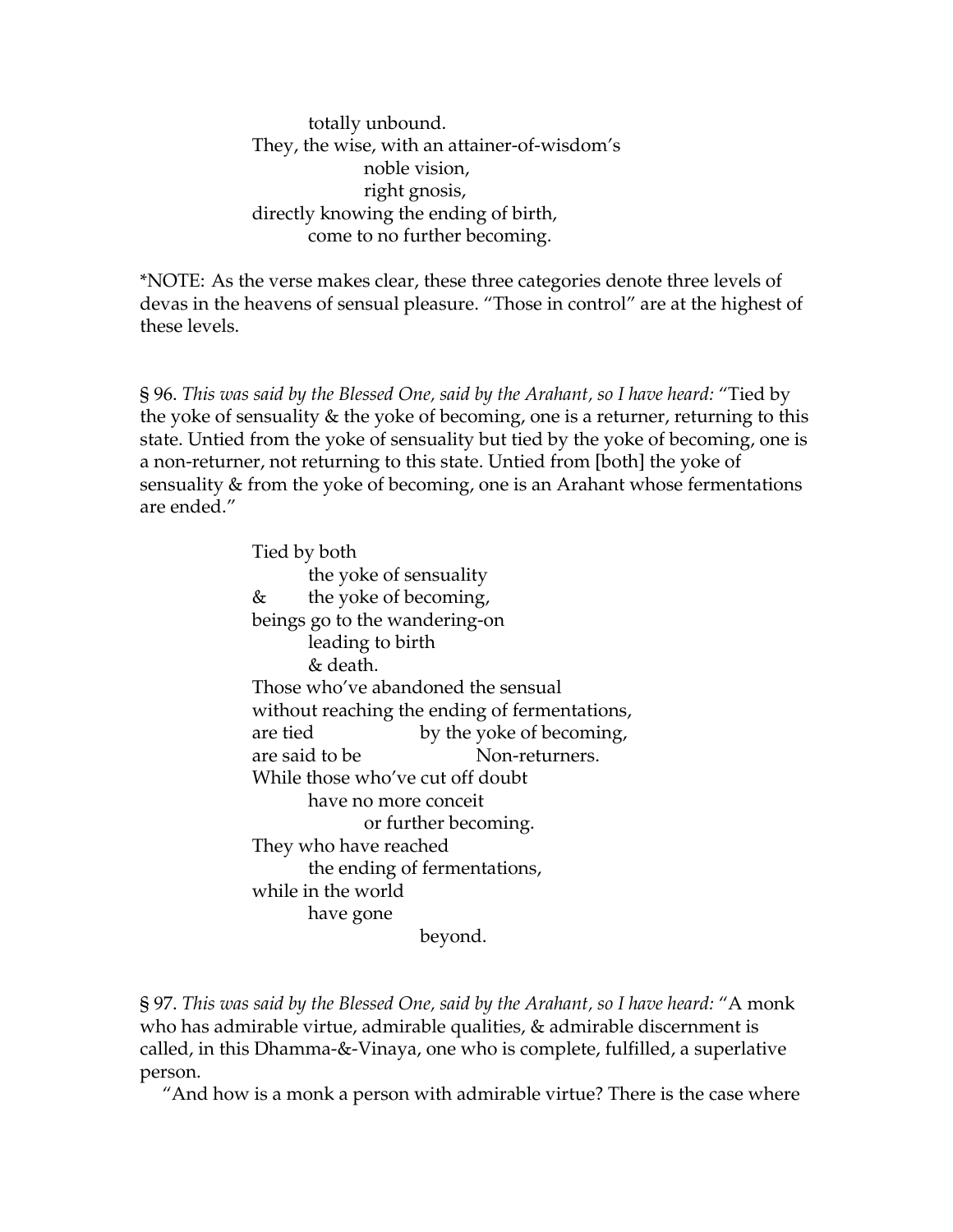a monk is virtuous. He dwells restrained in accordance with the Patimokkha, consummate in his behavior & sphere of activity. He trains himself, having undertaken the training rules, seeing danger in the slightest faults. In this way a monk is a person with admirable virtue. Thus he is of admirable virtue.

"And how is a monk a person with admirable qualities? There is the case where a monk lives devoted to developing the seven [sets of] qualities that are wings to Awakening.\* In this way a monk is a person with admirable qualities. Thus he is of admirable virtue & admirable qualities.

"And how is a monk a person with admirable discernment? There is the case where a monk, through the ending of fermentations, dwells in the release of awareness & release of discernment that are free from fermentation, having known & made them manifest for himself right in the present life. In this way a monk is a person with admirable discernment. Thus he is of admirable virtue, admirable qualities, admirable discernment. In this Dhamma-&-Vinaya he is called one who is complete, fulfilled, a superlative person."

> Devoid of wrong-doing in thought, word, or deed, he's called a person of admirable virtue: the monk conscientious. Well-developed in the qualities that go to the attainment of self-awakening, he's called a person of admirable qualities: the monk unassuming. Discerning right here for himself, in himself, the ending of stress he's called a person of admirable discernment: the monk with no fermentation. Consummate in these things, untroubled, with doubt cut away, unattached in all the world, he's said to have abandoned the All.

\*NOTE: See the note to §82.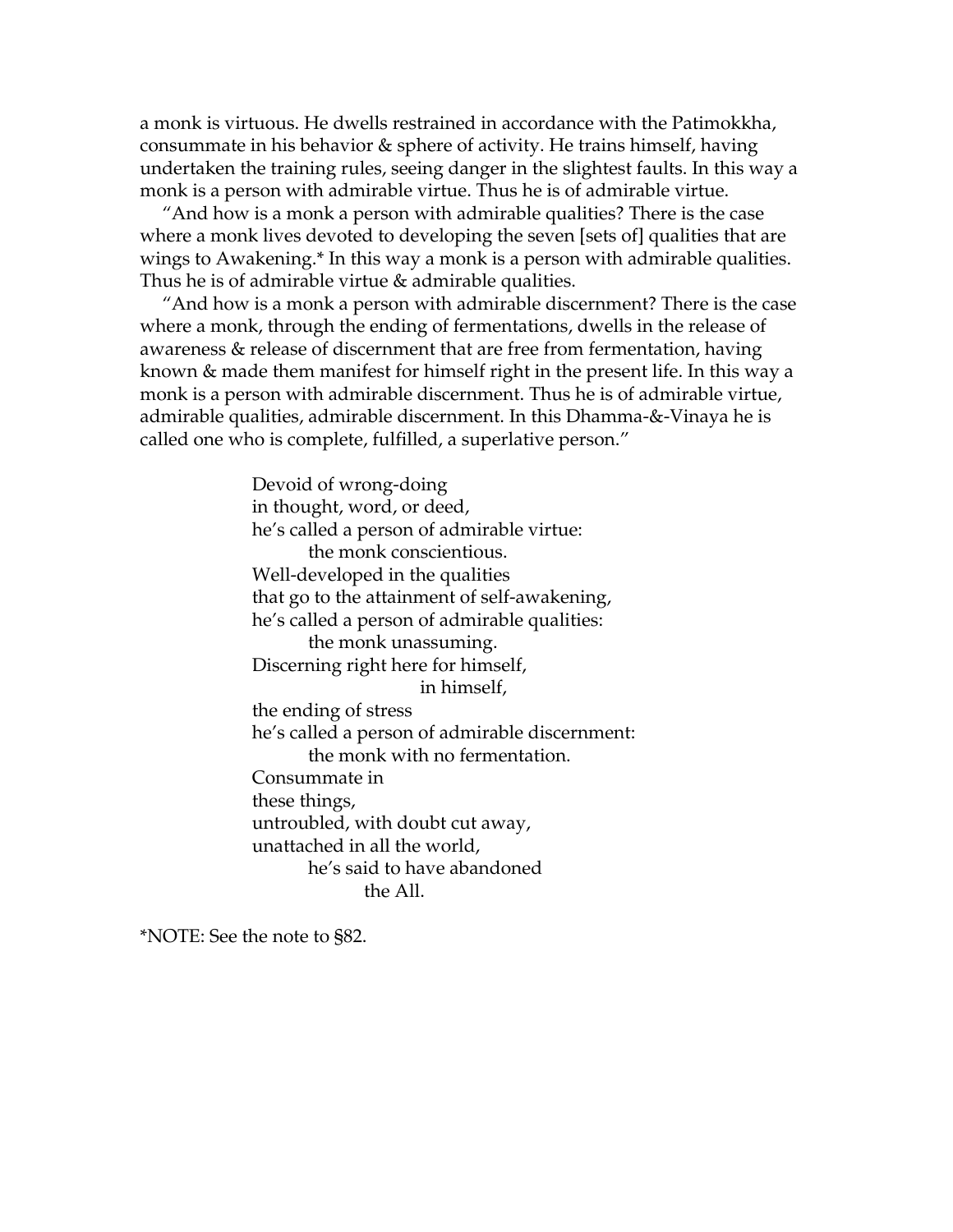§98. *This was said by the Blessed One, said by the Arahant, so I have heard:* "There are these two kinds of gifts: a gift of material things & a gift of the Dhamma. Of the two, this is supreme: a gift of the Dhamma. There are these two kinds of sharing: sharing of material things & sharing of the Dhamma. Of the two, this is supreme: sharing of the Dhamma. There are these two kinds of assistance: assistance with material things & assistance with the Dhamma. Of the two, this is supreme: help with the Dhamma."

> The gift he describes as foremost & unsurpassed, the sharing the Blessed One has extolled: who—confident in the supreme field of merit, wise, discerning wouldn't give it at appropriate times? Both for those who proclaim it and those who listen, confident in the message of the One Well-gone: it purifies their foremost benefit those heeding the message of the One Well-gone.

§ 99. *This was said by the Blessed One, said by the Arahant, so I have heard:* "It's on the strength of Dhamma that I describe [a person as] a brahman with threefold knowledge, and not another as measured by citing & reciting. And how is it on the strength of Dhamma that I describe [a person as] a brahman with threefold knowledge, and not another as measured by citing & reciting?

"There is the case where a monk recollects his manifold past lives, i.e., one birth, two ... five, ten ... fifty, a hundred, a thousand, a hundred thousand, many aeons of cosmic contraction, many aeons of cosmic expansion, many aeons of cosmic contraction & expansion: 'There I had such a name, belonged to such a clan, had such an appearance. Such was my food, such my experience of pleasure & pain, such the end of my life. Passing away from that state, I re-arose there. There too I had such a name, belonged to such a clan, had such an appearance. Such was my food, such my experience of pleasure & pain, such the end of my life. Passing away from that state, I re-arose here.' Thus he recollects his manifold past lives in their modes & details.

"This is the first knowledge he has attained. Ignorance has been destroyed; knowledge has arisen; darkness has been destroyed; light has arisen—as happens in one who is heedful, ardent, & resolute.

"Then again, the monk sees—by means of the divine eye, purified  $\&$ surpassing the human—beings passing away & re-appearing, and I discerned how they are inferior & superior, beautiful & ugly, fortunate & unfortunate in accordance with their actions: 'These beings—who were endowed with bodily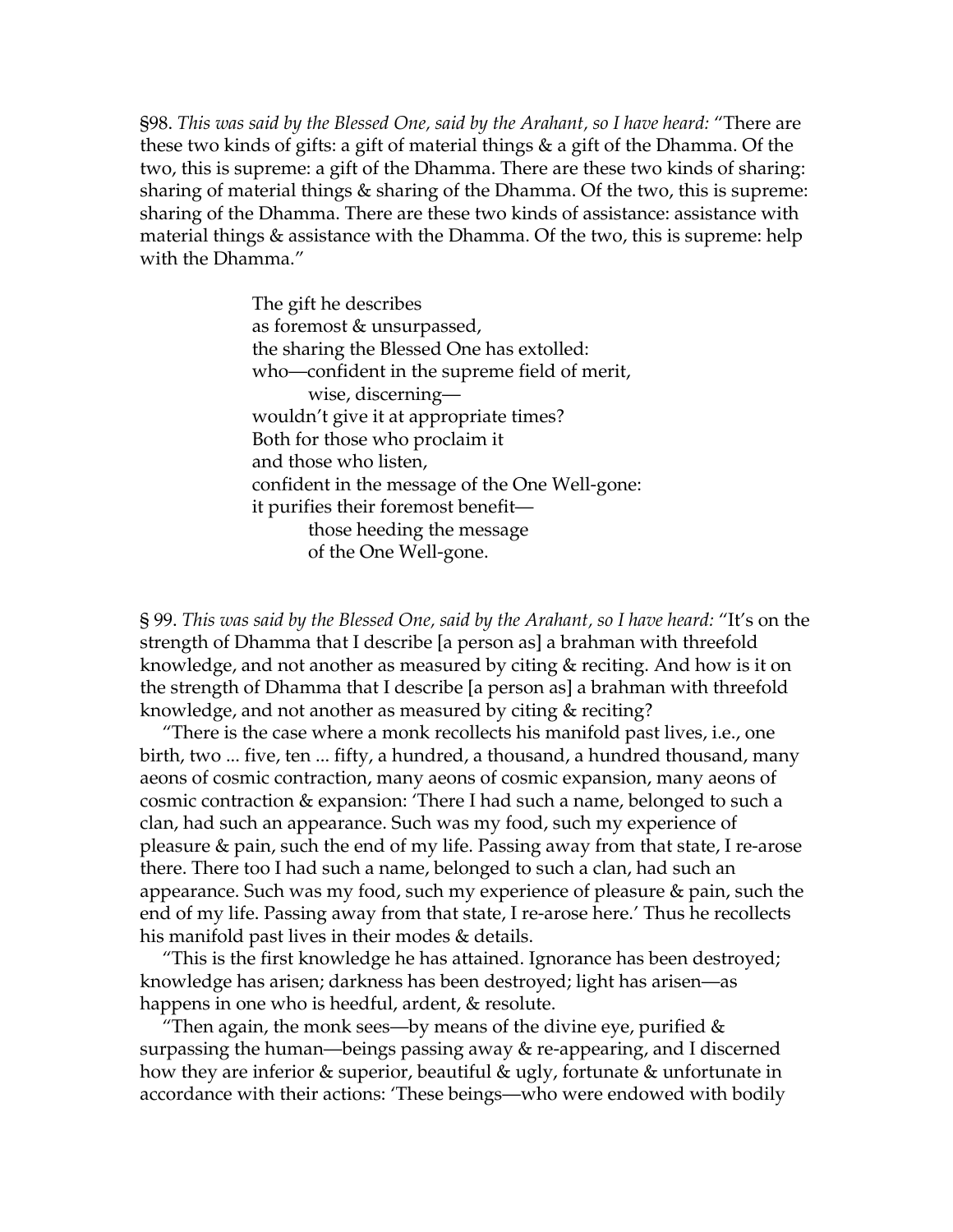misconduct, verbal misconduct, & mental misconduct; who reviled noble ones, held wrong views and undertook actions under the influence of wrong views at the break-up of the body, after death, have re-appeared in the plane of deprivation, the bad destination, the lower realms, in hell. But these beings who were endowed with bodily good conduct, verbal good conduct, & mental good conduct; who did not revile noble ones, who held right views and undertook actions under the influence of right views—at the break-up of the body, after death, have re-appeared in the good destinations, in the heavenly world.' Thus—by means of the divine eye, purified & surpassing the human—he sees beings passing away & re-appearing, and discerns how they are inferior & superior, beautiful & ugly, fortunate & unfortunate in accordance with their actions.

"This is the second knowledge he has attained. Ignorance has been destroyed; knowledge has arisen; darkness has been destroyed; light has arisen—as happens in one who is heedful, ardent, & resolute.

 "Then again, the monk—with the ending of fermentations—remains in the fermentation-free release of awareness & release of discernment, having directly known and made it manifest for himself right in the present life.

"This is the third knowledge he has attained. Ignorance has been destroyed; knowledge has arisen; darkness has been destroyed; light has arisen—as happens in one who is heedful, ardent, & resolute.

"It's in this way that, on the strength of Dhamma, I describe [a person as] a brahman with threefold knowledge, and not another as measured by citing & reciting."

> He knows his former lives. He sees heavens & states of woe, has attained the ending of birth, is a sage who has mastered full-knowing.

By means of these three knowledges he becomes a three-knowledge brahman.\* He's what I call a three-knowledge man not another, citing, reciting.

\*NOTE: In the brahmanical religion, a "three-knowledge man" was one who had memorized the three Vedas. This verse takes the brahmanical term and gives it a new, Buddhist meaning.

*See also: MN 4; Thag IV.8; Thig V.11; Thig V.12; Thig XII; Thig XIII.2*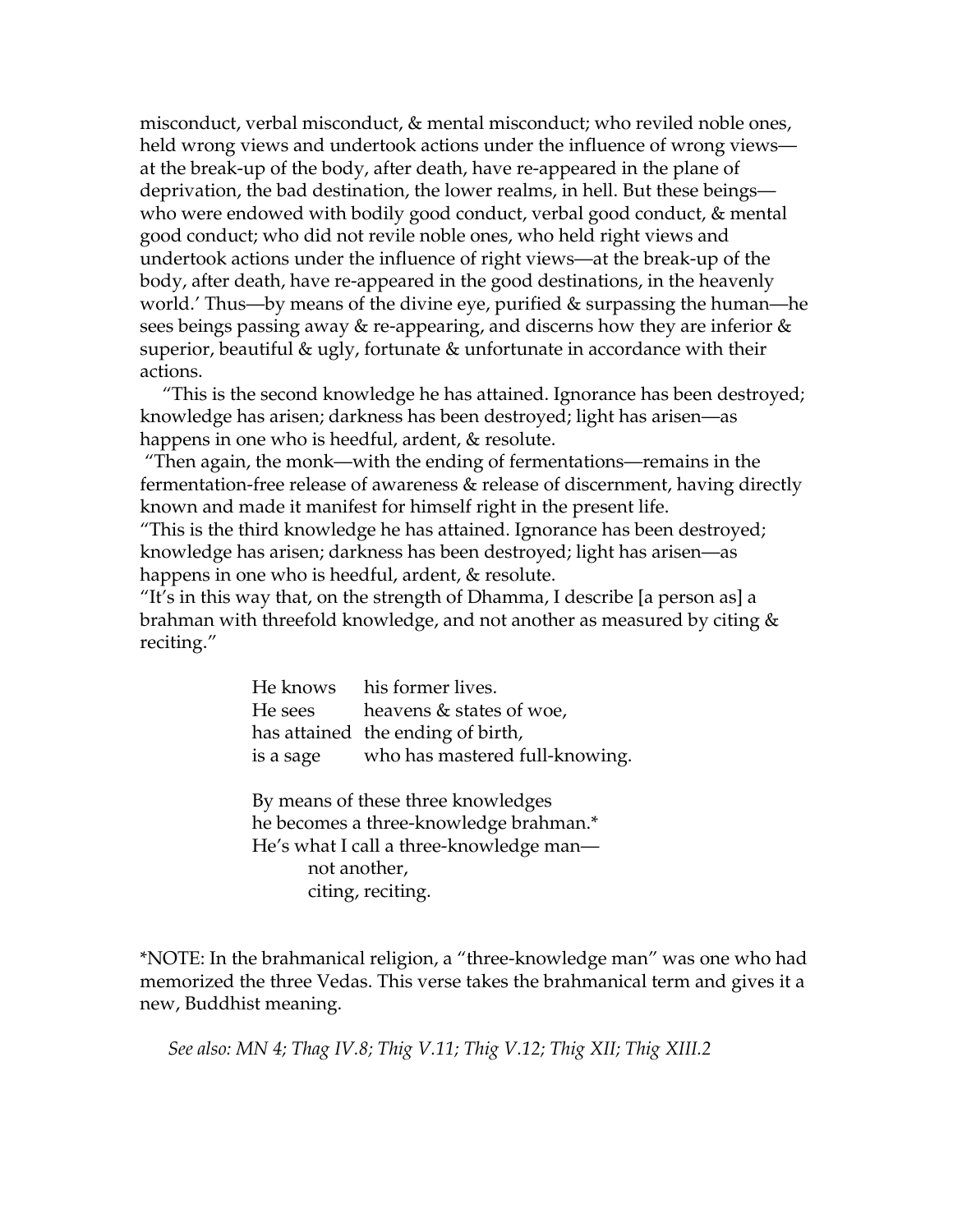# **The Group of Fours**

§ 100. *This was said by the Blessed One, said by the Arahant, so I have heard:* "I am a brahman, responsive to requests, open-handed, bearing my last body, an unsurpassed doctor & surgeon. You are my children, my sons, born from my mouth, born of the Dhamma, created by the Dhamma, heirs to the Dhamma, not heirs in material things.

"There are these two kinds of gifts: a gift of material things  $\&$  a gift of the Dhamma. Of the two, this is supreme: a gift of the Dhamma.

"There are these two kinds of sharing: sharing of material things & sharing of the Dhamma. Of the two, this is supreme: sharing of the Dhamma.

"There are these two kinds of assistance: assistance with material things  $\&$ assistance with the Dhamma. Of the two, this is supreme: help with the Dhamma.

"There are these two kinds of mass-donations: a mass-donation of material things & a mass-donation of the Dhamma. Of the two, this is supreme: a massdonation of the Dhamma."

> He who, unstinting, made the mass-donation of Dhamma, the Tathagata, sympathetic to all beings: to one of that sort —the best of beings, human & divine living beings pay homage to one gone to the beyond of becoming.

§ 101. *This was said by the Blessed One, said by the Arahant, so I have heard:* "These four things are next to nothing, both easy to gain & blameless. Which four? Castoff cloth is next to nothing, both easy to gain & blameless. Alms food is next to nothing, both easy to gain & blameless. The root of a tree as a dwelling place is next to nothing, both easy to gain & blameless. Medicine made of smelly urine\* is next to nothing, both easy to gain & blameless. These are the four things that are next to nothing, both easy to gain & blameless. When a monk is content with what is next to nothing, easy to gain & blameless, then I say that he has one of the component factors of the contemplative life."

Content with what's blameless, next-to-nothing, easy to gain, his mind not vexed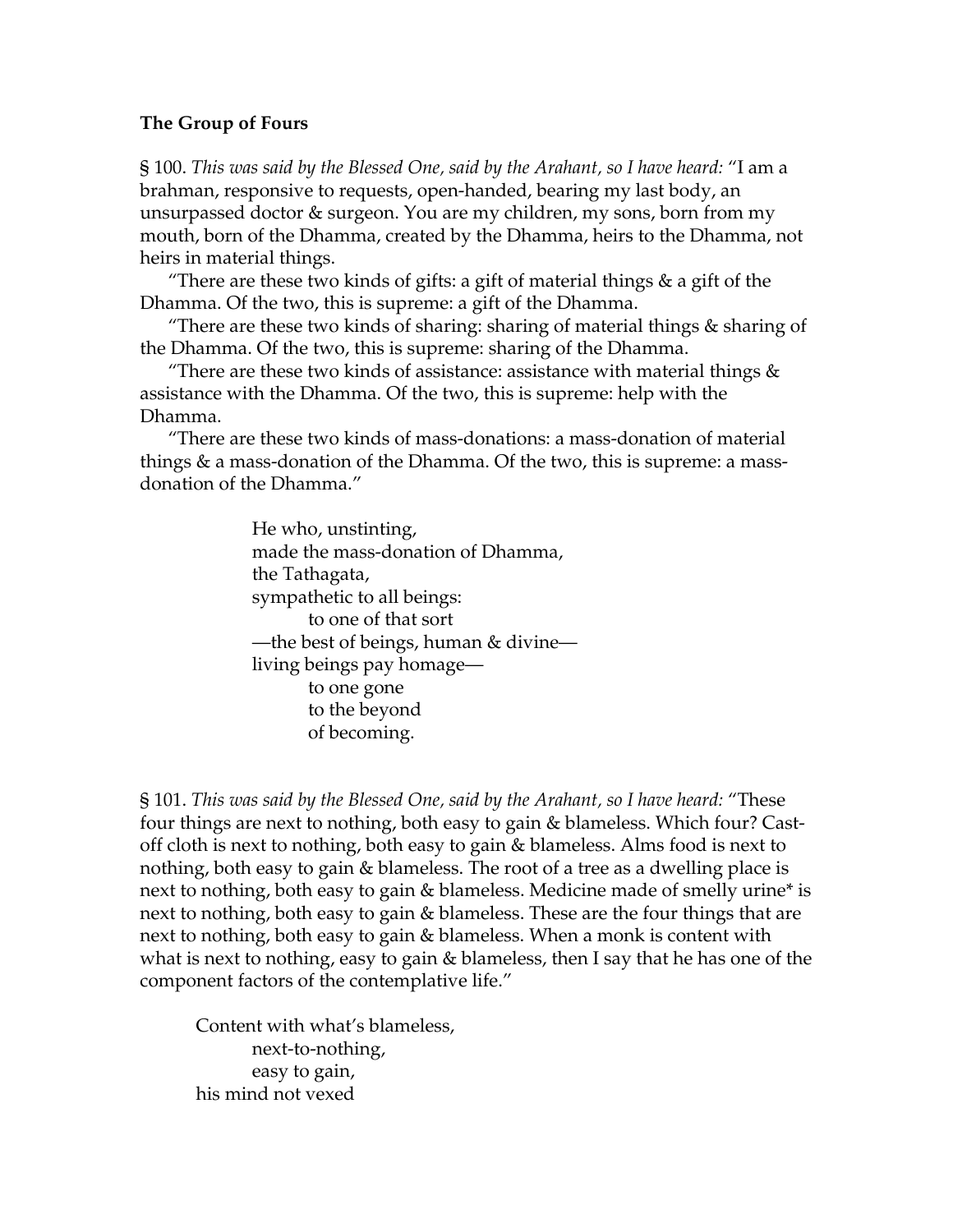over lodging, clothing, food, or drink: the four directions offer him no obstruction. These things are declared congenial for the contemplative life, possessed by the monk heedful, content.

\*NOTE: This is one of a monk's basic requisites. There is some disagreement as to whether it refers to medicine pickled in urine, or to the use of urine as a medicine (as is still practiced in parts of Asia today).

§ 102. *This was said by the Blessed One, said by the Arahant, so I have heard:* "For one knowing & seeing, I tell you, there is the ending of fermentations, not for one not knowing & seeing. For one knowing what & seeing what is there the ending of fermentations? For one knowing & seeing, 'This is stress,' there is the ending of fermentations. For one knowing & seeing, 'This is the origination of stress,' there is the ending of fermentations. For one knowing & seeing, 'This is the cessation of stress,' there is the ending of fermentations. For one knowing & seeing, 'This is the path of practice leading to the cessation of stress,' there is the ending of fermentations. For one knowing in this way and seeing in this way is there the ending of fermentations."

 For a learner in training along the straight path, there arises: first, the knowledge of ending; then, the gnosis unsurpassed; then, the gnosis of one released release-knowledge, superlative, the knowledge of ending: 'The fetters are ended.' Certainly not by the lazy fool uncomprehending, is there attained Unbinding, the loosing of all ties.

§103. *This was said by the Blessed One, said by the Arahant, so I have heard:* "Any priests or contemplatives who do not discern, as it actually is present, that 'This is stress,' ... that 'This is the origination of stress,' ... that 'This is the cessation of stress,' who do not discern, as it actually is present, that 'This is the path of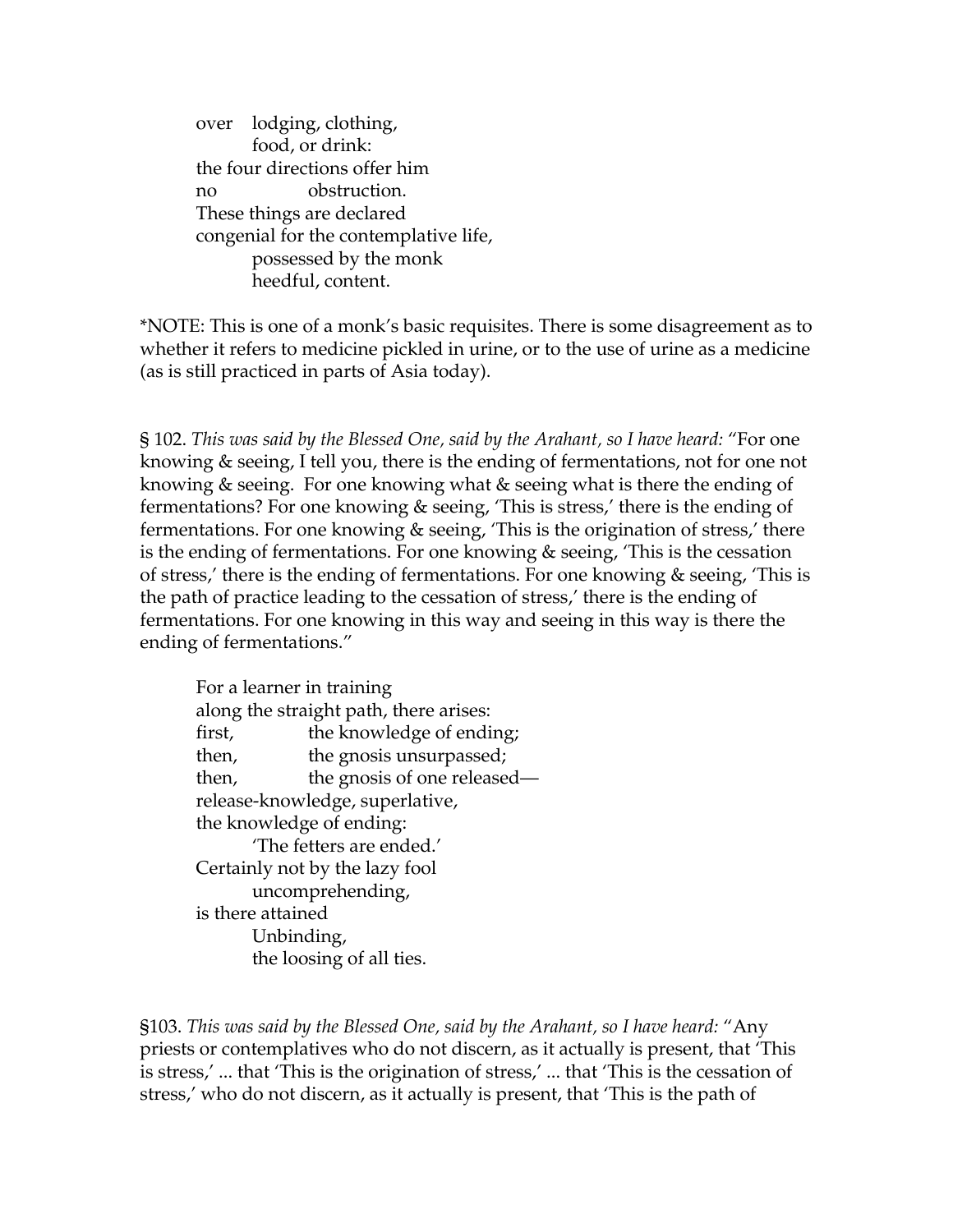practice leading to the cessation of stress': to me these priests & contemplatives do not count as priests among priests or as contemplatives among contemplatives. Furthermore, they do not enter & remain in the goal of the priestly life or the goal of the contemplative life, having directly known & made it manifest for themselves right in the present life.

 "But any priests or contemplatives who discern, as it actually is present, that 'This is stress,' ... that 'This is the origination of stress,' ... that 'This is the cessation of stress,' who discern, as it actually is present, that 'This is the path of practice leading to the cessation of stress': to me these priests & contemplatives count as priests among priests and as contemplatives among contemplatives. Furthermore, they enter & remain in the goal of the priestly life & the goal of the contemplative life, having directly known & made it manifest for themselves right in the present life."

Those who don't discern stress, its cause, & where it totally stops, without trace, who don't know the path, the way to the stilling of stress: lowly in their release of awareness & release of discernment, incapable of making an end, they're headed to birth & aging.

But those who discern stress, its cause, & where it totally stops, without trace, who discern the path, the way to the stilling of stress: consummate in their release of awareness & release of discernment, capable of making an end, they are not headed to birth & aging.

§ 104. *This was said by the Blessed One, said by the Arahant, so I have heard:* "Those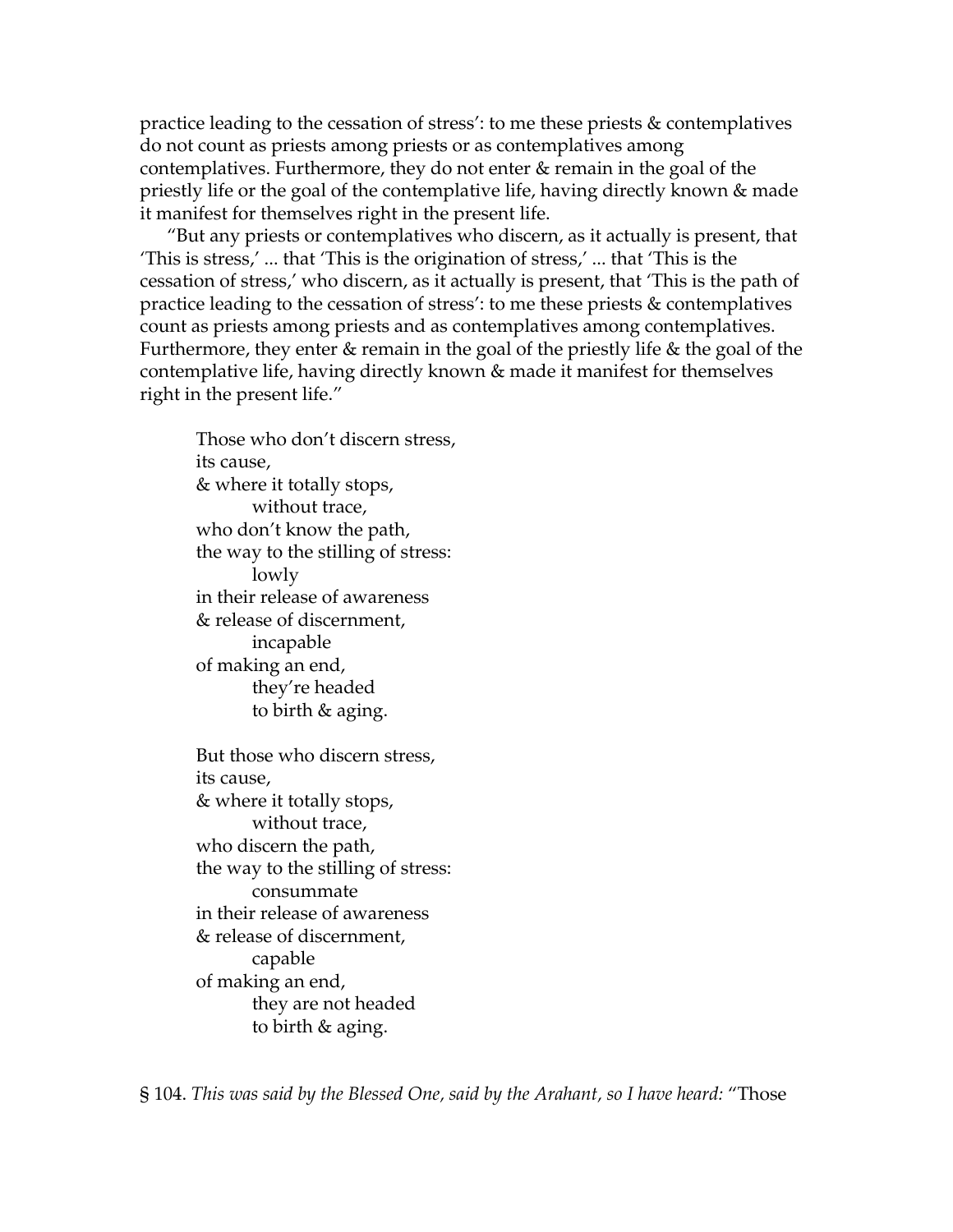monks who are consummate in virtue, consummate in concentration, consummate in discernment, consummate in release, consummate in the knowledge & vision of release; who exhort, demonstrate, instruct, urge, rouse & encourage; who are competent rightly to point out the true Dhamma: seeing them, I tell you, accomplishes a great deal; listening to them, approaching them, attending to them, recollecting them, following them in going forth accomplishes a great deal. Why is that?

"By associating with monks of this sort, sharing with them, attending on them, the as-yet-unculminated aggregate of virtue goes to the culmination of its development, the as-yet-unculminated aggregate of concentration goes to the culmination of its development, the as-yet-unculminated aggregate of discernment goes to the culmination of its development, the as-yet-unculminated aggregate of release goes to the culmination of its development, the as-yetunculminated aggregate of knowledge & vision of release goes to the culmination of its development. Monks of this sort are said to be teachers, leaders, abandoners of harm, dispellers of darkness, makers of light, makers of radiance, makers of brightness, makers of brilliance, bringers of illumination, noble ones, endowed with eyes that see."

This is a condition creating joy for those who know: living the Dhamma of the noble ones, composed, who brighten the true Dhamma, illumine it, shining brilliantly, who are makers of light, enlightened, abandoners of harm, who have eyes that see. Having heard their message with right gnosis, the wise directly knowing the ending of birth, come to no further becoming.

*See also: SN XLV.2; AN IX.1*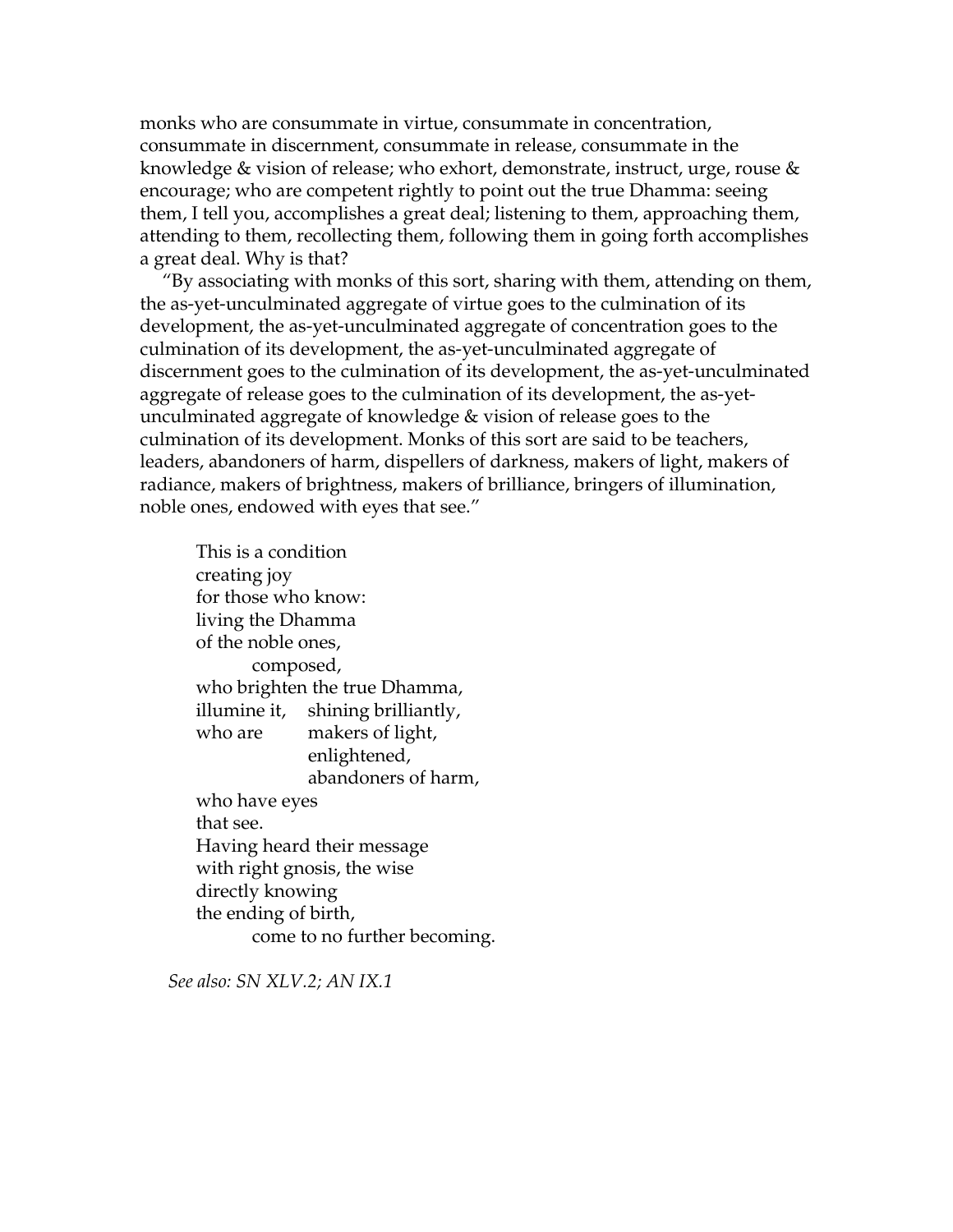§ 105. *This was said by the Blessed One, said by the Arahant, so I have heard:* "There are these four birthplaces of craving where a monk's craving, when taking birth, takes birth. Which four? Either for the sake of cloth a monk's craving, when taking birth, takes birth. Or for the sake of alms food a monk's craving, when taking birth, takes birth. Or for the sake of lodging a monk's craving, when taking birth, takes birth. Or for the sake of becoming or not becoming this or that a monk's craving, when taking birth, takes birth. These are the four birthplaces of craving where a monk's craving, when taking birth, takes birth."

> With craving his companion, a man wanders on a long, long time. Neither in this state here nor anywhere else does he go beyond the wandering- on. Knowing this drawback that craving brings stress into play free from craving, devoid of clinging, mindful, the monk lives the mendicant life.

*See also: SN XXI.10; SN XXXV.63; AN IV.28; Dhp 353; Sn I.3* 

§ 106. *This was said by the Blessed One, said by the Arahant, so I have heard:* "Living with Brahma are those families where, in the home, mother & father are revered by the children. Living with the first devas are those families where, in the home, mother & father are revered by the children. Living with the first teachers are those families where, in the home, mother & father are revered by the children. Living with those worthy of gifts are those families where, in the home, mother & father are revered by the children. 'Brahma' is a designation for mother & father. 'The first devas' is a designation for mother & father. 'The first teachers' is a designation for mother & father. 'Those worthy of gifts' is a designation for mother & father. Why is that? Mother & father do much for their children. They care for them, nourish them, introduce them to this world."

Mother & father, compassionate to their family, are called Brahma, first teachers, those worthy of gifts from their children.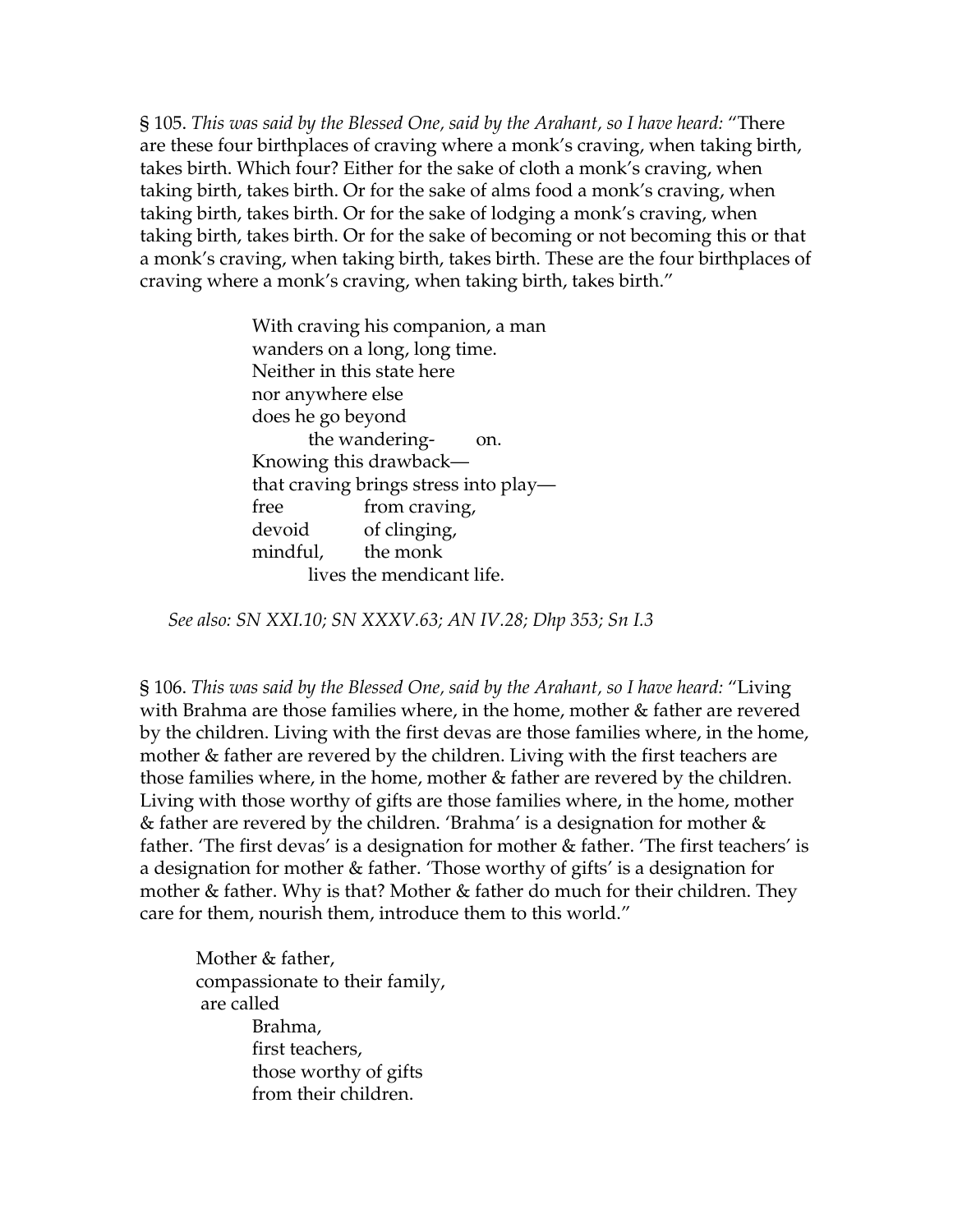So the wise should pay them homage, honor with food & drink clothing & bedding anointing & bathing & washing their feet. Performing these services to their parents, the wise are praised right here and after death rejoice in heaven.

*See also: SN VII.14; AN II.31-32* 

§ 107. *This was said by the Blessed One, said by the Arahant, so I have heard:* "Monks, brahmans & householders are very helpful to you, as they provide you with the requisites of robes, alms food, lodgings, & medical requisites for the sick. And you, monks, are very helpful to brahmans & householders, as you teach them the Dhamma admirable in the beginning, admirable in the middle, admirable in the end; as you expound the holy life both in its particulars & in its essence, entirely complete, surpassingly pure. In this way the holy life is lived in mutual dependence, for the purpose of crossing over the flood, for making a right end to stress."

 Householders & the homeless in mutual dependence both reach the true Dhamma: the unsurpassed safety from bondage. From householders, the homeless receive requisites: robes, lodgings, protection from inclemencies.

While in dependence on those well-gone, home-loving householders have conviction in Arahants of noble discernment, absorbed in jhana. Having practiced the Dhamma here the path leading to good destinations delighting in the deva world, they rejoice, enjoying sensual pleasures.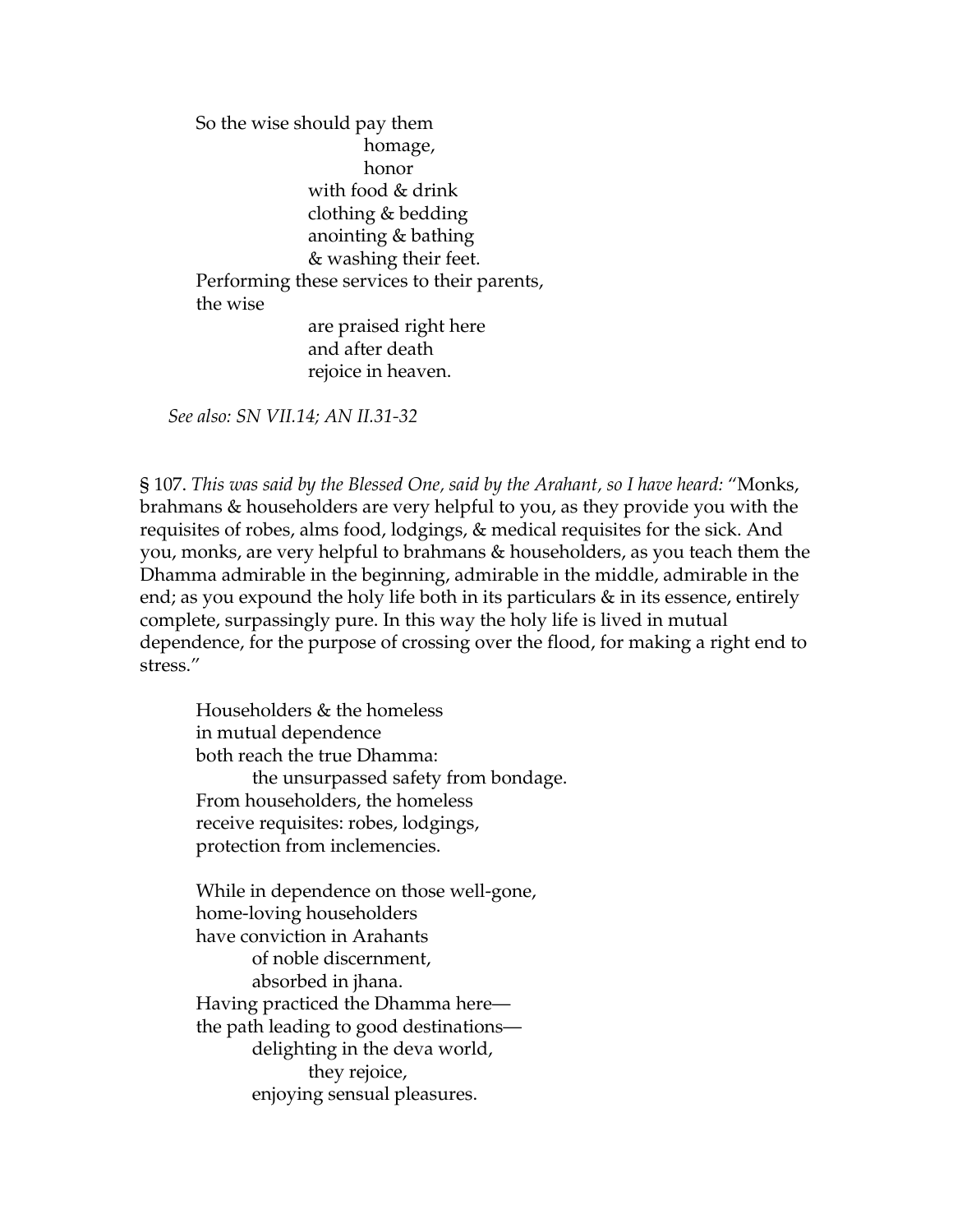§ 108. *This was said by the Blessed One, said by the Arahant, so I have heard:* "Any monks who are deceitful, stubborn, talkers, frauds, arrogant, & uncentered are not followers of mine. They have turned away from this Dhamma-&-Vinaya. They attain, in terms of this Dhamma-&-Vinaya, no growth, increase, or abundance.

"But any monks who are not deceitful, not talkers, who are enlightened, pliant,  $\&$ well-centered: they are followers of mine. They have not turned away from this Dhamma-&-Vinaya. They attain, in terms of this Dhamma-&-Vinaya, growth, increase, & abundance.

Deceitful, stubborn, talkers, frauds, arrogant, uncentered: they don't grow in the Dhamma taught by the Rightly Self-awakened One.

Not deceitful, not talkers, enlightened, pliant, well-centered: they grow in the Dhamma taught by the One Rightly Self-awakened.

§ 109. *This was said by the Blessed One, said by the Arahant, so I have heard:* "Suppose a man was being carried along by the flow of a river, lovely & alluring. And then another man with good eyesight, standing on the bank, on seeing him would say: 'My good man, even though you are being carried along by the flow of a river, lovely & alluring, further down from here is a pool with waves & whirlpools, with monsters & demons. On reaching that pool you will suffer death or deathlike pain.' Then the first man, on hearing the words of the second man, would make an effort with his hands & feet to go against the flow.

"I have given you this simile to illustrate a meaning. The meaning is this: the flow of the river stands for craving. Lovely & alluring stands for the six internal sense-media. The pool further down stands for the five lower fetters.\* The waves stand for anger & distress. The whirlpools stand for the five strands of sensuality. The monsters & demons stand for the opposite sex. Against the flow stands for renunciation. Making an effort with hands & feet stands for the arousing of persistence. The man with good eyesight standing on the bank stands for the Tathagata, worthy & rightly self-awakened."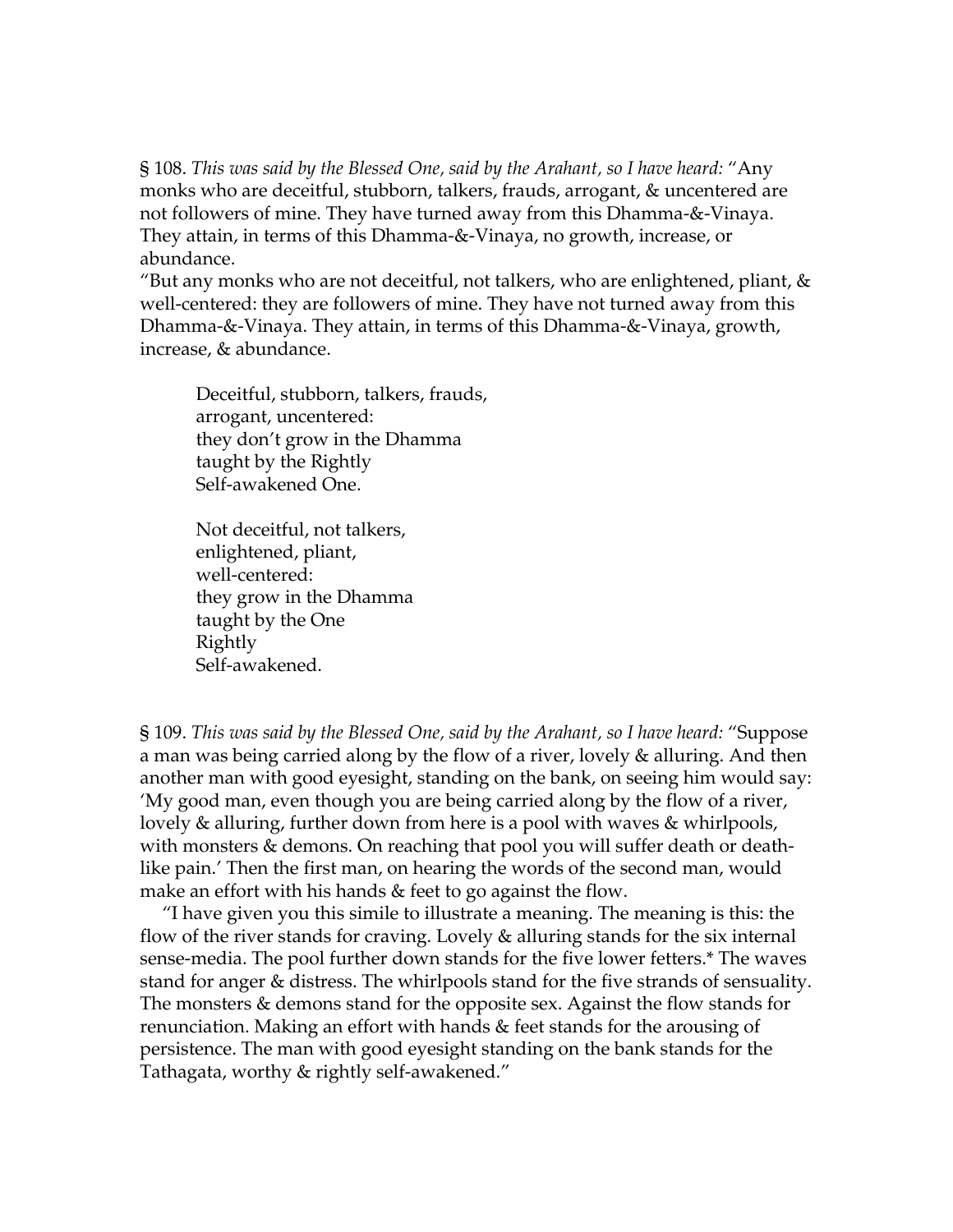Even if it's with pain, you should abandon sensual desires if you aspire to future safety from bondage. Alert, with a mind well-released, touch release now here, now there. An attainer-of-wisdom, having fulfilled the holy life, is said to have gone to the end of the world, gone beyond.

\*NOTE: The five lower fetters are self-identity view, uncertainty, attachment to practices & precepts, sensual passion, & resistance. See also AN VII.48 and AN X.13.

§110. *This was said by the Blessed One, said by the Arahant, so I have heard:* "If, while he is walking, there arises in a monk a thought of sensuality, a thought of ill-will, or a thought of harmfulness, and he does not quickly abandon, dispel, demolish, or wipe that thought out of existence, then a monk walking with such a lack of ardency & concern is called continually & continuously lethargic & low in his persistence.

"If, while he is standing ....

"If, while he is sitting ....

"If, while he is lying down, there arises in a monk a thought of sensuality, a thought of ill-will, or a thought of harmfulness, and he does not quickly abandon, dispel, demolish, or wipe that thought out of existence, then a monk lying down with such a lack of ardency & concern is called continually & continuously lethargic & low in his persistence.

"But if, while he is walking, there arises in a monk a thought of sensuality, a thought of ill-will, or a thought of harmfulness, and he quickly abandons, dispels, demolishes, & wipes that thought out of existence, then a monk walking with such ardency & concern is called continually & continuously resolute, one with persistence aroused.

"If, while he is standing ....

"If, while he is sitting ....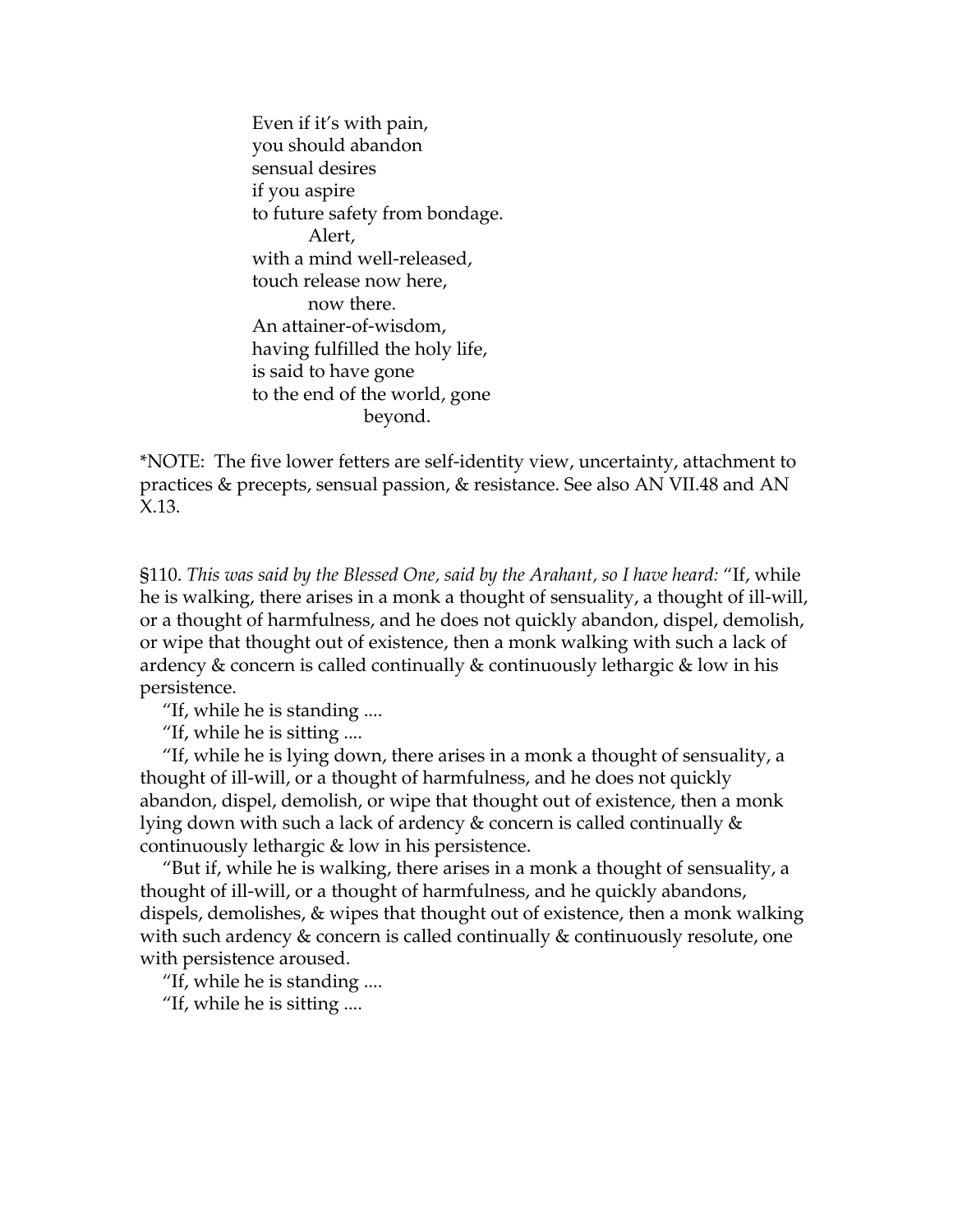"If, while he is lying down, there arises in a monk a thought of sensuality, a thought of ill-will, or a thought of harmfulness, and he quickly abandons, dispels, demolishes, & wipes that thought out of existence, then a monk lying down with such ardency & concern is called continually & continuously resolute, one with persistence aroused."

Whether walking, standing, sitting, or lying down, whoever thinks evil thoughts, related to the household life, is following no path at all, smitten with delusory things. He's incapable, a monk like this, of touching superlative self-awakening. But whoever walking, standing, sitting, or lying down overcomes thought, delighting in the stilling of thought: he's capable, a monk like this, of touching superlative self-awakening.

*See also: MN 19, MN 20, AN III.102, AN VI.20; AN X.51* 

§111. *This was said by the Blessed One, said by the Arahant, so I have heard:* "Be consummate in virtue, monks, and consummate in the Patimokkha. Dwell restrained in accordance with the Patimokkha, consummate in your behavior & sphere of activity. Train yourselves, having undertaken the training rules, seeing danger in the slightest faults.

"When one is consummate in virtue, consummate in the Patimokkha; dwelling restrained in accordance with the Patimokkha, consummate in one's behavior & sphere of activity; training oneself, having undertaken the training rules, seeing danger in the slightest faults—what more is to be done?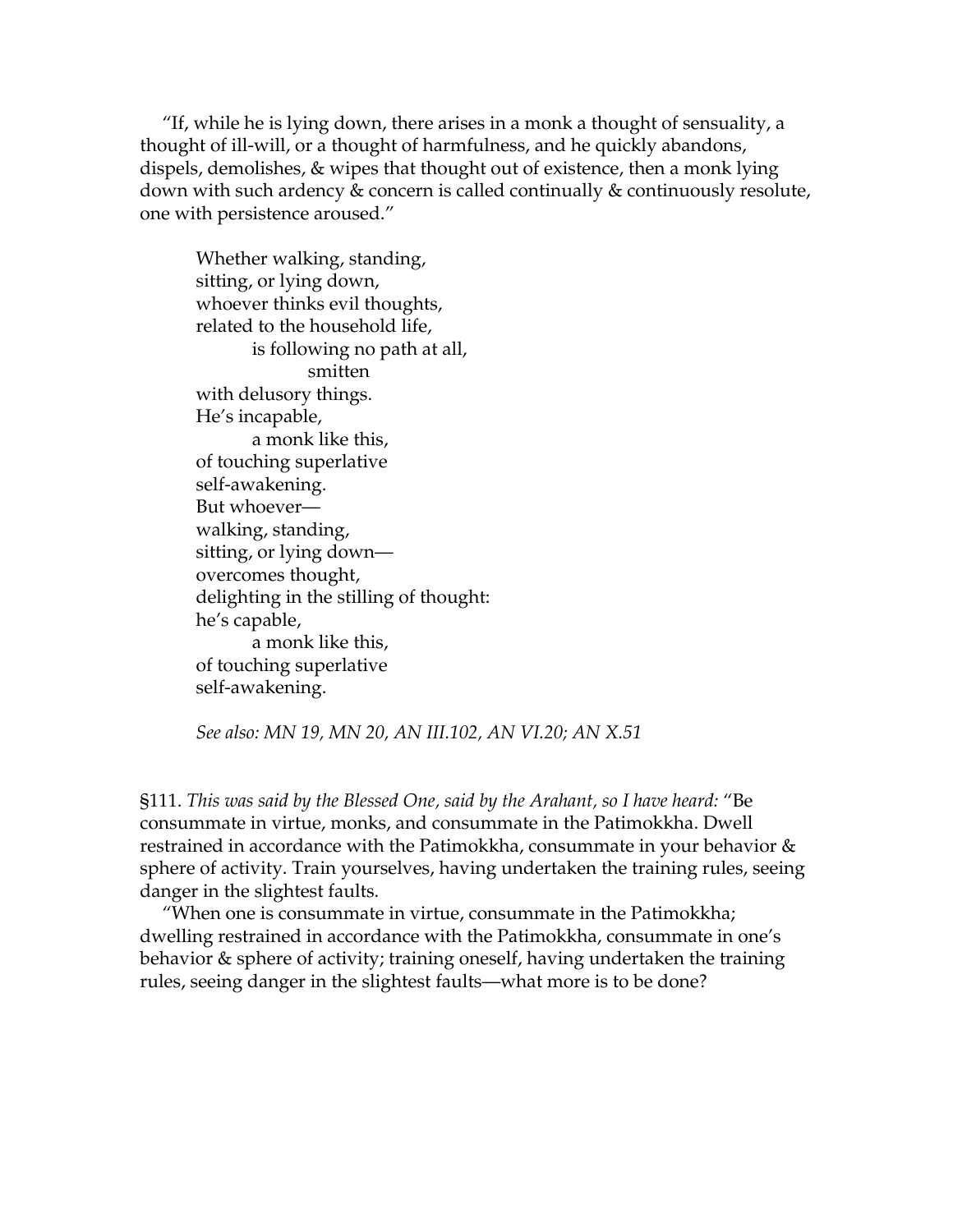"If, while he is walking, any greed in a monk is done away with, any ill will, any sloth & torpor, any restlessness & anxiety, any uncertainty is done away with; if his persistence is aroused and not lax; if his mindfulness is established  $\&$ unmuddled; if his body is calm  $\&$  unaroused; if his mind is centered  $\&$  unified: then a monk walking with such ardency & concern is called continually  $\&$ continuously resolute, one with persistence aroused.

"If, while he is standing ....

"If, while he is sitting ....

"If, while he is lying down, any greed in a monk is done away with, any ill will, any sloth & torpor, any restlessness & anxiety, any uncertainty is done away with; if his persistence is aroused and not lax; if his mindfulness is established  $\&$ unmuddled; if his body is calm  $\&$  unaroused; if his mind is centered  $\&$  unified: then a monk lying down with such ardency & concern is called continually  $\&$ continuously resolute, one with persistence aroused."

> Controlled in walking, controlled in standing, controlled in sitting, controlled in lying down, controlled in flexing & extending his limbs —above, around, & below, as far as the worlds extend observing the arising & passing away of phenomena, of aggregates: a monk who dwells thus ardently, not restlessly, at peace always mindful, training in the mastery of awareness-tranquility is said to be continually resolute.

§ 112. *This was said by the Blessed One, said by the Arahant, so I have heard:* "The world\* has been fully awakened to by the Tathagata. From the world, the Tathagata is disjoined. The origination of the world has been fully awakened to by the Tathagata. The origination of the world has, by the Tathagata, been abandoned. The cessation of the world has been fully awakened to by the Tathagata. The cessation of the world has, by the Tathagata, been realized. The path leading to the cessation of the world has been fully awakened to by the Tathagata. The path leading to the cessation of the world has, by the Tathagata, been developed.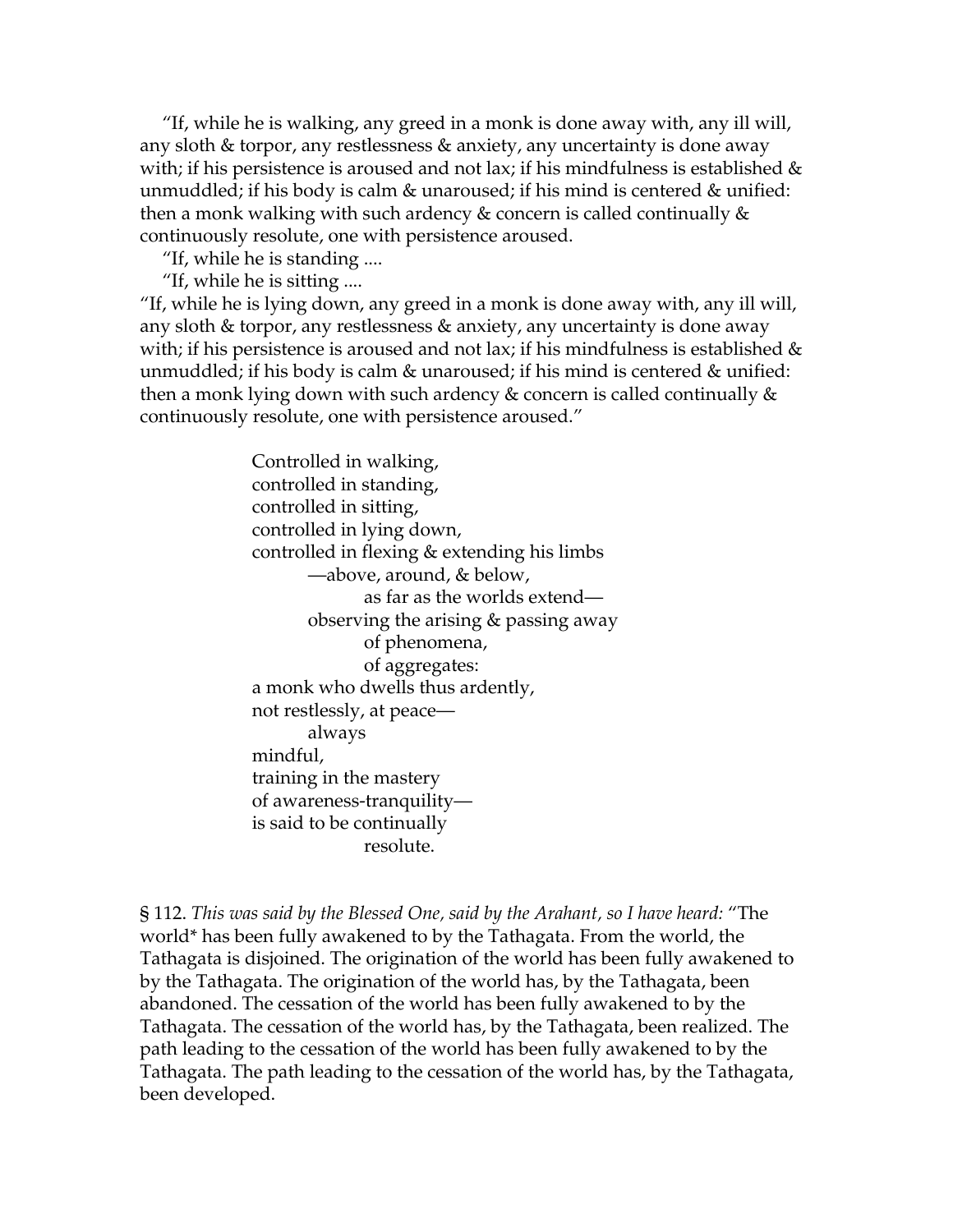"Whatever in this world—with its gods, Maras, & Brahmas, its generations complete with contemplatives & priests, princes & men—is seen, heard, sensed, cognized, attained, sought after, pondered by the intellect, that has been fully awakened to by the Tathagata. Thus he is called the Tathagata.

"From the night the Tathagata fully awakens to the unsurpassed Right Selfawakening to the night he is totally unbound in the Unbinding property with no fuel remaining, whatever the Tathagata has said, spoken, explained is just so *(tatha)* and not otherwise. Thus he is called the Tathagata.

"The Tathagata is one who does in line with *(tatha)* what he teaches, one who teaches in line with what he does. Thus he is called the Tathagata.

"In this world with its gods, Maras, & Brahmas, its generations complete with contemplatives & priests, princes & men, the Tathagata is the unconquered conqueror, all-seeing, the wielder of power.\*\* Thus he is called the Tathagata." *This is the meaning of what the Blessed One said. So with regard to this it was said:* 

> Directly knowing all the world, all the world as is really is, from all the world disjoined, in all the world unmatched: Conquering all in all ways, enlightened, released from all bonds, he touches the foremost peace— Unbinding, free from fear. He is free of fermentation, of trouble, awakened, his doubts cut through; has attained the ending of action, is released in the destruction of acquisitions. He is blessed, awakened, a lion, unsurpassed. In the world with its devas he set the Brahma-wheel going.\*\*\* Thus divine & human beings

who have gone to the Buddha for refuge, gathering, pay homage to the great one, thoroughly mature:

'Tamed, he's the best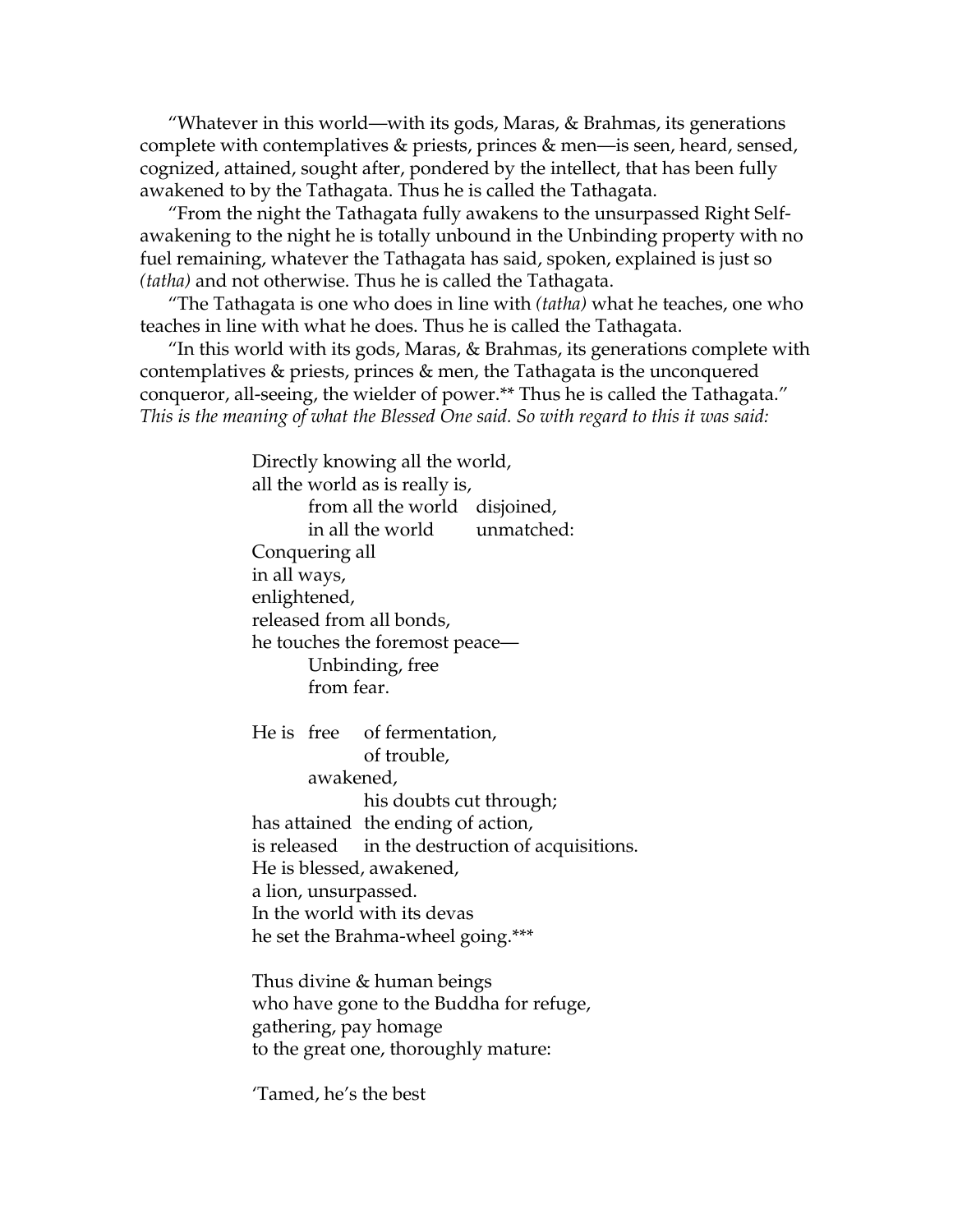of those who can be tamed; calm, the seer of those who can be calmed; released, supreme among those who can be released; crossed, the foremost of those who can cross.'

Thus they pay homage to the great one, thoroughly mature: 'In this world with its devas, there's no one to compare with you.'

*This, too, was the meaning of what was said by the Blessed One, so I have heard.* 

NOTES: \* S.XXXV.82 defines the "world" as the six sense spheres, their objects, consciousness at those spheres, contact at those spheres, and whatever arises in dependence on that contact, experienced as pleasure, pain, or neither-pleasurenor-pain.

\*\*These are epithets usually associated with the Great Brahma. See § 22. \*\*\*The Brahma-wheel = the Dhamma-wheel, the name of the Buddha's first sermon, so called because it contains a "wheel" that lists all twelve permutations of two sets of variables: the four noble truths—stress, its origination, its cessation, and the way leading to its cessation—and the three levels of knowledge appropriate to each truth: knowledge of the truth, knowledge of the task appropriate to the truth, and knowledge that the task has been completed. This wheel constitutes the Buddha's most central teaching.

*See also: MN 72; SN XXII.36; SN XXII.85-86; AN IV.24; AN X.81; Iti 63; Sn V.6*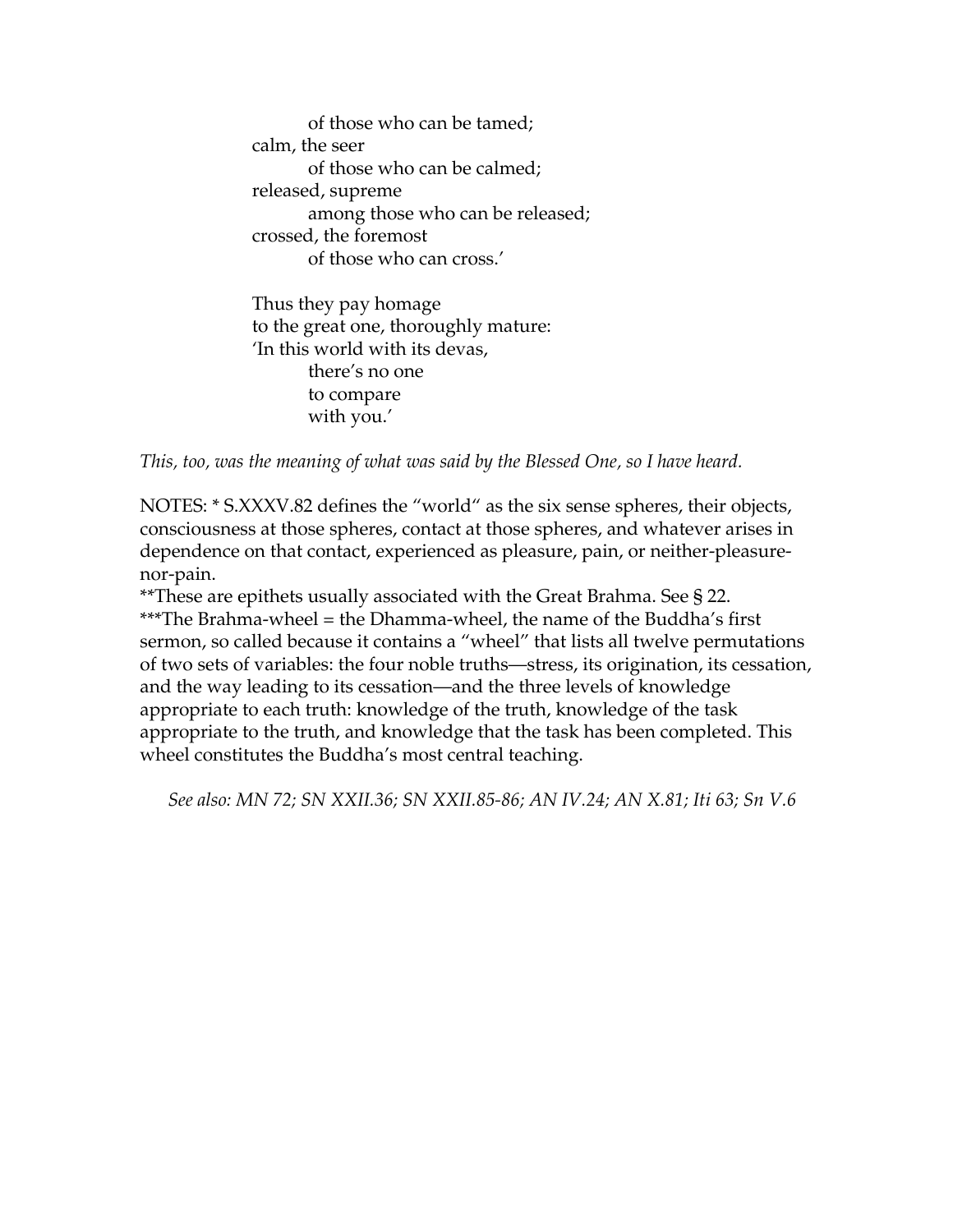## **Glossary**

**Acquisition (upadhi):** The mental "baggage" that the unawakened mind carries around. The Culaniddesa lists ten types of acquisition: craving, views, defilement, action, misconduct, nutriment (physical and mental), resistance, the four physical properties sustained in the body (earth, water, wind, and fire), the six external sense media (forms, sounds, smells, tastes, tactile sensations, and ideas), and the six forms of sensory consciousness (eye-consciousness, ear-, nose- , tongue-, body-, and intellect-consciousness). The state without acquisitions is Unbinding (see below).

**Aggregate (khandha):** Any one of the five bases for clinging to a sense of self: form (physical phenomena, including the body), feelings, perceptions (mental labels), thought-fabrications, consciousness.

**Arahant:** A "worthy one" or "pure one;" a person whose mind is free of defilement and thus is not destined for further rebirth. A title for the Buddha and the highest level of his noble disciples.

**Avici:** The lowest level of hell. Hells in Buddhism are places of temporary, not eternal, torment. A being goes to hell, not because any outside power has sent him/her there, but through the power of his/her own actions. When the results of the actions come to their end, the being is released from hell.

**Becoming (bhava):** States of being that develop first in the mind and allow for birth on any of three levels: the level of sensuality, the level of form, and the level of formlessness.

**Brahma:** An inhabitant of the highest, non-sensual levels of heaven. The Great Brahma is one of the more powerful inhabitants of these heavens. As an adjective, *brahma* means "sublime," "ideal," "embodying the best qualities. As such, it is often used to describe the arahant or the highest qualities of the Dhamma.

**Brahman:** The Brahmans of India have long maintained that they, by their birth, are worthy of the highest respect. Buddhists borrowed the term "brahman" to apply to arahants to show that respect is earned not by birth, race, or caste, but by spiritual attainment through following the right path of practice. Some of the passages in the Itivuttaka use the word brahman in this special sense; others in a more ordinary sense. The intended sense should be obvious from the context.

**Deva:** Literally, "shining one." An inhabitant of the heavenly realms.

**Dhamma:** (1) Event; a phenomenon in and of itself; (2) mental quality; (3)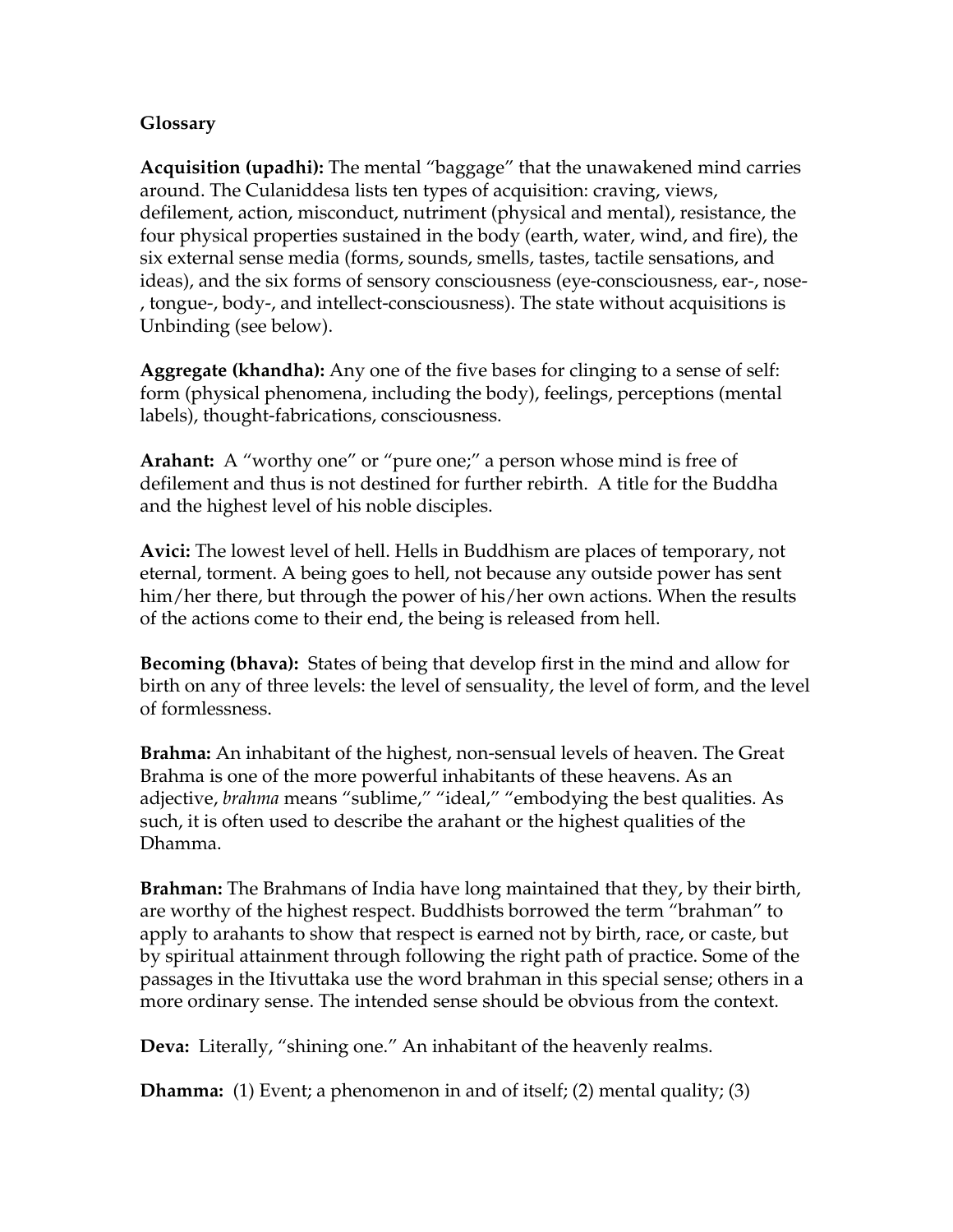doctrine, teaching; (4) nibbana. Sanskrit form: *Dharma.* 

**Enlightened one (dhira):** Throughout this translation I have rendered *buddha* as "Awakened," and *dhira* as "enlightened." As Jan Gonda points out in his book, *The Vision of the Vedic Poets,* the word *dhira* was used in Vedic and Buddhist poetry to mean a person who has the heightened powers of mental vision needed to perceive the "light" of the underlying principles of the cosmos, together with the expertise to implement those principles in the affairs of life and to reveal them to others. A person enlightened in this sense may also be awakened, but is not necessarily so.

**Fabrication (sankhara):** Sankhara literally means "putting together," and carries connotations of jerry-rigged artificiality. It is applied to physical and to mental processes, as well as to the products of those processes. In some contexts it functions as the fourth of the five aggregates—thought-fabrications; in others, it covers all five.

**Fermentation (asava):** One of four qualities—sensuality, views, becoming, and ignorance—that ferment in the mind and flow out of it, creating the flood of the round of death and rebirth.

**Heart (manas):** The mind in its role as will and intention.

**Jhana:** Meditative absorption. A state of strong concentration, devoid of sensuality or unskillful thoughts, focused on a single physical sensation or mental notion which is then expanded to fill the whole range of one's awareness. Jhana is synonymous with right concentration, the eighth factor in the noble eightfold path.

**Kamma:** Intentional act, bearing fruit in terms of states of becoming and birth. Sanskrit form: *karma.*

**Mara:** The personification of temptation and death.

**Patimokkha:** The basic code of monastic discipline, composed of 227 rules for monks and 310 for nuns.

**Sakka:** King of the devas in the Heaven of the Thirty-three.

**Samsara:** Transmigration; the "wandering-on"; the round of death and rebirth.

**Sangha:** On the conventional *(sammati)* level, this term denotes the communities of Buddhist monks and nuns; on the ideal *(ariya)* level, it denotes those followers of the Buddha, lay or ordained, who have attained at least stream-entry.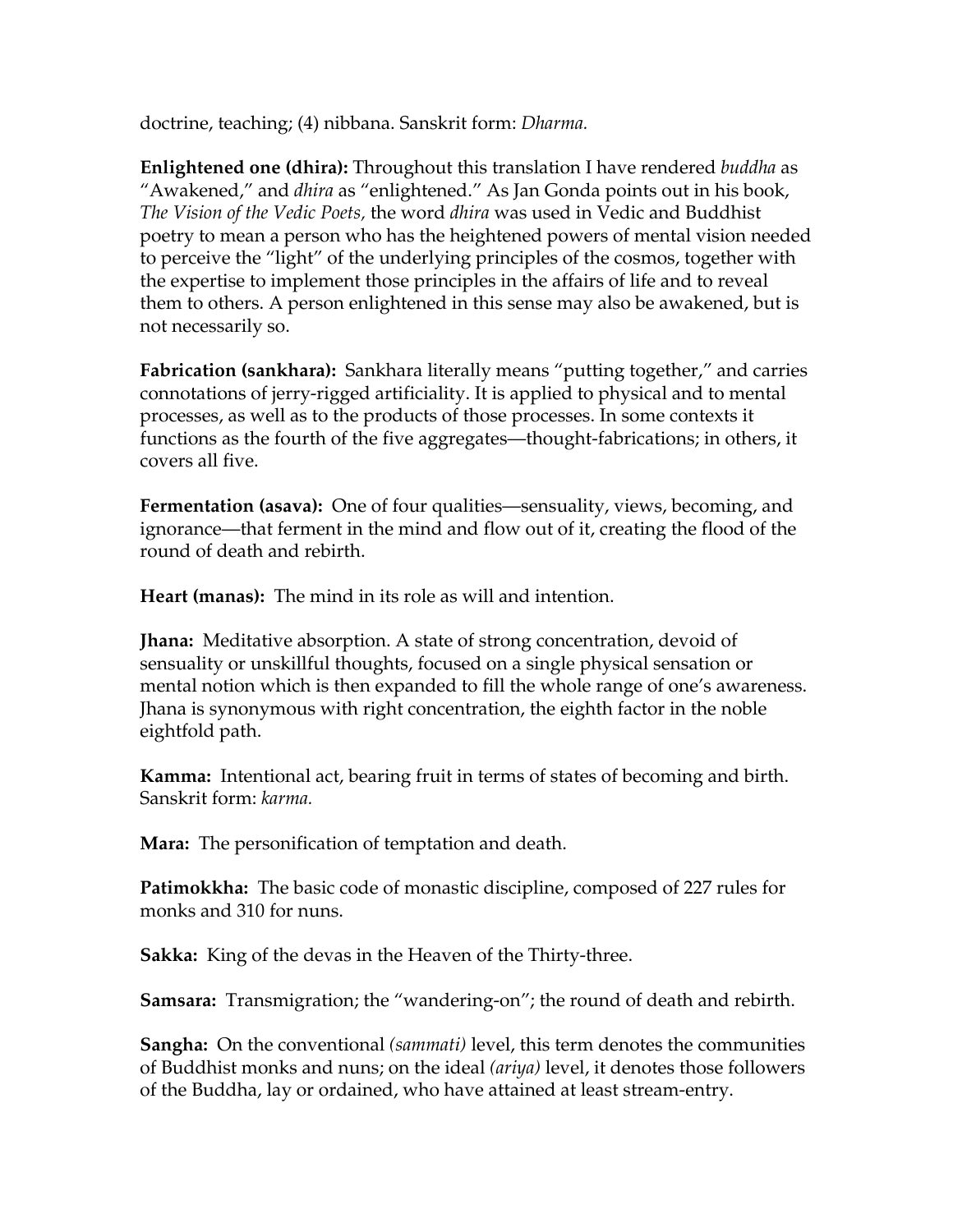**Stress (dukkha):** Alternative translations for *dukkha* include *suffering, burdensomeness,* and *pain.* However—despite the unfortunate connotations it has picked up from programs in "stress-management" and "stress-reduction"—the English word *stress,* in its basic meaning as the reaction to strain on the body or mind, has the advantage of covering much the same range as the Pali word *dukkha.* It applies both to physical and mental phenomena, ranging from the intense stress of acute anguish or pain to the innate burdensomeness of even the most subtle mental or physical fabrications. It also has the advantage of being universally recognized as something directly experienced in all life, and is at the same time a useful tool for cutting through the spiritual pride that keeps people attached to especially refined or sophisticated forms of suffering: once *all* suffering, no matter how noble or refined, is recognized as being nothing more than stress, the mind can abandon the pride that keeps it attached to that suffering, and so gain release from it. Still, in some of the verses of the Itivuttaka, *stress* seems too weak to convey the meaning, so in those verses I have rendered *dukkha* as *pain, suffering,* or *suffering & stress.*

**Tathagata:** Literally, "one who has become authentic *(tatha-agata),"* or "one who is really gone *(tatha-gata),"* an epithet used in ancient India for a person who has attained the highest religious goal. (For other etymologies, see §112.) In Buddhism, it usually denotes the Buddha, although occasionally it also denotes any of his arahant disciples.

**Unbinding (nibbana):** Because *nibbana* is used to denote not only the Buddhist goal, but also the extinguishing of a fire, it is usually rendered as "extinguishing" or, even worse, "extinction." However, a study of ancient Indian views of the workings of fire (see *The Mind Like Fire Unbound)* reveals that people of the Buddha's time felt that a fire, in going out, did not go out of existence but was simply freed from its agitation, entrapment, and attachment to its fuel. Thus, when applied to the Buddhist goal, the primary connotation of *nibbana* is one of release, along with cooling and peace. Sanskrit form: *nirvana.* 

**Vinaya:** The monastic discipline. The Buddha's name for his own teaching was, "this Dhamma-and Vinaya," this doctrine and discipline.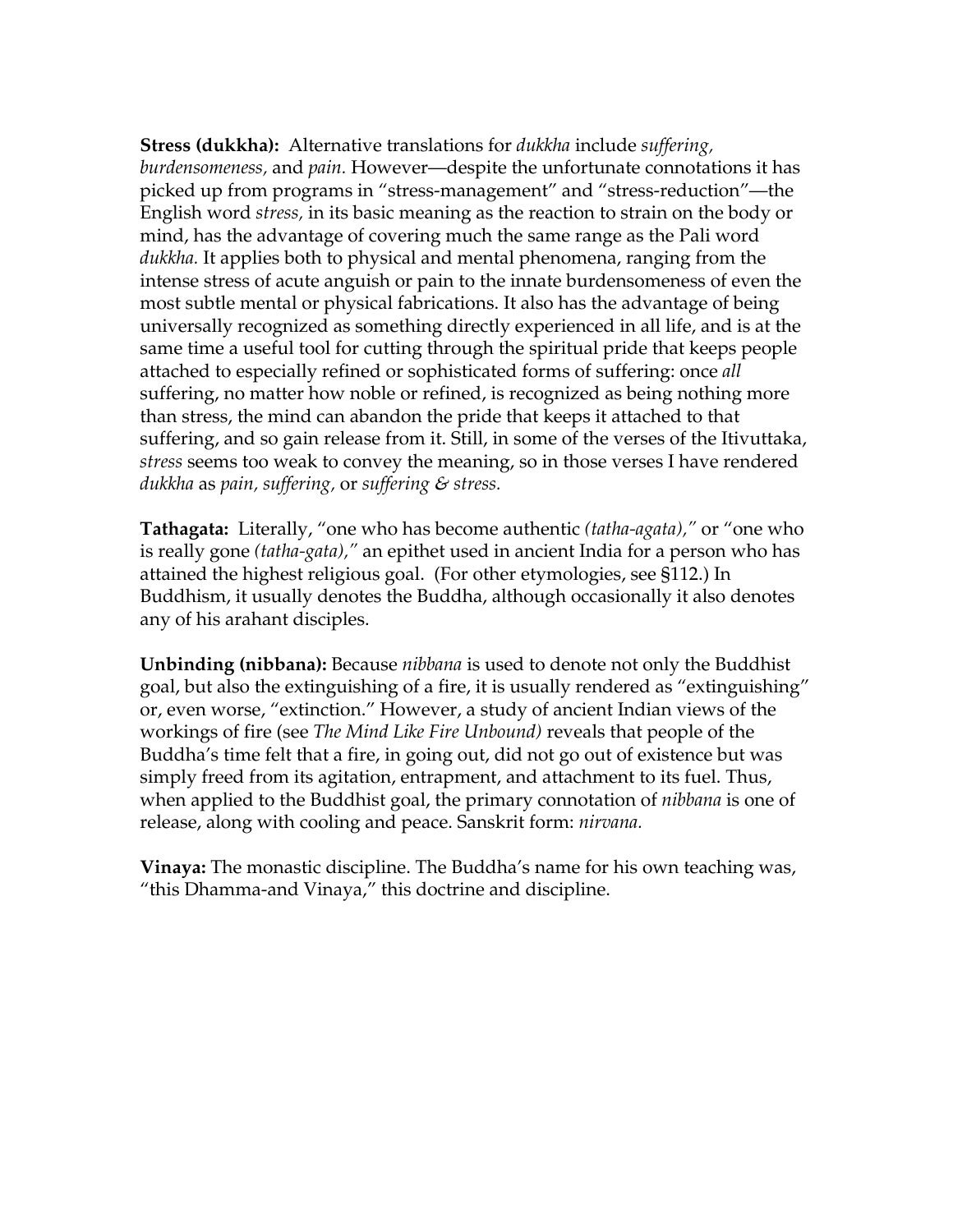Itivuttaka

this was said by the buddha

a translation by

Thanissaro Bhikkhu

(Geoffrey DeGraff)

copyright © Thanissaro Bhikkhu 2001

This book may be copied or reprinted for free distribution without permission from the publisher. Otherwise all rights reserved.

Printed in the U.S.A.